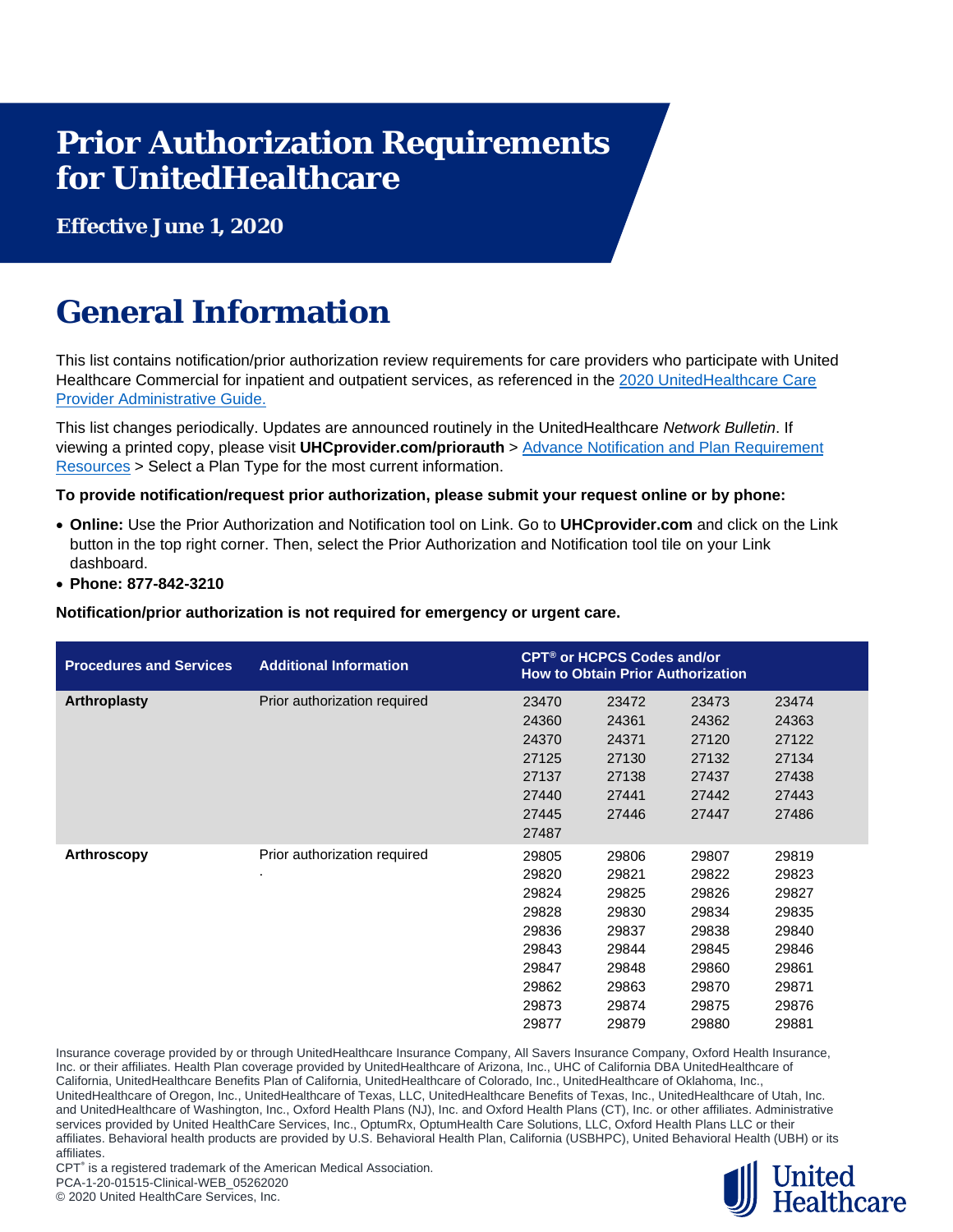| <b>Procedures and Services</b>                                                                                          | <b>Additional Information</b>                                                                                                           | CPT <sup>®</sup> or HCPCS Codes and/or<br><b>How to Obtain Prior Authorization</b>                                                                                                       |                                           |                                           |                                                                                                                                                                              |
|-------------------------------------------------------------------------------------------------------------------------|-----------------------------------------------------------------------------------------------------------------------------------------|------------------------------------------------------------------------------------------------------------------------------------------------------------------------------------------|-------------------------------------------|-------------------------------------------|------------------------------------------------------------------------------------------------------------------------------------------------------------------------------|
| <b>Arthroscopy (continued)</b>                                                                                          |                                                                                                                                         | 29882<br>29886<br>29891<br>29895<br>29914                                                                                                                                                | 29883<br>29887<br>29892<br>29897<br>29915 | 29884<br>29888<br>29893<br>29898<br>29916 | 29885<br>29889<br>29894<br>29899                                                                                                                                             |
| <b>Bariatric surgery</b>                                                                                                | Notification/prior authorization required                                                                                               | 43644                                                                                                                                                                                    | 43645                                     | 43659                                     | 43770                                                                                                                                                                        |
| Bariatric surgery and specific<br>obesity-related services                                                              | There is a Center of Excellence                                                                                                         | 43771                                                                                                                                                                                    | 43772                                     | 43773                                     | 43774                                                                                                                                                                        |
|                                                                                                                         | requirement for coverage of bariatric                                                                                                   | 43775                                                                                                                                                                                    | 43842                                     | 43843                                     | 43845                                                                                                                                                                        |
|                                                                                                                         | surgery and services.<br>In certain situations, bariatric surgery                                                                       | 43846                                                                                                                                                                                    | 43847                                     | 43848                                     | 43860*                                                                                                                                                                       |
|                                                                                                                         | and other obesity-related services                                                                                                      | 43865*                                                                                                                                                                                   | 43886                                     | 43887                                     | 43888                                                                                                                                                                        |
|                                                                                                                         | aren't covered by some benefit plans.<br>For more information, please call<br>877-842-3210.                                             | Z68.45                                                                                                                                                                                   |                                           |                                           | *Notification/prior authorization required for the following<br>diagnosis codes: E66.01, E66.09, E66.1-E66.3, E66.8,<br>E66.9, Z68.1, Z68.20 - Z68.22, Z68.30-Z68.39,Z68.41- |
| <b>Behavioral health services</b>                                                                                       | Many of our benefit plans only provide<br>coverage for behavioral health services<br>through a designated behavioral health<br>network. | For specific codes requiring prior authorization, please<br>call the number on the member's health plan ID card to<br>refer for mental health and substance abuse/substance<br>services. |                                           |                                           |                                                                                                                                                                              |
| <b>Bone growth stimulator</b><br>Electronic stimulation or<br>ultrasound to heal fractures                              | Prior authorization required                                                                                                            | 20975                                                                                                                                                                                    | 20979                                     |                                           |                                                                                                                                                                              |
| <b>Breast reconstruction</b><br>(non-mastectomy)<br>Reconstruction of the breast<br>except when following<br>mastectomy | Prior authorization required                                                                                                            | 19316<br>19328<br>19350<br>19366<br>19370<br>L8600<br>following diagnosis codes:                                                                                                         | 19318<br>19330<br>19357<br>19367<br>19371 | 19324<br>19340<br>19361<br>19368<br>19380 | 19325<br>19342<br>19364<br>19369<br>19396<br>Notification/prior authorization not required for the                                                                           |
|                                                                                                                         |                                                                                                                                         | C50.019                                                                                                                                                                                  | C50.011                                   | C50.012                                   | C50.111                                                                                                                                                                      |
|                                                                                                                         |                                                                                                                                         | C50.112                                                                                                                                                                                  | C50.119                                   | C50.211                                   | C50.212                                                                                                                                                                      |
|                                                                                                                         |                                                                                                                                         | C50.219                                                                                                                                                                                  | C50.311                                   | C50.312                                   | C50.319                                                                                                                                                                      |
|                                                                                                                         |                                                                                                                                         | C50.411                                                                                                                                                                                  | C <sub>50.412</sub>                       | C50.419                                   | C50.511                                                                                                                                                                      |
|                                                                                                                         |                                                                                                                                         | C50.512                                                                                                                                                                                  | C50.519                                   | C50.611                                   | C50.612                                                                                                                                                                      |
|                                                                                                                         |                                                                                                                                         | C50.619                                                                                                                                                                                  | C50.811                                   | C50.812                                   | C50.819                                                                                                                                                                      |
|                                                                                                                         |                                                                                                                                         | C50.911                                                                                                                                                                                  | C50.912                                   | C50.919                                   | C50.029                                                                                                                                                                      |
|                                                                                                                         |                                                                                                                                         | C50.021                                                                                                                                                                                  | C50.022                                   | C50.121                                   | C50.122                                                                                                                                                                      |
|                                                                                                                         |                                                                                                                                         | C50.129                                                                                                                                                                                  | C50.221                                   | C50.222                                   | C50.229                                                                                                                                                                      |
|                                                                                                                         |                                                                                                                                         | C50.321                                                                                                                                                                                  | C50.322                                   | C50.329                                   | C50.421                                                                                                                                                                      |
|                                                                                                                         |                                                                                                                                         | C50.422                                                                                                                                                                                  | C50.429                                   | C50.521                                   | C50.522                                                                                                                                                                      |
|                                                                                                                         |                                                                                                                                         | C50.529                                                                                                                                                                                  | C50.621                                   | C50.622                                   | C50.629                                                                                                                                                                      |
|                                                                                                                         |                                                                                                                                         | C50.821                                                                                                                                                                                  | C50.822                                   | C50.829                                   | C50.921                                                                                                                                                                      |
|                                                                                                                         |                                                                                                                                         | C50.922                                                                                                                                                                                  | C50.929                                   | C79.81                                    | D05.90                                                                                                                                                                       |
|                                                                                                                         |                                                                                                                                         | D05.00                                                                                                                                                                                   | D05.01                                    | D05.02                                    | D05.10                                                                                                                                                                       |
|                                                                                                                         |                                                                                                                                         | D05.11                                                                                                                                                                                   | D05.12                                    | D05.80                                    | D05.81                                                                                                                                                                       |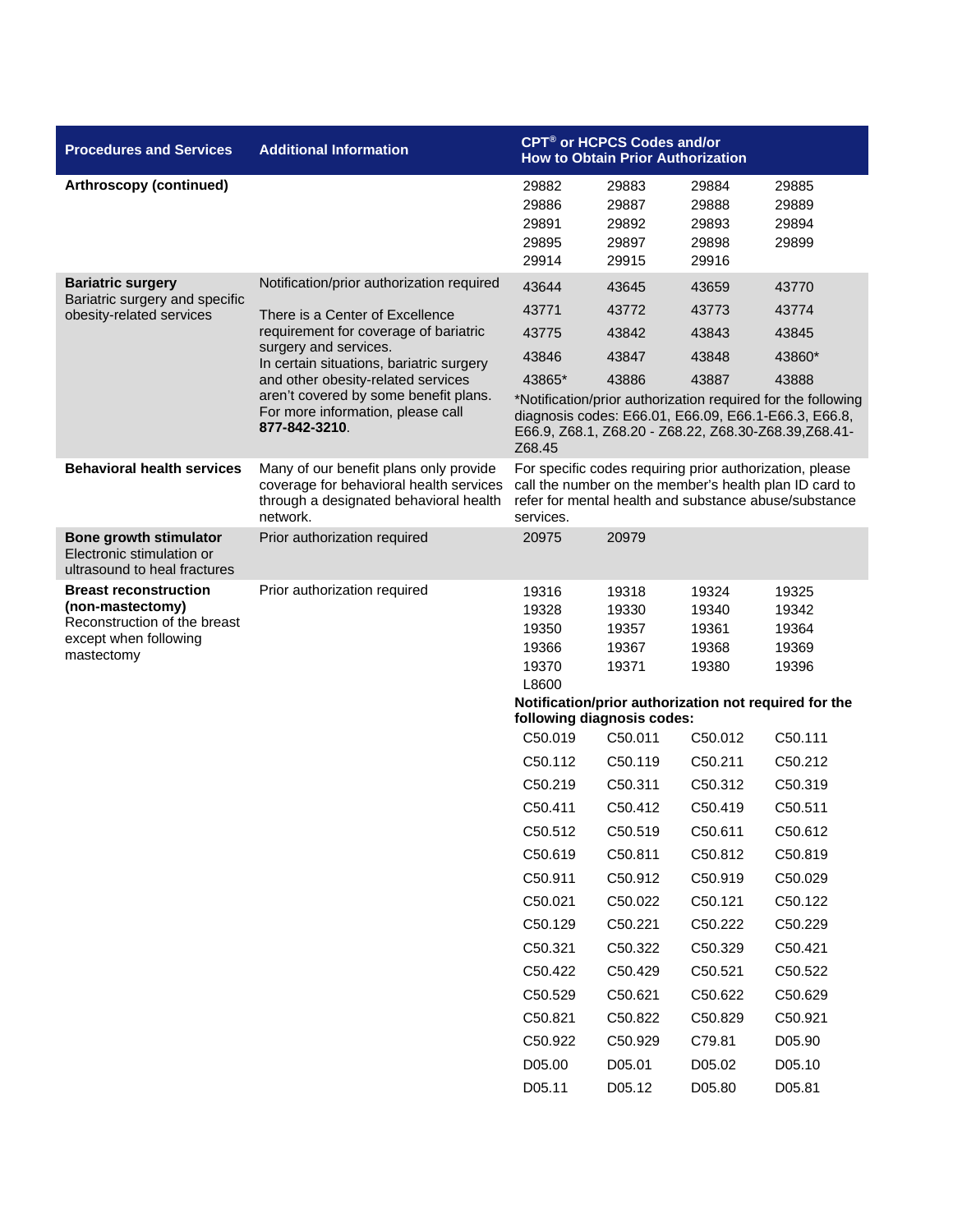| <b>Procedures and Services</b>  | <b>Additional Information</b>                                                                                                                                                                                      |                                                                                                                                                                                                                                                                                                                                                                                    | CPT <sup>®</sup> or HCPCS Codes and/or<br><b>How to Obtain Prior Authorization</b> |        |                                                                                                                                                                                                                                             |  |  |
|---------------------------------|--------------------------------------------------------------------------------------------------------------------------------------------------------------------------------------------------------------------|------------------------------------------------------------------------------------------------------------------------------------------------------------------------------------------------------------------------------------------------------------------------------------------------------------------------------------------------------------------------------------|------------------------------------------------------------------------------------|--------|---------------------------------------------------------------------------------------------------------------------------------------------------------------------------------------------------------------------------------------------|--|--|
| <b>Breast reconstruction</b>    |                                                                                                                                                                                                                    | D05.82                                                                                                                                                                                                                                                                                                                                                                             | Z85.3                                                                              |        |                                                                                                                                                                                                                                             |  |  |
| (non-mastectomy)<br>(continued) |                                                                                                                                                                                                                    | Z90.10                                                                                                                                                                                                                                                                                                                                                                             | Z90.11                                                                             | Z90.12 | Z90.13                                                                                                                                                                                                                                      |  |  |
|                                 |                                                                                                                                                                                                                    | Z42.1                                                                                                                                                                                                                                                                                                                                                                              |                                                                                    |        |                                                                                                                                                                                                                                             |  |  |
| <b>Cancer supportive care</b>   | Prior authorization required for colony-<br>stimulating factor drugs and bone-<br>modifying agent administered in an                                                                                               | Injectable colony-stimulating factor drugs that<br>require prior authorization:                                                                                                                                                                                                                                                                                                    |                                                                                    |        |                                                                                                                                                                                                                                             |  |  |
|                                 | outpatient setting for a cancer diagnosis                                                                                                                                                                          | Filgrastim (Neupogen <sup>®</sup> )                                                                                                                                                                                                                                                                                                                                                |                                                                                    |        |                                                                                                                                                                                                                                             |  |  |
|                                 | *Codes J1442, J1447, J2505, Q5101,<br>Q5108, Q5110 and Q5111 also require                                                                                                                                          | $J1442*$                                                                                                                                                                                                                                                                                                                                                                           |                                                                                    |        |                                                                                                                                                                                                                                             |  |  |
|                                 | prior authorization for non-oncology DX.<br>See Injectable medications section                                                                                                                                     | Filgrastim-aafi (Nivestym™)<br>Q5110*                                                                                                                                                                                                                                                                                                                                              |                                                                                    |        |                                                                                                                                                                                                                                             |  |  |
|                                 | below.                                                                                                                                                                                                             | Filgrastim-sndz (Zarxio <sup>®</sup> )                                                                                                                                                                                                                                                                                                                                             |                                                                                    |        |                                                                                                                                                                                                                                             |  |  |
|                                 |                                                                                                                                                                                                                    | Q5101*                                                                                                                                                                                                                                                                                                                                                                             |                                                                                    |        |                                                                                                                                                                                                                                             |  |  |
|                                 |                                                                                                                                                                                                                    | Pegfilgrastim (Neulasta®)                                                                                                                                                                                                                                                                                                                                                          |                                                                                    |        |                                                                                                                                                                                                                                             |  |  |
|                                 |                                                                                                                                                                                                                    | $J2505*$                                                                                                                                                                                                                                                                                                                                                                           |                                                                                    |        |                                                                                                                                                                                                                                             |  |  |
|                                 |                                                                                                                                                                                                                    | Pegfilgrastim-cbqv (UDENYCA™)                                                                                                                                                                                                                                                                                                                                                      |                                                                                    |        |                                                                                                                                                                                                                                             |  |  |
|                                 |                                                                                                                                                                                                                    | Q5111*                                                                                                                                                                                                                                                                                                                                                                             |                                                                                    |        |                                                                                                                                                                                                                                             |  |  |
|                                 |                                                                                                                                                                                                                    | Pegfilgrastim-jmdb (Fulphila™)<br>Q5108*                                                                                                                                                                                                                                                                                                                                           |                                                                                    |        |                                                                                                                                                                                                                                             |  |  |
|                                 |                                                                                                                                                                                                                    |                                                                                                                                                                                                                                                                                                                                                                                    |                                                                                    |        |                                                                                                                                                                                                                                             |  |  |
|                                 |                                                                                                                                                                                                                    | Sargramostim (Leukine <sup>®</sup> )<br>J2820                                                                                                                                                                                                                                                                                                                                      |                                                                                    |        |                                                                                                                                                                                                                                             |  |  |
|                                 |                                                                                                                                                                                                                    | Tbo-filgrastim (Granix <sup>®</sup> )                                                                                                                                                                                                                                                                                                                                              |                                                                                    |        |                                                                                                                                                                                                                                             |  |  |
|                                 |                                                                                                                                                                                                                    | $J1447*$                                                                                                                                                                                                                                                                                                                                                                           |                                                                                    |        |                                                                                                                                                                                                                                             |  |  |
|                                 |                                                                                                                                                                                                                    | Bone-modifying agent that requires prior<br>authorization:                                                                                                                                                                                                                                                                                                                         |                                                                                    |        |                                                                                                                                                                                                                                             |  |  |
|                                 |                                                                                                                                                                                                                    | Denosumab (Xgeva®)                                                                                                                                                                                                                                                                                                                                                                 |                                                                                    |        |                                                                                                                                                                                                                                             |  |  |
|                                 |                                                                                                                                                                                                                    | J0897<br>Authorization and Notification tool tile on your Link                                                                                                                                                                                                                                                                                                                     |                                                                                    |        | For prior authorization requests, please submit requests<br>online by using the Prior Authorization and Notification<br>tool on Link. Go to UHCprovider.com and click on the<br>Link button in the top right corner. Then, select the Prior |  |  |
| Cardiology                      | Notification/prior authorization required<br>for participating physicians for inpatient,<br>outpatient and office-based<br>electrophysiology implants prior to<br>performance                                      | dashboard. Or, call 888-397-8129.<br>For notification/prior authorization, please submit<br>requests online by using the Prior Authorization and<br>Notification tool on Link. Go to UHCprovider.com and<br>click on the Link button in the top right corner. Then,<br>select the Prior Authorization and Notification tool tile on<br>your Link dashboard. Or, call 866-889-8054. |                                                                                    |        |                                                                                                                                                                                                                                             |  |  |
|                                 | Notification/prior authorization required<br>for participating physicians for<br>outpatient and office-based diagnostic<br>catheterizations, echocardiograms and<br>stress echocardiograms prior to<br>performance | For more details and the CPT codes that require<br>notification/prior authorization, please visit<br>UHCprovider.com/priorauth $>$ Cardiology $>$<br>Commercial.                                                                                                                                                                                                                   |                                                                                    |        |                                                                                                                                                                                                                                             |  |  |
| <b>Cardiovascular</b>           | Prior authorization required                                                                                                                                                                                       | Cardiology                                                                                                                                                                                                                                                                                                                                                                         |                                                                                    |        |                                                                                                                                                                                                                                             |  |  |
|                                 | For Vascular codes, prior authorization                                                                                                                                                                            | 33285                                                                                                                                                                                                                                                                                                                                                                              | 93580**                                                                            | E0616  |                                                                                                                                                                                                                                             |  |  |
|                                 | required for lower extremity angiogram                                                                                                                                                                             | <b>Vascular</b><br>75710*                                                                                                                                                                                                                                                                                                                                                          | 75716*                                                                             |        |                                                                                                                                                                                                                                             |  |  |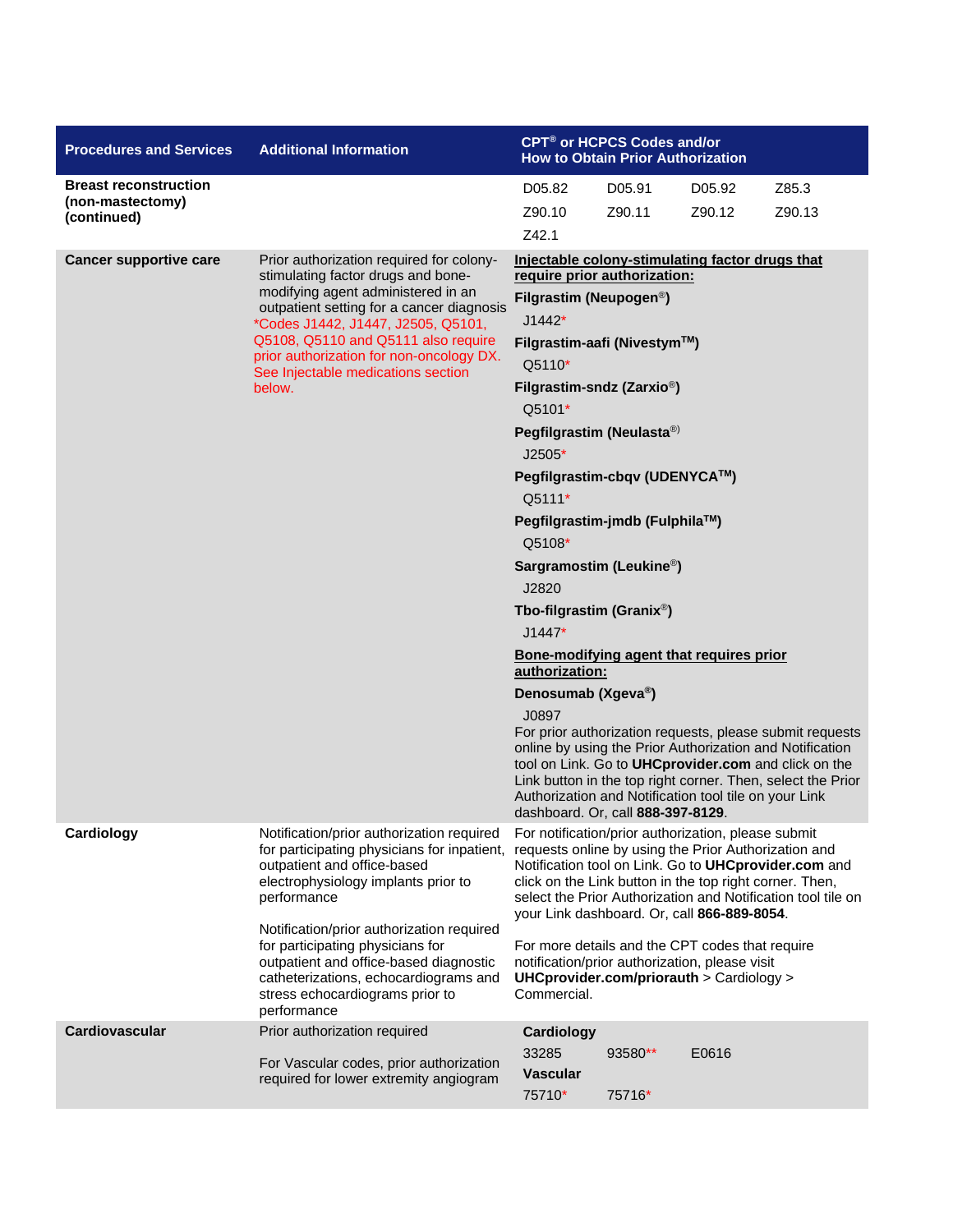| <b>Procedures and Services</b>    | <b>Additional Information</b> |         | <b>CPT<sup>®</sup> or HCPCS Codes and/or</b><br><b>How to Obtain Prior Authorization</b>                                                                                                                                 |         |         |  |  |
|-----------------------------------|-------------------------------|---------|--------------------------------------------------------------------------------------------------------------------------------------------------------------------------------------------------------------------------|---------|---------|--|--|
| <b>Cardiovascular (continued)</b> |                               | codes:  | **Prior authorization is required for patients ages 18 and<br>older. See the Congenital Heart Disease section in this<br>document for patients under age 18<br>*Prior authorization required for the following diagnosis |         |         |  |  |
|                                   |                               | E08.51  | E08.52                                                                                                                                                                                                                   | E08.59  | E08.621 |  |  |
|                                   |                               | E09.51  | E09.52                                                                                                                                                                                                                   | E09.59  | E09.621 |  |  |
|                                   |                               | E10.51  | E10.52                                                                                                                                                                                                                   | E10.59  | E10.621 |  |  |
|                                   |                               | E11.51  | E11.52                                                                                                                                                                                                                   | E11.59  | E11.621 |  |  |
|                                   |                               | E13.51  | E13.52                                                                                                                                                                                                                   | E13.59  | E13.621 |  |  |
|                                   |                               | 170.201 | 170.202                                                                                                                                                                                                                  | 170.203 | 170.208 |  |  |
|                                   |                               | 170.209 | 170.211                                                                                                                                                                                                                  | 170.212 | 170.213 |  |  |
|                                   |                               | 170.218 | 170.219                                                                                                                                                                                                                  | 170.221 | 170.222 |  |  |
|                                   |                               | 170.223 | 170.228                                                                                                                                                                                                                  | 170.229 | 170.231 |  |  |
|                                   |                               | 170.232 | 170.233                                                                                                                                                                                                                  | 170.234 | 170.235 |  |  |
|                                   |                               | 170.238 | 170.239                                                                                                                                                                                                                  | 170.241 | 170.242 |  |  |
|                                   |                               | 170.243 | 170.244                                                                                                                                                                                                                  | 170.245 | 170.248 |  |  |
|                                   |                               | 170.249 | 170.25                                                                                                                                                                                                                   | 170.261 | 170.262 |  |  |
|                                   |                               | 170.263 | 170.268                                                                                                                                                                                                                  | 170.269 | 170.291 |  |  |
|                                   |                               | 170.292 | 170.293                                                                                                                                                                                                                  | 170.298 | 170.299 |  |  |
|                                   |                               | 170.301 | 170.302                                                                                                                                                                                                                  | 170.303 | 170.308 |  |  |
|                                   |                               | 170.309 | 170.311                                                                                                                                                                                                                  | 170.312 | 170.313 |  |  |
|                                   |                               | 170.318 | 170.319                                                                                                                                                                                                                  | 170.321 | 170.322 |  |  |
|                                   |                               | 170.323 | 170.329                                                                                                                                                                                                                  | 170.331 | 170.332 |  |  |
|                                   |                               | 170.333 | 170.334                                                                                                                                                                                                                  | 170.335 | 170.338 |  |  |
|                                   |                               | 170.339 | 170.341                                                                                                                                                                                                                  | 170.342 | 170.343 |  |  |
|                                   |                               | 170.344 | 170.345                                                                                                                                                                                                                  | 170.348 | 170.349 |  |  |
|                                   |                               | 170.35  | 170.361                                                                                                                                                                                                                  | 170.362 | 170.363 |  |  |
|                                   |                               | 170.369 | 170.391                                                                                                                                                                                                                  | 170.392 | 170.393 |  |  |
|                                   |                               | 170.399 | 170.401                                                                                                                                                                                                                  | 170.402 | 170.403 |  |  |
|                                   |                               | 170.408 | 170.409                                                                                                                                                                                                                  | 170.411 | 170.412 |  |  |
|                                   |                               | 170.413 | 170.418                                                                                                                                                                                                                  | 170.421 | 170.422 |  |  |
|                                   |                               | 170.423 | 170.428                                                                                                                                                                                                                  | 170.429 | 170.431 |  |  |
|                                   |                               | 170.432 | 170.433                                                                                                                                                                                                                  | 170.434 | 170.435 |  |  |
|                                   |                               | 170.438 | 170.439                                                                                                                                                                                                                  | 170.441 | 170.442 |  |  |
|                                   |                               | 170.443 | 170.444                                                                                                                                                                                                                  | 170.445 | 170.448 |  |  |
|                                   |                               | 170.449 | 170.461                                                                                                                                                                                                                  | 170.462 | 170.463 |  |  |
|                                   |                               | 170.468 | 170.469                                                                                                                                                                                                                  | 170.491 | 170.492 |  |  |
|                                   |                               | 170.493 | 170.498                                                                                                                                                                                                                  | 170.499 | 170.501 |  |  |
|                                   |                               | 170.502 | 170.503                                                                                                                                                                                                                  | 170.508 | 170.509 |  |  |
|                                   |                               | 170.511 | 170.512                                                                                                                                                                                                                  | 170.513 | 170.518 |  |  |
|                                   |                               | 170.519 | 170.521                                                                                                                                                                                                                  | 170.522 | 170.523 |  |  |
|                                   |                               | 170.528 | 170.529                                                                                                                                                                                                                  | 170.531 | 170.532 |  |  |
|                                   |                               | 170.533 | 170.534                                                                                                                                                                                                                  | 170.535 | 170.538 |  |  |
|                                   |                               | 170.539 | 170.541                                                                                                                                                                                                                  | 170.542 | 170.543 |  |  |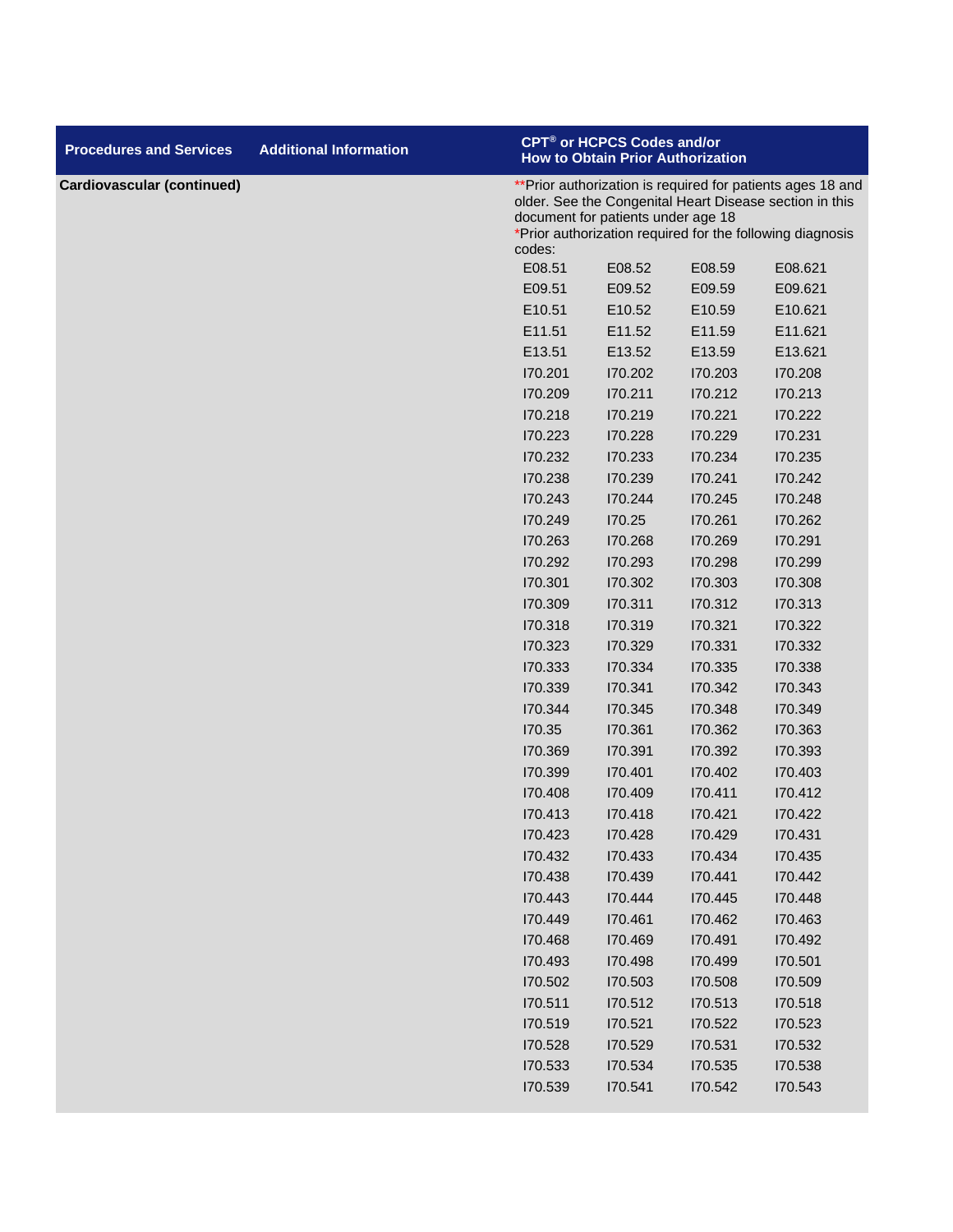| <b>Procedures and Services</b>    | <b>Additional Information</b> |          | CPT® or HCPCS Codes and/or<br><b>How to Obtain Prior Authorization</b> |          |          |
|-----------------------------------|-------------------------------|----------|------------------------------------------------------------------------|----------|----------|
| <b>Cardiovascular (continued)</b> |                               | 170.544  | 170.545                                                                | 170.548  | 170.549  |
|                                   |                               | 170.561  | 170.562                                                                | 170.563  | 170.568  |
|                                   |                               | 170.569  | 170.591                                                                | 170.592  | 170.593  |
|                                   |                               | 170.598  | 170.599                                                                | 170.601  | 170.602  |
|                                   |                               | 170.603  | 170.608                                                                | 170.609  | 170.611  |
|                                   |                               | 170.612  | 170.613                                                                | 170.618  | 170.619  |
|                                   |                               | 170.621  | 170.622                                                                | 170.623  | 170.628  |
|                                   |                               | 170.629  | 170.631                                                                | 170.632  | 170.633  |
|                                   |                               | 170.634  | 170.635                                                                | 170.638  | 170.639  |
|                                   |                               | 170.641  | 170.642                                                                | 170.643  | 170.644  |
|                                   |                               | 170.645  | 170.648                                                                | 170.649  | 170.661  |
|                                   |                               | 170.662  | 170.663                                                                | 170.668  | 170.669  |
|                                   |                               | 170.691  | 170.692                                                                | 170.693  | 170.698  |
|                                   |                               | 170.699  | 170.701                                                                | 170.702  | 170.703  |
|                                   |                               | 170.708  | 170.709                                                                | 170.711  | 170.712  |
|                                   |                               | 170.713  | 170.718                                                                | 170.719  | 170.721  |
|                                   |                               | 170.722  | 170.723                                                                | 170.728  | 170.729  |
|                                   |                               | 170.731  | 170.732                                                                | 170.733  | 170.734  |
|                                   |                               | 170.735  | 170.738                                                                | 170.739  | 170.741  |
|                                   |                               | 170.742  | 170.743                                                                | 170.744  | 170.745  |
|                                   |                               | 170.748  | 170.749                                                                | 170.761  | 170.762  |
|                                   |                               | 170.763  | 170.768                                                                | 170.769  | 170.791  |
|                                   |                               | 170.792  | 170.793                                                                | 170.798  | 170.799  |
|                                   |                               | 170.8    | 170.90                                                                 | 170.91   | 170.92   |
|                                   |                               | 172.3    | 172.4                                                                  | 172.8    | 172.9    |
|                                   |                               | 173.89   | 173.9                                                                  | I74.3    | 174.4    |
|                                   |                               | 174.5    | 174.8                                                                  | 174.9    | 175.021  |
|                                   |                               | 175.022  | 175.023                                                                | 175.029  | 175.89   |
|                                   |                               | 177.1    | 177.2                                                                  | 177.70   | 177.72   |
|                                   |                               | 177.77   | 177.79                                                                 | 196      | L03.115  |
|                                   |                               | L03.116  | L97.319                                                                | L97.329  | L97.419  |
|                                   |                               | L97.429  | L97.511                                                                | L97.512  | L97.513  |
|                                   |                               | L97.519  | L97.521                                                                | L97.522  | L97.529  |
|                                   |                               | L97.819  | L97.828                                                                | L97.829  | L97.909  |
|                                   |                               | L97.919  | L97.929                                                                | L98.491  | L98.499  |
|                                   |                               | M79.604  | M79.605                                                                | M79.606  | M79.609  |
|                                   |                               | M79.651  | M79.652                                                                | M79.659  | M79.661  |
|                                   |                               | M79.662  | M79.669                                                                | M79.671  | M79.672  |
|                                   |                               | M79.673  | M79.674                                                                | M79.675  | M79.676  |
|                                   |                               | M86.661  | M86.662                                                                | M86.669  | M86.671  |
|                                   |                               | M86.672  | M86.679                                                                | M86.8X7  | Q27.30   |
|                                   |                               | Q27.32   | Q27.39                                                                 | Q27.8    | Q27.9    |
|                                   |                               | Q87.2    | R93.6                                                                  | S35.511A | S35.512A |
|                                   |                               | S81.801A | S81.802A                                                               | S81.809A | S91.301A |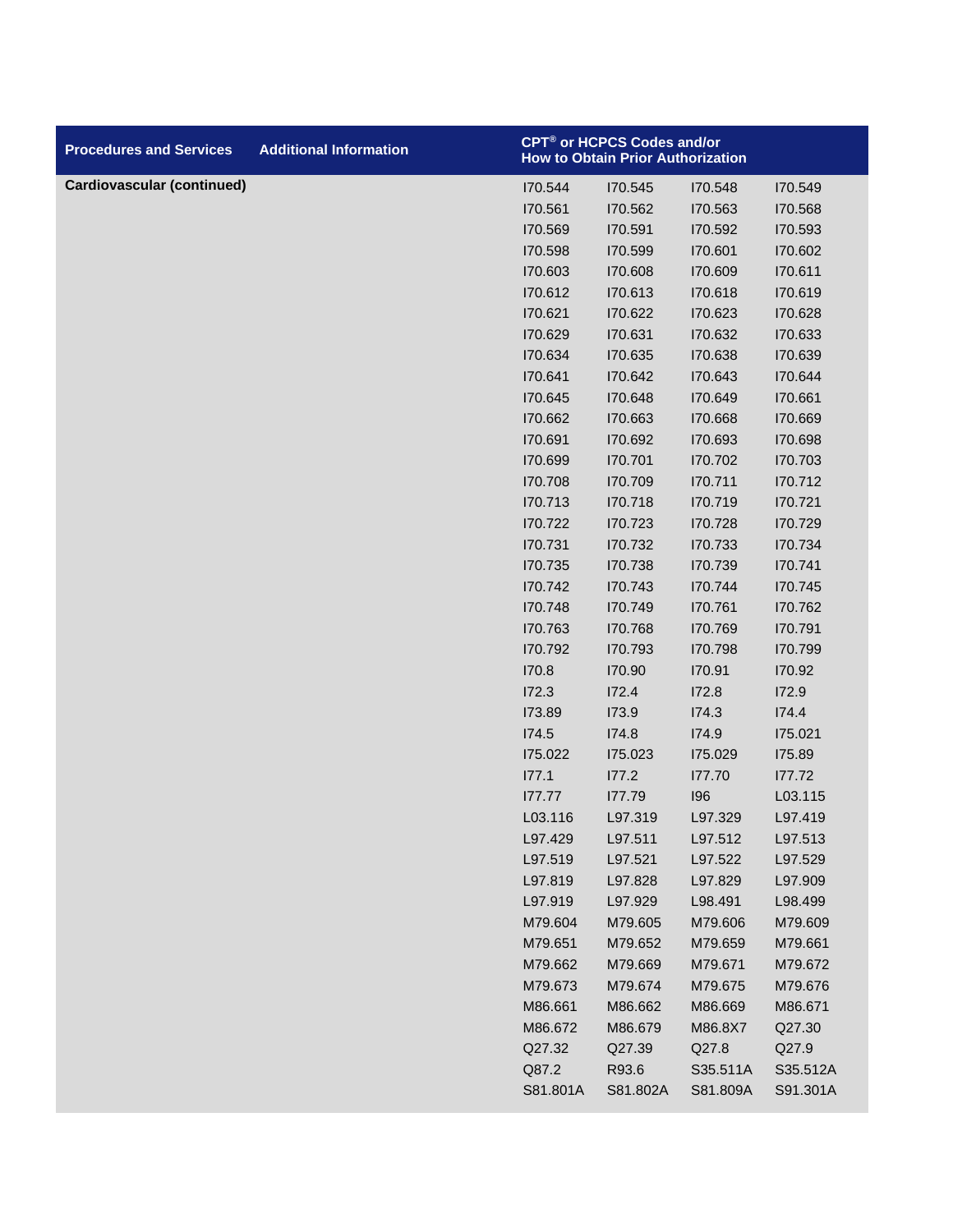| <b>Procedures and Services</b>                                                                                                                                                                                           | <b>Additional Information</b>                                                                                                                                                                                                            | CPT <sup>®</sup> or HCPCS Codes and/or<br><b>How to Obtain Prior Authorization</b>                                                                                                                                                                                                                                                                                                                                                                                                                                                                                                                                                                                                                                                                                   |                                                       |                                                      |                                                     |
|--------------------------------------------------------------------------------------------------------------------------------------------------------------------------------------------------------------------------|------------------------------------------------------------------------------------------------------------------------------------------------------------------------------------------------------------------------------------------|----------------------------------------------------------------------------------------------------------------------------------------------------------------------------------------------------------------------------------------------------------------------------------------------------------------------------------------------------------------------------------------------------------------------------------------------------------------------------------------------------------------------------------------------------------------------------------------------------------------------------------------------------------------------------------------------------------------------------------------------------------------------|-------------------------------------------------------|------------------------------------------------------|-----------------------------------------------------|
| <b>Cardiovascular (continued)</b><br><b>Cartilage implants</b>                                                                                                                                                           | Prior authorization required                                                                                                                                                                                                             | S91.302A<br>T82.319A<br>T82.399A<br>T82.868A<br>27412                                                                                                                                                                                                                                                                                                                                                                                                                                                                                                                                                                                                                                                                                                                | S91.309A<br>T82.338A<br>T82.818A<br>T82.898A<br>29866 | T82.312A<br>T82.392A<br>T82.856A<br>Z95.820<br>29867 | T82.318A<br>T82.398A<br>T82.858A<br>Z98.62<br>29868 |
|                                                                                                                                                                                                                          |                                                                                                                                                                                                                                          | J7330                                                                                                                                                                                                                                                                                                                                                                                                                                                                                                                                                                                                                                                                                                                                                                | S2112                                                 |                                                      |                                                     |
| <b>Cerebral seizure</b><br>monitoring-<br><b>Inpatient video</b><br>Electroencephalogram<br>(EEG)                                                                                                                        | Prior authorization required for inpatient<br>services<br>Prior authorization is not required for<br>outpatient hospital or ambulatory<br>surgical center                                                                                | 95700<br>95714<br>95720                                                                                                                                                                                                                                                                                                                                                                                                                                                                                                                                                                                                                                                                                                                                              | 95711<br>95715<br>95722                               | 95712<br>95716<br>95724                              | 95713<br>95718<br>95726                             |
| <b>Chemotherapy services</b>                                                                                                                                                                                             | Notification/prior authorization required<br>for injectable chemotherapy drugs<br>administered in an outpatient setting,<br>including intravenous, intravesical and<br>intrathecal, for a cancer diagnosis                               | Injectable chemotherapy drugs that require prior<br>authorization:<br>• Chemotherapy injectable drugs (J9000-J9999),<br>Leucovorin (J0640), Levoleucovorin (J0641, J0642)<br>• Chemotherapy injectable drugs that have a Q code<br>• Chemotherapy injectable drugs that have not yet<br>received an assigned code and will be billed under a<br>miscellaneous Healthcare Common Procedure<br>Coding System (HCPCS) code<br>For prior authorization requests, please submit requests<br>online by using the Prior Authorization and Notification<br>tool on Link. Go to UHCprovider.com and click on the<br>Link button in the top right corner. Then, select the Prior<br>Authorization and Notification tool tile on your Link<br>dashboard. Or, call 888-397-8129. |                                                       |                                                      |                                                     |
| <b>Clinical trials</b><br>A rigorously controlled study<br>of a new drug, medical<br>device or other treatment on<br>eligible human subjects<br>subject to oversight by an<br><b>Institutional Review Board</b><br>(IRB) | Prior authorization required                                                                                                                                                                                                             | S9988                                                                                                                                                                                                                                                                                                                                                                                                                                                                                                                                                                                                                                                                                                                                                                | S9990                                                 | S9991                                                |                                                     |
| <b>Cochlear and other</b><br>auditory implants<br>A medical device within the<br>inner ear and an external<br>portion to help persons with<br>profound sensorineural<br>deafness achieve<br>conversational speech        | Prior authorization required                                                                                                                                                                                                             | 69710<br>69930<br>L8691                                                                                                                                                                                                                                                                                                                                                                                                                                                                                                                                                                                                                                                                                                                                              | 69714<br>L8614<br>L8692                               | 69715<br>L8619                                       | 69718<br>L8690                                      |
| <b>Congenital heart disease</b><br>Congenital heart disease-<br>related services, including<br>pre-treatment evaluation                                                                                                  | Prior authorization required<br>For prior authorization, please call 888-936-7246 or the<br>notification number on the back of the member's health<br>plan ID card.<br><b>Congenital heart disease codes:</b><br>33251<br>33254<br>33255 |                                                                                                                                                                                                                                                                                                                                                                                                                                                                                                                                                                                                                                                                                                                                                                      |                                                       |                                                      | 33256<br>33261                                      |
|                                                                                                                                                                                                                          |                                                                                                                                                                                                                                          | 33257<br>33404<br>33417<br>33501<br>33505                                                                                                                                                                                                                                                                                                                                                                                                                                                                                                                                                                                                                                                                                                                            | 33258<br>33414<br>33476<br>33502<br>33506             | 33259<br>33415<br>33478<br>33503<br>33507            | 33416<br>33500<br>33504<br>33600                    |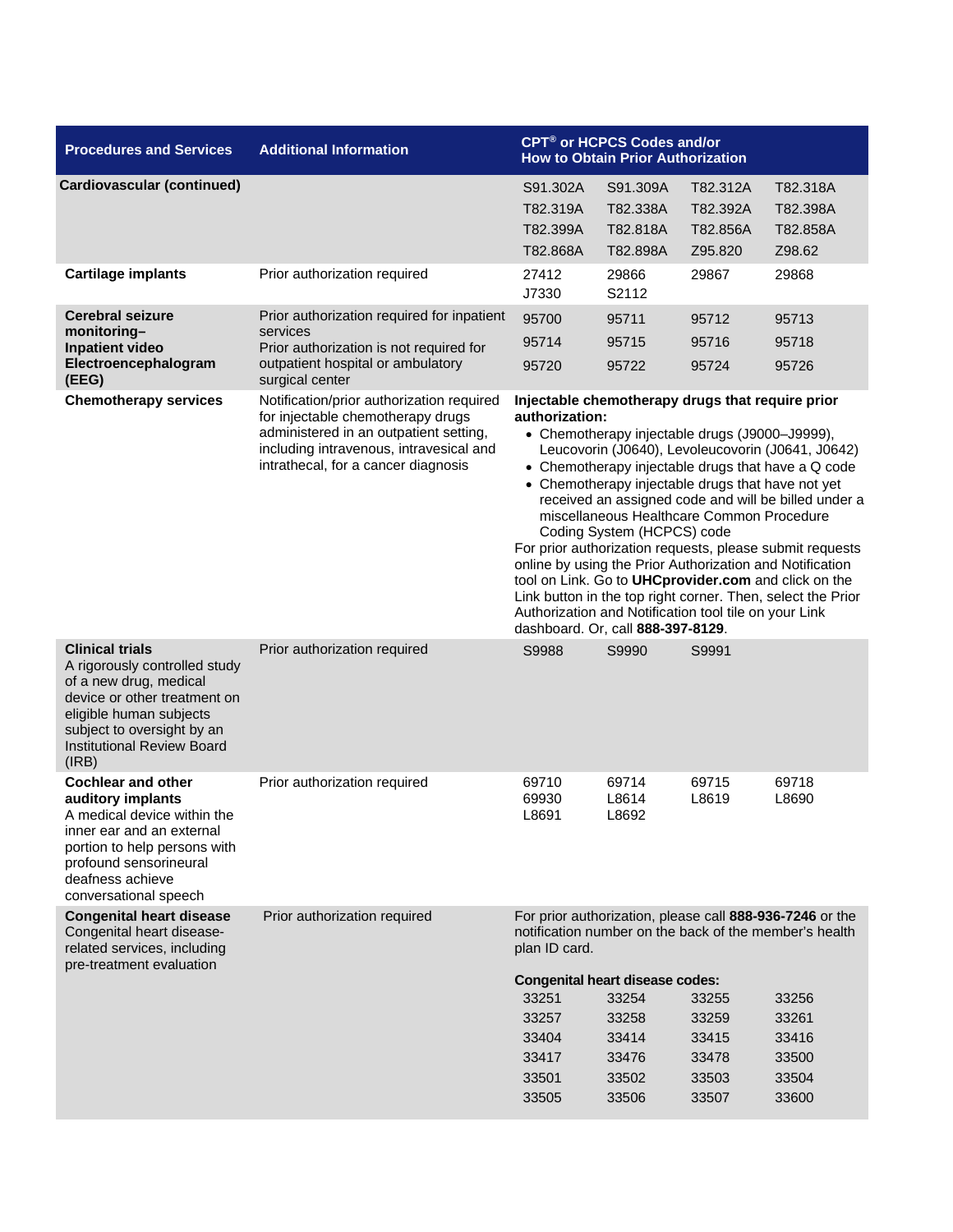| <b>Procedures and Services</b>                          | <b>Additional Information</b>             | <b>CPT<sup>®</sup> or HCPCS Codes and/or</b><br><b>How to Obtain Prior Authorization</b> |                                                      |        |       |
|---------------------------------------------------------|-------------------------------------------|------------------------------------------------------------------------------------------|------------------------------------------------------|--------|-------|
| <b>Congenital heart disease</b>                         |                                           | 33602                                                                                    | 33606                                                | 33608  | 33610 |
| (continued)                                             |                                           | 33611                                                                                    | 33612                                                | 33615  | 33617 |
|                                                         |                                           | 33619                                                                                    | 33641                                                | 33645  | 33647 |
|                                                         |                                           | 33660                                                                                    | 33665                                                | 33670  | 33675 |
|                                                         |                                           | 33676                                                                                    | 33677                                                | 33681  | 33684 |
|                                                         |                                           | 33688                                                                                    | 33690                                                | 33692  | 33694 |
|                                                         |                                           | 33697                                                                                    | 33702                                                | 33710  | 33720 |
|                                                         |                                           | 33722                                                                                    | 33724                                                | 33726  | 33730 |
|                                                         |                                           | 33732                                                                                    | 33735                                                | 33736  | 33737 |
|                                                         |                                           | 33750                                                                                    | 33755                                                | 33762  | 33764 |
|                                                         |                                           | 33766                                                                                    | 33767                                                | 33768  | 33770 |
|                                                         |                                           | 33771                                                                                    | 33774                                                | 33775  | 33776 |
|                                                         |                                           | 33777                                                                                    | 33778                                                | 33779  | 33780 |
|                                                         |                                           | 33781                                                                                    | 33786                                                | 33788  | 33802 |
|                                                         |                                           | 33803                                                                                    | 33820                                                | 33822  | 33840 |
|                                                         |                                           | 33845                                                                                    | 33851                                                | 33852  | 33853 |
|                                                         |                                           | 33917                                                                                    | 33920                                                | 33924  | 93501 |
|                                                         |                                           | 93524                                                                                    | 93526                                                | 93527  | 93528 |
|                                                         |                                           | 93529                                                                                    | 93530                                                | 93531  | 93532 |
|                                                         |                                           | 93533                                                                                    | 93541                                                | 93542  | 93543 |
|                                                         |                                           | 93544                                                                                    | 93545                                                | 93555  | 93556 |
|                                                         |                                           | 93561                                                                                    | 93562                                                | 93580* | 93581 |
|                                                         |                                           | patients ages 18 and older                                                               | *See the Cardiovascular section of this document for |        |       |
| <b>Continuous Glucose</b>                               | Prior authorization required with Type 2  | A4226                                                                                    | A9276                                                | A9277  | A9278 |
| <b>Monitor</b>                                          | Diabetes Diagnosis                        | E0787                                                                                    | K0553                                                | K0554  |       |
| <b>Cosmetic and</b>                                     | Prior authorization required              | 11960                                                                                    | 11971                                                | 15820  | 15821 |
| reconstructive procedures                               |                                           | 15822                                                                                    | 15823                                                | 15830  | 15847 |
| Cosmetic procedures that                                |                                           | 15877                                                                                    | 17106                                                | 17107  | 17108 |
| change or improve physical                              |                                           | 17999                                                                                    | 21137                                                | 21138  | 21139 |
| appearance without                                      |                                           | 21172                                                                                    | 21175                                                | 21179  | 21180 |
| significantly improving or<br>restoring physiological   |                                           | 21181                                                                                    | 21182                                                | 21183  | 21184 |
| function.                                               |                                           | 21230                                                                                    | 21235                                                | 21256  | 21260 |
|                                                         |                                           | 21261                                                                                    | 21263                                                | 21267  | 21268 |
| Reconstructive procedures                               |                                           | 21275                                                                                    | 21280                                                | 21282  | 21295 |
| that treat a medical condition<br>or improve or restore |                                           | 21740                                                                                    | 21742                                                | 21743  | 28344 |
| physiologic function                                    |                                           | 30540                                                                                    | 30545                                                | 30560  | 30620 |
|                                                         |                                           | 67900                                                                                    | 67901                                                | 67902  | 67903 |
|                                                         |                                           | 67904                                                                                    | 67906                                                | 67908  | 67909 |
|                                                         |                                           | 67911                                                                                    | 67912                                                | 67914  | 67915 |
|                                                         |                                           | 67916                                                                                    | 67917                                                | 67921  | 67922 |
|                                                         |                                           | 67923                                                                                    | 67924                                                | 67950  | 67961 |
|                                                         |                                           | 67966                                                                                    | Q2026                                                |        |       |
| Durable medical                                         | Notification/prior authorization required | A7025                                                                                    | A7026                                                | E0194  | E0265 |
| equipment (DME)                                         | only for DME codes listed with a retail   | E0266                                                                                    | E0277                                                | E0296  | E0297 |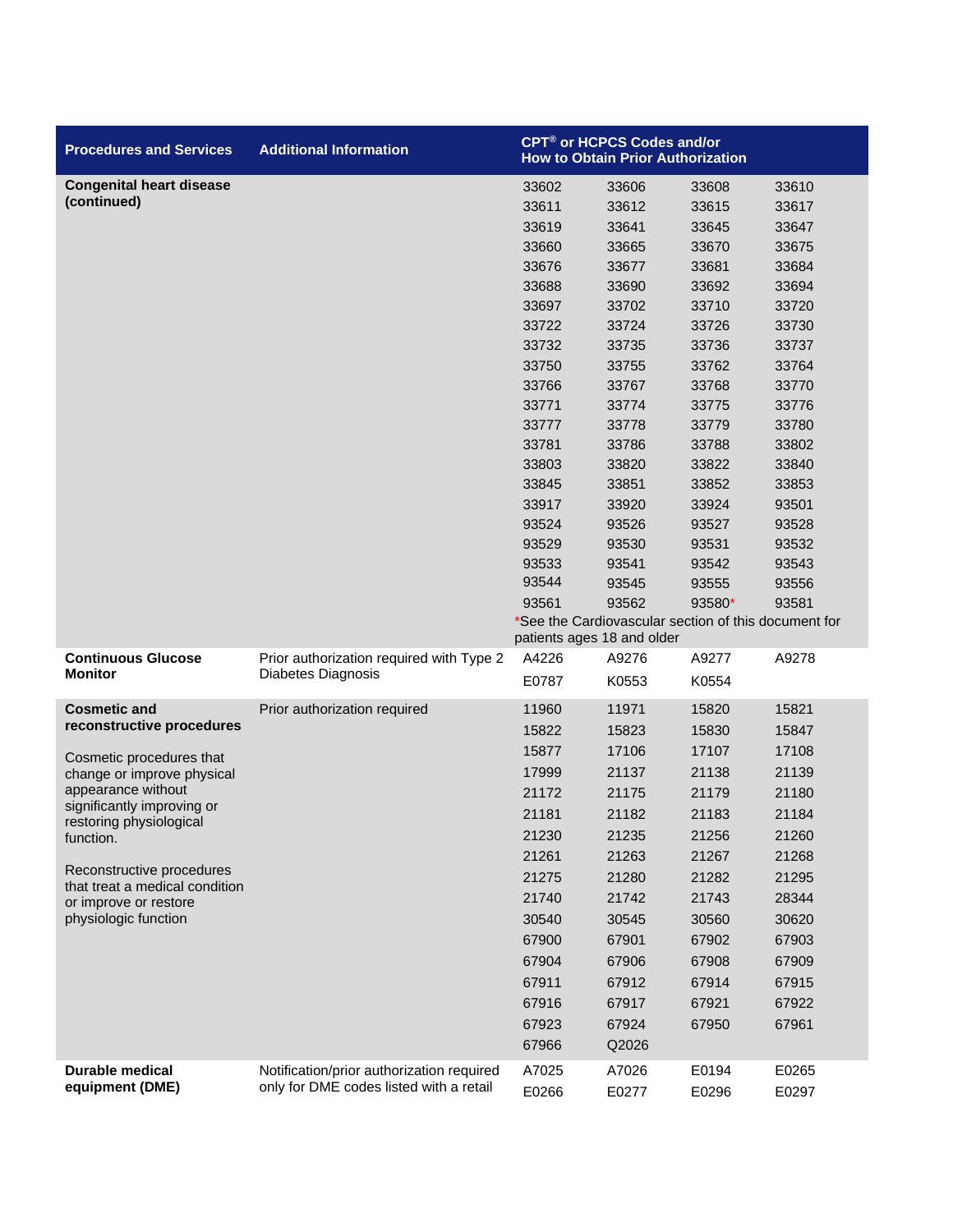| <b>Procedures and Services</b>                                                                                                                         | <b>Additional Information</b>                                                                                                                                                                                                                                                                                                                                         | <b>CPT<sup>®</sup> or HCPCS Codes and/or</b>                                                                                                                                                                                 |                                          |                |                |  |
|--------------------------------------------------------------------------------------------------------------------------------------------------------|-----------------------------------------------------------------------------------------------------------------------------------------------------------------------------------------------------------------------------------------------------------------------------------------------------------------------------------------------------------------------|------------------------------------------------------------------------------------------------------------------------------------------------------------------------------------------------------------------------------|------------------------------------------|----------------|----------------|--|
|                                                                                                                                                        |                                                                                                                                                                                                                                                                                                                                                                       |                                                                                                                                                                                                                              | <b>How to Obtain Prior Authorization</b> |                |                |  |
| Durable medical                                                                                                                                        | purchase or cumulative rental cost of                                                                                                                                                                                                                                                                                                                                 | E0300                                                                                                                                                                                                                        | E0302                                    | E0304          | E0328          |  |
| equipment (DME)                                                                                                                                        | more than $$1,000$                                                                                                                                                                                                                                                                                                                                                    | E0329                                                                                                                                                                                                                        | E0466                                    | E0471          | E0483          |  |
| (continued)                                                                                                                                            | Prosthetics are not DME - see                                                                                                                                                                                                                                                                                                                                         | E0620                                                                                                                                                                                                                        | E0745                                    | E0764          | E0766          |  |
|                                                                                                                                                        | Orthotics and prosthetics.                                                                                                                                                                                                                                                                                                                                            | E0770                                                                                                                                                                                                                        | E0784                                    | E0984          | E0986          |  |
|                                                                                                                                                        | Some home health care services may                                                                                                                                                                                                                                                                                                                                    | E1002                                                                                                                                                                                                                        | E1003                                    | E1004          | E1005          |  |
|                                                                                                                                                        | qualify under the durable medical<br>equipment requirement but are not                                                                                                                                                                                                                                                                                                | E1006                                                                                                                                                                                                                        | E1007                                    | E1008          | E1010          |  |
|                                                                                                                                                        | subject to the \$1,000 retail purchase or                                                                                                                                                                                                                                                                                                                             | E1016                                                                                                                                                                                                                        | E1018                                    | E1236          | E1238          |  |
|                                                                                                                                                        | cumulative retail rental cost threshold -                                                                                                                                                                                                                                                                                                                             | E1399                                                                                                                                                                                                                        | E1802                                    | E1805          | E1825          |  |
|                                                                                                                                                        | see Home health services.<br>Power mobility devices and                                                                                                                                                                                                                                                                                                               | E1830                                                                                                                                                                                                                        | E1840                                    | E2402          | E2502          |  |
|                                                                                                                                                        | accessories, lymphedema pumps and                                                                                                                                                                                                                                                                                                                                     | E2504                                                                                                                                                                                                                        | E2506                                    | E2508          | E2510          |  |
|                                                                                                                                                        | pneumatic compressors require                                                                                                                                                                                                                                                                                                                                         | E2511                                                                                                                                                                                                                        | E2512                                    | E2599          | K0005          |  |
|                                                                                                                                                        | notification/prior authorization<br>regardless of the cost.                                                                                                                                                                                                                                                                                                           | K0012                                                                                                                                                                                                                        | K0014                                    | K0812          | K0848          |  |
|                                                                                                                                                        |                                                                                                                                                                                                                                                                                                                                                                       | K0849                                                                                                                                                                                                                        | K0850                                    | K0851          | K0852          |  |
|                                                                                                                                                        |                                                                                                                                                                                                                                                                                                                                                                       | K0853                                                                                                                                                                                                                        | K0854                                    | K0855          | K0856          |  |
|                                                                                                                                                        |                                                                                                                                                                                                                                                                                                                                                                       | K0857                                                                                                                                                                                                                        | K0858                                    | K0859          | K0860          |  |
|                                                                                                                                                        |                                                                                                                                                                                                                                                                                                                                                                       | K0861                                                                                                                                                                                                                        | K0862                                    | K0863          | K0864          |  |
|                                                                                                                                                        |                                                                                                                                                                                                                                                                                                                                                                       | K0868                                                                                                                                                                                                                        | K0869                                    | K0870          | K0871          |  |
|                                                                                                                                                        |                                                                                                                                                                                                                                                                                                                                                                       | K0877                                                                                                                                                                                                                        | K0878                                    | K0879          | K0880          |  |
|                                                                                                                                                        |                                                                                                                                                                                                                                                                                                                                                                       | K0884                                                                                                                                                                                                                        | K0885                                    | K0886          | K0890          |  |
|                                                                                                                                                        |                                                                                                                                                                                                                                                                                                                                                                       | K0891                                                                                                                                                                                                                        | S1040                                    |                |                |  |
| End-stage renal disease<br>(ESRD) dialysis services<br>Services for treating end-<br>stage renal disease,<br>including outpatient dialysis<br>services | Prior authorization required when<br>members are referred to an out-of-<br>network care provider for dialysis<br>services<br>Prior authorization not required for<br>ESRD when a member travels outside<br>of the service area<br>Please note: Your agreement with us<br>may include restrictions on referring<br>members outside of the<br>UnitedHealthcare network. | For notification/prior authorization, please call<br>877-842-3210.<br>To enroll or refer a member to the UnitedHealthcare<br>ESRD Disease Management Program, please contact<br>the Kidney Resource Service at 866-561-7518. |                                          |                |                |  |
| Foot surgery                                                                                                                                           | Prior authorization required                                                                                                                                                                                                                                                                                                                                          | 28285<br>28296                                                                                                                                                                                                               | 28289<br>28297                           | 28291<br>28298 | 28292<br>28299 |  |
| <b>Functional endoscopic</b>                                                                                                                           | Prior authorization required                                                                                                                                                                                                                                                                                                                                          | 31240                                                                                                                                                                                                                        | 31253                                    | 31254          | 31255          |  |
| sinus surgery (FESS)                                                                                                                                   |                                                                                                                                                                                                                                                                                                                                                                       | 31256                                                                                                                                                                                                                        | 31257                                    | 31259          | 31267          |  |
|                                                                                                                                                        |                                                                                                                                                                                                                                                                                                                                                                       | 31276                                                                                                                                                                                                                        | 31287                                    | 31288          |                |  |
| Gender dysphoria<br>treatment                                                                                                                          | Prior authorization required                                                                                                                                                                                                                                                                                                                                          | Notification or prior authorization required for the<br>following regardless of diagnosis code:                                                                                                                              |                                          |                |                |  |
|                                                                                                                                                        |                                                                                                                                                                                                                                                                                                                                                                       | 55970<br>55980<br>Notification or prior authorization required for the<br>following when submitted with a diagnosis code<br>F64.0, F64.1, F64.2, F64.8, F64.9 or Z87.890:<br>14000<br>14001<br>14041<br>15734                |                                          |                |                |  |
|                                                                                                                                                        |                                                                                                                                                                                                                                                                                                                                                                       | 15738                                                                                                                                                                                                                        | 15750                                    | 15757          | 15758          |  |
|                                                                                                                                                        |                                                                                                                                                                                                                                                                                                                                                                       | 19303                                                                                                                                                                                                                        | 53410                                    | 53430          | 54125          |  |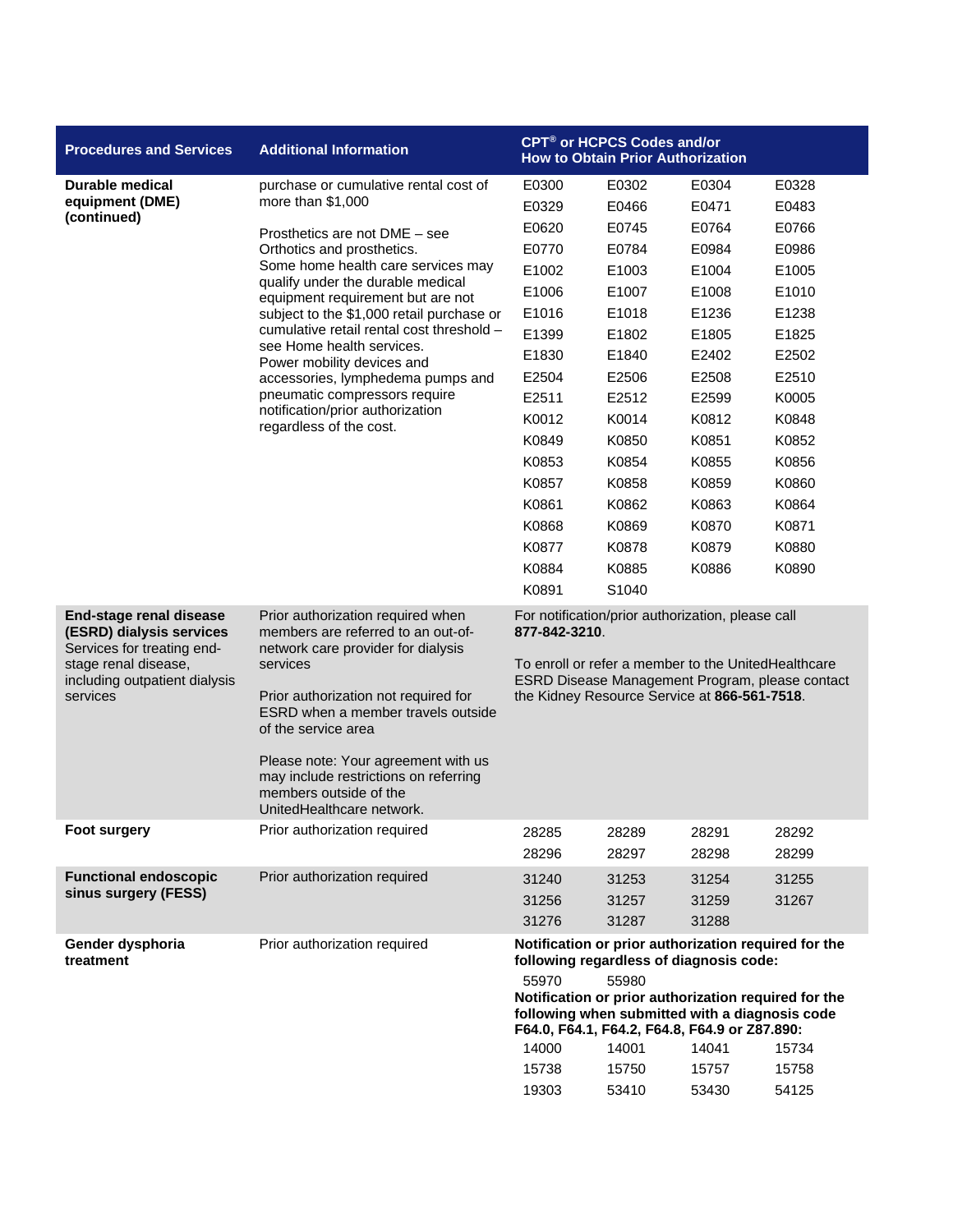| <b>Procedures and Services</b>                                          | <b>Additional Information</b>                                                                                                                                                                                                                                                                                                                                                                                                                                                                                                                                                                                                                                                                                                                       | CPT <sup>®</sup> or HCPCS Codes and/or<br><b>How to Obtain Prior Authorization</b>                                                                                                                                                                                                                                                                 |                                                                                                                                                                                                                                                                                                                                                    |                                                                                                                                                                                                                                                                                                                                                    |                                                                                                                                                                                                                                                                                                                                                    |
|-------------------------------------------------------------------------|-----------------------------------------------------------------------------------------------------------------------------------------------------------------------------------------------------------------------------------------------------------------------------------------------------------------------------------------------------------------------------------------------------------------------------------------------------------------------------------------------------------------------------------------------------------------------------------------------------------------------------------------------------------------------------------------------------------------------------------------------------|----------------------------------------------------------------------------------------------------------------------------------------------------------------------------------------------------------------------------------------------------------------------------------------------------------------------------------------------------|----------------------------------------------------------------------------------------------------------------------------------------------------------------------------------------------------------------------------------------------------------------------------------------------------------------------------------------------------|----------------------------------------------------------------------------------------------------------------------------------------------------------------------------------------------------------------------------------------------------------------------------------------------------------------------------------------------------|----------------------------------------------------------------------------------------------------------------------------------------------------------------------------------------------------------------------------------------------------------------------------------------------------------------------------------------------------|
| Gender dysphoria<br>treatment<br>(continued)                            |                                                                                                                                                                                                                                                                                                                                                                                                                                                                                                                                                                                                                                                                                                                                                     | 54520<br>55180<br>57110<br>58290<br>58720<br>64896                                                                                                                                                                                                                                                                                                 | 54660<br>56625<br>57335<br>58291<br>58940                                                                                                                                                                                                                                                                                                          | 54690<br>56800<br>58260<br>58292<br>64856                                                                                                                                                                                                                                                                                                          | 55175<br>56805<br>58262<br>58661<br>64892                                                                                                                                                                                                                                                                                                          |
| <b>Genetic and molecular</b><br>testing to include BRCA<br>gene testing | Prior authorization required for genetic<br>and molecular testing performed in an<br>outpatient setting<br>Care providers requesting laboratory<br>testing will be required to complete the<br>prior authorization/notification process,<br>which includes indicating the laboratory<br>and test name. Payment will be<br>authorized for those CPT codes<br>registered with the Genetic and<br><b>Molecular Testing Prior</b><br>Authorization/Notification Program for<br>each specified genetic test.<br>Notification/prior authorization required<br>for BRCA testing before DNA<br>sequencing is performed. The ordering<br>care provider must notify the laboratory<br>conducting the test and the laboratory<br>will notify UnitedHealthcare. | 81105<br>81109<br>81121<br>81164<br>81170<br>81174<br>81178<br>81182<br>81186<br>81190<br>81203<br>81207<br>81212<br>81218<br>81222<br>81226<br>81230<br>81234<br>81238<br>81242<br>81246<br>81250<br>81254<br>81258<br>81262<br>81266<br>81270<br>81274<br>81284<br>81288<br>81292<br>81296<br>81300<br>81304<br>81308<br>81312<br>81316<br>81320 | 81106<br>81110<br>81161<br>81165<br>81171<br>81175<br>81179<br>81183<br>81187<br>81200<br>81204<br>81208<br>81215<br>81219<br>81223<br>81227<br>81231<br>81235<br>81239<br>81243<br>81247<br>81251<br>81255<br>81259<br>81263<br>81267<br>81271<br>81275<br>81285<br>81289<br>81293<br>81297<br>81301<br>81305<br>81309<br>81313<br>81317<br>81321 | 81107<br>81111<br>81162<br>81166<br>81172<br>81176<br>81180<br>81184<br>81188<br>81201<br>81205<br>81209<br>81216<br>81220<br>81224<br>81228<br>81232<br>81236<br>81240<br>81244<br>81248<br>81252<br>81256<br>81260<br>81264<br>81268<br>81272<br>81276<br>81286<br>81290<br>81294<br>81298<br>81302<br>81306<br>81310<br>81314<br>81318<br>81322 | 81108<br>81120<br>81163<br>81167<br>81173<br>81177<br>81181<br>81185<br>81189<br>81202<br>81206<br>81210<br>81217<br>81221<br>81225<br>81229<br>81233<br>81237<br>81241<br>81245<br>81249<br>81253<br>81257<br>81261<br>81265<br>81269<br>81273<br>81283<br>81287<br>81291<br>81295<br>81299<br>81303<br>81307<br>81311<br>81315<br>81319<br>81323 |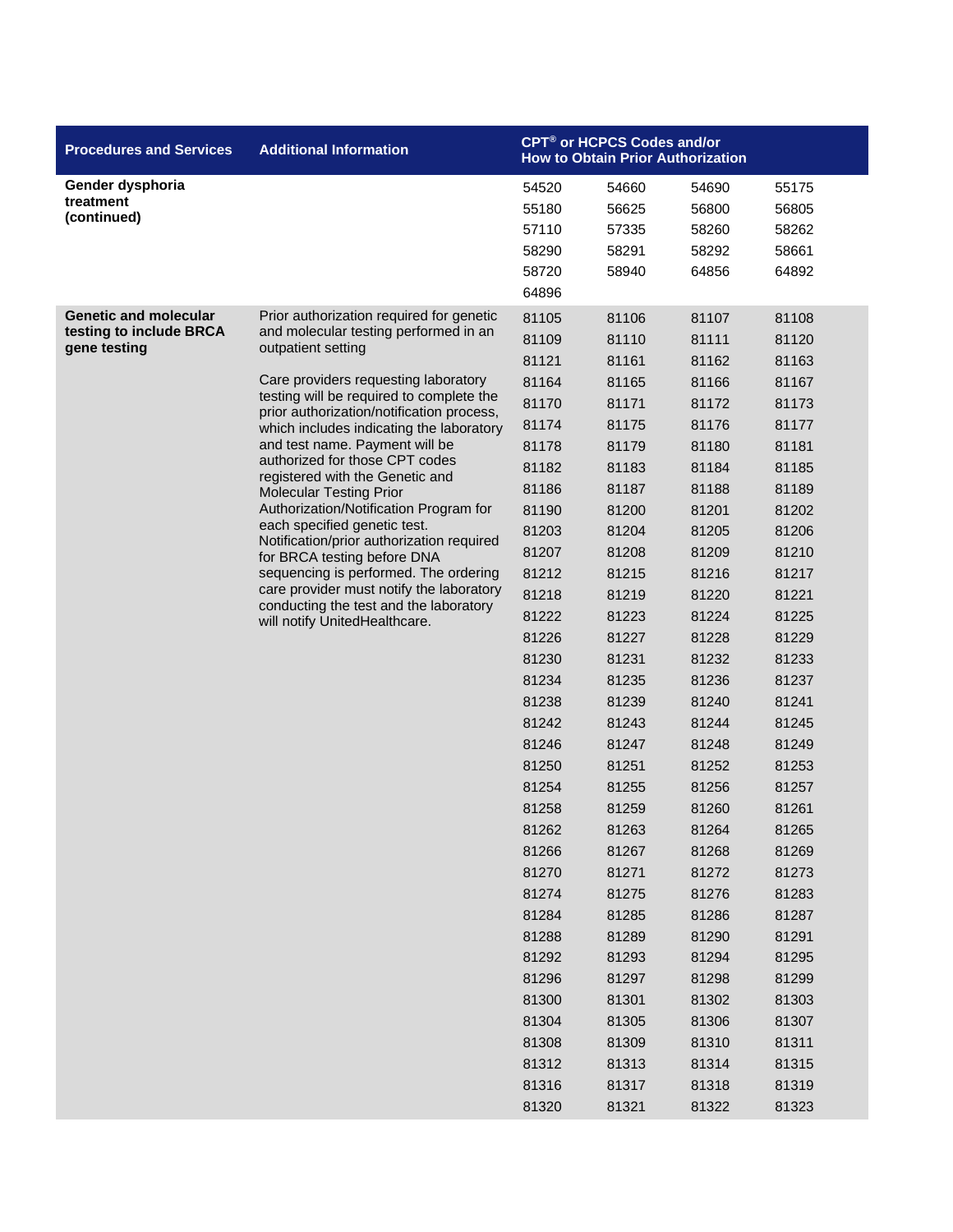| <b>Procedures and Services</b>          | <b>Additional Information</b>                                                        |       | CPT® or HCPCS Codes and/or<br><b>How to Obtain Prior Authorization</b> |       |       |
|-----------------------------------------|--------------------------------------------------------------------------------------|-------|------------------------------------------------------------------------|-------|-------|
| <b>Genetic and molecular</b>            |                                                                                      | 81324 | 81325                                                                  | 81326 | 81327 |
| testing to include BRCA<br>gene testing |                                                                                      | 81328 | 81329                                                                  | 81330 | 81331 |
| (continued)                             |                                                                                      | 81332 | 81333                                                                  | 81334 | 81335 |
|                                         |                                                                                      | 81336 | 81337                                                                  | 81340 | 81341 |
|                                         |                                                                                      | 81342 | 81343                                                                  | 81344 | 81345 |
|                                         |                                                                                      | 81346 | 81350                                                                  | 81355 | 81361 |
|                                         |                                                                                      | 81362 | 81363                                                                  | 81364 | 81370 |
|                                         |                                                                                      | 81371 | 81372                                                                  | 81373 | 81374 |
|                                         |                                                                                      | 81375 | 81376                                                                  | 81377 | 81378 |
|                                         |                                                                                      | 81379 | 81380                                                                  | 81381 | 81382 |
|                                         |                                                                                      | 81383 | 81400                                                                  | 81401 | 81402 |
|                                         |                                                                                      | 81403 | 81404                                                                  | 81405 | 81406 |
|                                         |                                                                                      | 81407 | 81408                                                                  | 81410 | 81411 |
|                                         |                                                                                      | 81412 | 81413                                                                  | 81414 | 81415 |
|                                         |                                                                                      | 81416 | 81417                                                                  | 81420 | 81430 |
|                                         |                                                                                      | 81431 | 81432                                                                  | 81433 | 81434 |
|                                         |                                                                                      | 81435 | 81436                                                                  | 81437 | 81438 |
|                                         |                                                                                      | 81439 | 81440                                                                  | 81442 | 81445 |
|                                         |                                                                                      | 81448 | 81460                                                                  | 81465 | 81470 |
|                                         |                                                                                      | 81471 | 81479                                                                  | 81507 | 81518 |
|                                         |                                                                                      | 81519 | 81520                                                                  | 81521 | 81522 |
|                                         |                                                                                      | 81545 | 81595                                                                  | 81599 | 87505 |
|                                         |                                                                                      | 87506 | 87507                                                                  | 0001U | 0004M |
|                                         |                                                                                      | 0006M | 0007M                                                                  | 0012U | 0013U |
|                                         |                                                                                      | 0014U | 0016U                                                                  | 0017U | 0018U |
|                                         |                                                                                      | 0022U | 0023U                                                                  | 0026U | 0027U |
|                                         |                                                                                      | 0030U | 0031U                                                                  | 0032U | 0033U |
|                                         |                                                                                      | 0034U | 0040U                                                                  | 0046U | 0049U |
|                                         |                                                                                      | 0055U | 0060U                                                                  | 0070U | 0071U |
|                                         |                                                                                      | 0072U | 0073U                                                                  | 0074U | 0075U |
|                                         |                                                                                      | 0076U | 0084U                                                                  | 0087U | 0088U |
|                                         |                                                                                      | 0097U | 0101U                                                                  | 0102U | 0103U |
|                                         |                                                                                      | 0111U | 0129U                                                                  | 0130U | 0131U |
|                                         |                                                                                      | 0132U | 0133U                                                                  | 0134U | 0135U |
|                                         |                                                                                      | 0136U | 0137U                                                                  | 0138U | 0154U |
|                                         |                                                                                      | 0155U | 0157U                                                                  | 0158U | 0159U |
|                                         |                                                                                      | 0160U | 0161U                                                                  | 0162U | 0168U |
|                                         |                                                                                      | 0169U | 0170U                                                                  | 0171U | S3870 |
| Home health care - Non-<br>nutritional  | Notification/prior authorization required<br>only in outpatient settings, to include | T1000 | T1002                                                                  | T1003 |       |

member's home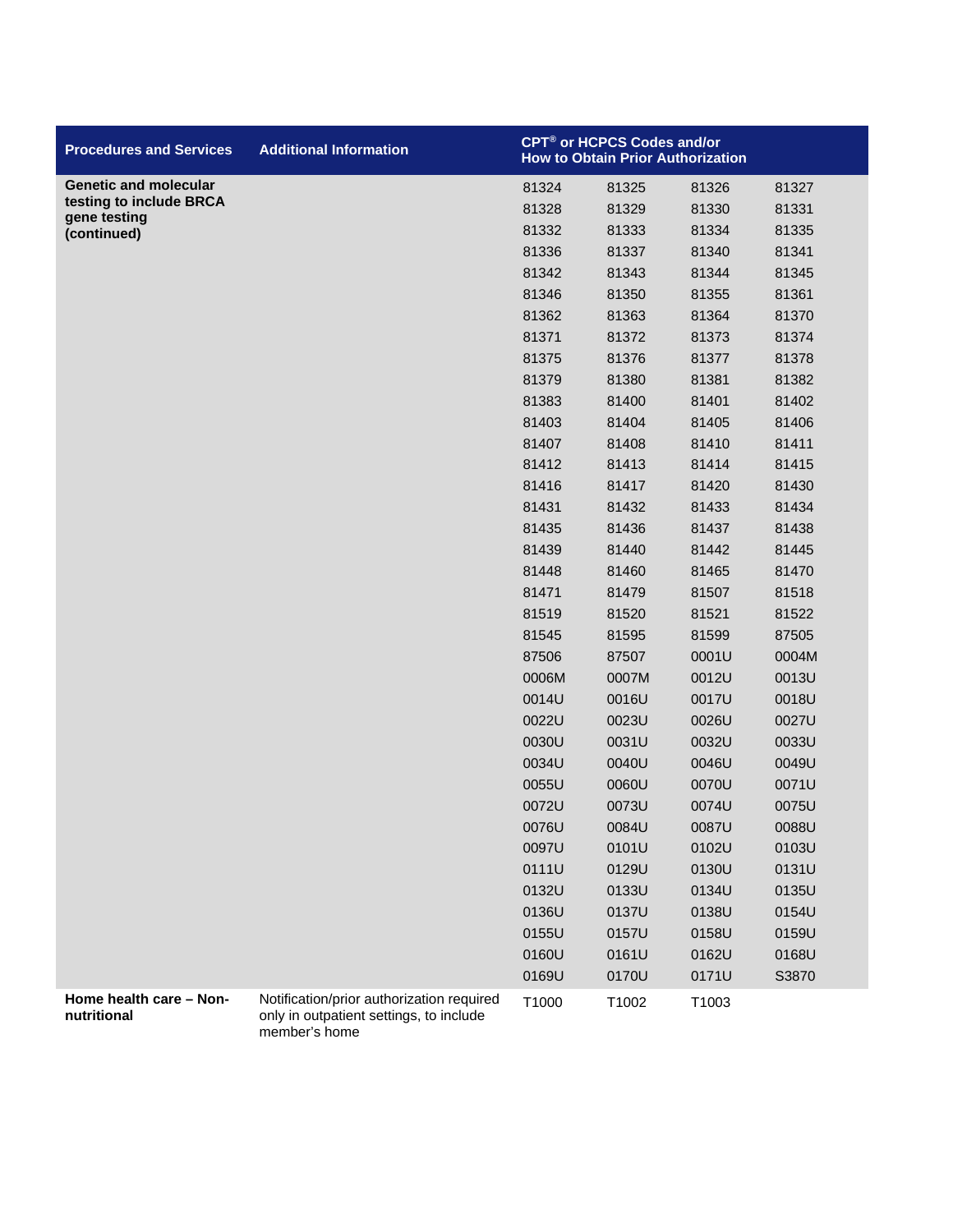| <b>Procedures and Services</b>                                    | <b>Additional Information</b>                                                                                                                     | CPT <sup>®</sup> or HCPCS Codes and/or<br><b>How to Obtain Prior Authorization</b>     |                                                                                      |         |         |  |
|-------------------------------------------------------------------|---------------------------------------------------------------------------------------------------------------------------------------------------|----------------------------------------------------------------------------------------|--------------------------------------------------------------------------------------|---------|---------|--|
| Hysterectomy - Inpatient<br>only<br><b>Vaginal hysterectomies</b> | Prior authorization required for inpatient<br>vaginal hysterectomies<br>Prior authorization not required for<br>outpatient vaginal hysterectomies | 58270                                                                                  | 58275                                                                                | 58293   | 58294   |  |
| Hysterectomy - Inpatient                                          | Prior authorization required                                                                                                                      | 58150                                                                                  | 58152                                                                                | 58180   | 58541   |  |
| and outpatient procedures                                         |                                                                                                                                                   | 58542                                                                                  | 58543                                                                                | 58544   | 58550   |  |
| Abdominal and<br>laparoscopic surgeries                           |                                                                                                                                                   | 58552                                                                                  | 58553                                                                                | 58554   | 58570   |  |
|                                                                   |                                                                                                                                                   | 58571                                                                                  | 58572                                                                                | 58573   |         |  |
| <b>Infertility</b>                                                | Prior authorization required                                                                                                                      | 55870                                                                                  | 58321                                                                                | 58322   | 58323   |  |
| Diagnostic and treatment                                          |                                                                                                                                                   | 58345                                                                                  | 58752                                                                                | 58760   | 58970   |  |
| services related to the<br>inability to achieve                   |                                                                                                                                                   | 58974                                                                                  | 58976                                                                                | 76948   | 89250   |  |
| pregnancy                                                         |                                                                                                                                                   | 89251                                                                                  | 89253                                                                                | 89254   | 89255   |  |
|                                                                   |                                                                                                                                                   | 89257                                                                                  | 89258                                                                                | 89259   | 89260   |  |
|                                                                   |                                                                                                                                                   | 89261                                                                                  | 89264                                                                                | 89268   | 89272   |  |
|                                                                   |                                                                                                                                                   | 89280                                                                                  | 89281                                                                                | 89290   | 89291   |  |
|                                                                   |                                                                                                                                                   | 89335                                                                                  | 89337                                                                                | 89342   | 89343   |  |
|                                                                   |                                                                                                                                                   | 89344                                                                                  | 89346                                                                                | 89352   | 89353   |  |
|                                                                   |                                                                                                                                                   | 89354                                                                                  | 89356                                                                                | 0058T   | S4011   |  |
|                                                                   |                                                                                                                                                   | S4013                                                                                  | S4014                                                                                | S4015   | S4016   |  |
|                                                                   |                                                                                                                                                   | S4022                                                                                  | S4023                                                                                | S4025   | S4026   |  |
|                                                                   |                                                                                                                                                   | S4028                                                                                  | S4030                                                                                | S4031   | S4035   |  |
|                                                                   |                                                                                                                                                   | S4037                                                                                  |                                                                                      |         |         |  |
|                                                                   |                                                                                                                                                   | The following codes only require prior authorization<br>if the DX code is also listed: |                                                                                      |         |         |  |
|                                                                   |                                                                                                                                                   | 52402                                                                                  | 54500                                                                                | 54505   | 55550   |  |
|                                                                   |                                                                                                                                                   | 58140                                                                                  | 58145                                                                                | 58146   | 58545   |  |
|                                                                   |                                                                                                                                                   | 58546                                                                                  | 58660                                                                                | 58662   | 58670   |  |
|                                                                   |                                                                                                                                                   | 58672                                                                                  | 58673                                                                                | 58740   | 58770   |  |
|                                                                   |                                                                                                                                                   | 89398                                                                                  |                                                                                      |         |         |  |
|                                                                   |                                                                                                                                                   | DX codes:                                                                              |                                                                                      |         |         |  |
|                                                                   |                                                                                                                                                   | E23.0                                                                                  | N46.01                                                                               | N46.021 | N46.022 |  |
|                                                                   |                                                                                                                                                   | N46.023                                                                                | N46.024                                                                              | N46.025 | N46.029 |  |
|                                                                   |                                                                                                                                                   | N46.11                                                                                 | N46.121                                                                              | N46.122 | N46.123 |  |
|                                                                   |                                                                                                                                                   | N46.124                                                                                | N46.125                                                                              | N46.129 | N46.8   |  |
|                                                                   |                                                                                                                                                   | N46.9                                                                                  | N97.0                                                                                | N97.1   | N97.2   |  |
|                                                                   |                                                                                                                                                   | N97.8                                                                                  | N97.8                                                                                | N97.9   | N98.1   |  |
| Injectable medications<br>A drug capable of being                 | Prior authorization required                                                                                                                      | Alpha1-Proteinase                                                                      |                                                                                      |         |         |  |
| injected intravenously                                            | To submit a prior authorization request                                                                                                           | J0256                                                                                  | J0257                                                                                |         |         |  |
| through an intravenous                                            | and, for UHC Commercial Non-PAR                                                                                                                   | Asthma-                                                                                | Nucala <sup>®</sup> /Xolair <sup>®</sup> /Cinqair <sup>®</sup> /Fasenra <sup>®</sup> |         |         |  |
| infusion, subcutaneously or<br>intra-muscularly                   | providers, to submit a Pre-<br>Determination request, the provider                                                                                | J0517                                                                                  | J2182                                                                                | J2357   | J2786   |  |
|                                                                   | must log into UHCProvider.com and<br>click on the Link button in the upper<br>right corner.                                                       |                                                                                        | Blood modifier $-$ Soliris <sup>®</sup>                                              |         |         |  |
|                                                                   |                                                                                                                                                   | J1300                                                                                  |                                                                                      |         |         |  |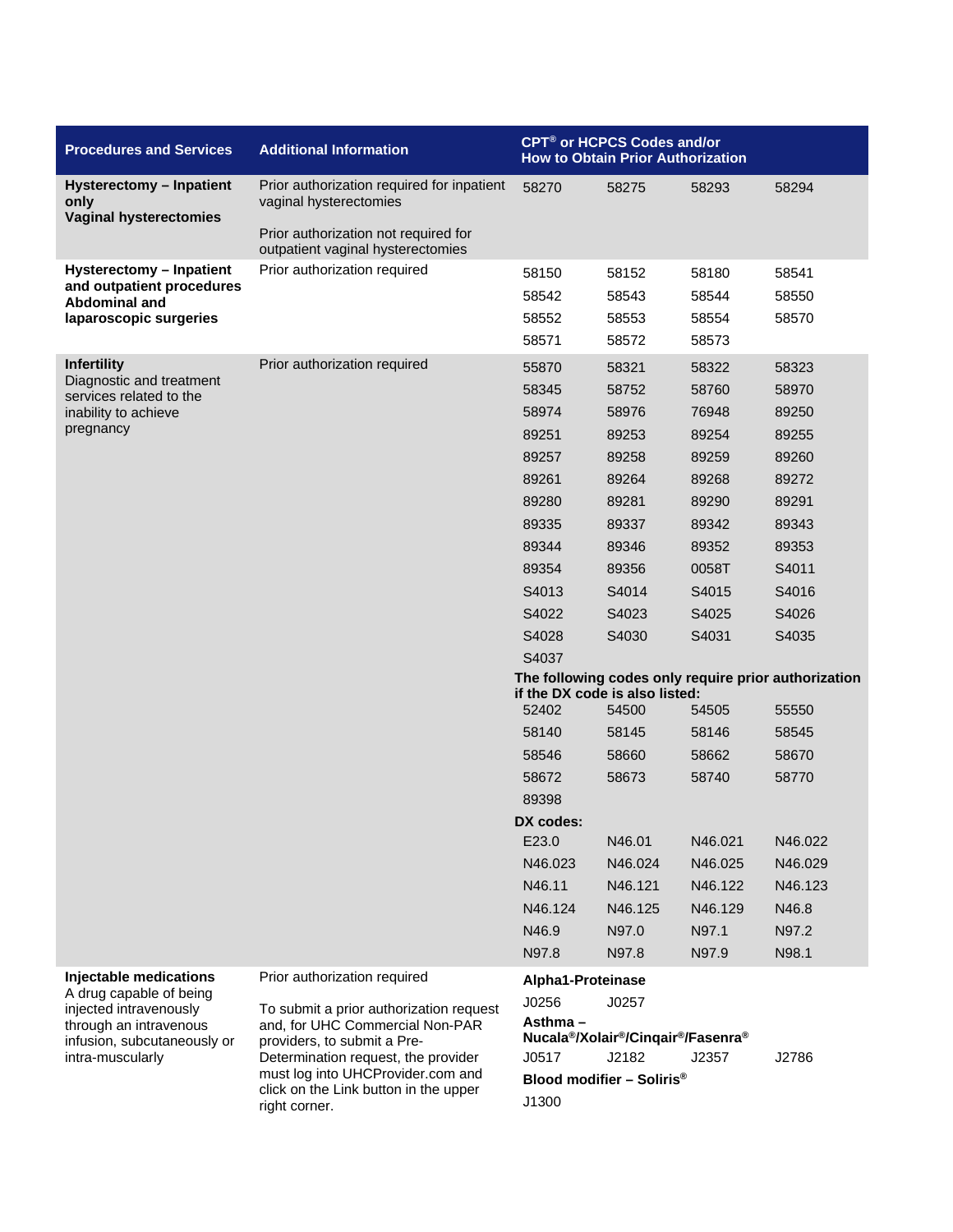| <b>Procedures and Services</b> | <b>Additional Information</b>                                                            |                                                                                                   | CPT® or HCPCS Codes and/or        | <b>How to Obtain Prior Authorization</b>     |       |  |
|--------------------------------|------------------------------------------------------------------------------------------|---------------------------------------------------------------------------------------------------|-----------------------------------|----------------------------------------------|-------|--|
| Injectable medications         | Submit the request using the Specialty                                                   | <b>Central Nervous System Agents</b>                                                              |                                   |                                              |       |  |
| (continued)                    | Pharmacy Transactions tile on the Link<br>Dashboard.                                     | J0222                                                                                             | J1301                             | J1428                                        | J2326 |  |
|                                | For questions about this online                                                          |                                                                                                   |                                   | Enzyme deficiency - POS 19 and 22 only       |       |  |
|                                | authorization process, the provider may<br>call Optum: 888-397-8129                      | J0180                                                                                             | J0221                             | J1322                                        | J1458 |  |
|                                | Hemophilia codes ONLY:                                                                   | J1743                                                                                             | J1931                             | J2504                                        | J2840 |  |
|                                | To submit a prior authorization request                                                  | J3397                                                                                             |                                   |                                              |       |  |
|                                | and, for UHC Commercial Non-PAR<br>providers to submit a Pre-Determination               |                                                                                                   | <b>Enzyme replacement therapy</b> |                                              |       |  |
|                                | request, the provider must Log into                                                      | J0567                                                                                             | J1786                             | J3060                                        |       |  |
|                                | UHCProvider.com and click on the Link<br>button in the upper right corner.               |                                                                                                   |                                   | <b>Erythropoiesis Stimulating Agents****</b> |       |  |
|                                | Submit the request using the Specialty                                                   | J0885                                                                                             |                                   |                                              |       |  |
|                                | Pharmacy Transactions tile on the Link                                                   | Evenity™                                                                                          |                                   |                                              |       |  |
|                                | Dashboard.<br>For questions about this online<br>authorization process, the provider may | J3111                                                                                             |                                   |                                              |       |  |
|                                |                                                                                          | Gamifant <sup>®</sup>                                                                             |                                   |                                              |       |  |
|                                | call Optum: 888-397-8129                                                                 | J9210                                                                                             |                                   |                                              |       |  |
|                                |                                                                                          |                                                                                                   |                                   | Gaucher's disease – POS 19 and 22 only       |       |  |
|                                |                                                                                          | J3385                                                                                             |                                   |                                              |       |  |
|                                |                                                                                          | Gender dysphoria treatment with<br>diagnosis code F64.0, F64.1, F64.2, F64.8,<br>F64.9 or Z87.890 |                                   |                                              |       |  |
|                                |                                                                                          | J1950                                                                                             | J3315                             | J9155                                        | J9202 |  |
|                                |                                                                                          | J9217                                                                                             | J9225                             | J9226                                        | J3316 |  |
|                                |                                                                                          | <b>Gene therapy</b><br>J3398                                                                      |                                   |                                              |       |  |
|                                |                                                                                          | Hemophilia                                                                                        |                                   |                                              |       |  |
|                                |                                                                                          | J7170                                                                                             | J7175                             | J7177                                        | J7178 |  |
|                                |                                                                                          | J7179                                                                                             | J7180                             | J7181                                        | J7182 |  |
|                                |                                                                                          | J7183                                                                                             | J7185                             | J7186                                        | J7187 |  |
|                                |                                                                                          | J7188                                                                                             | J7189                             | J7190                                        | J7191 |  |
|                                |                                                                                          | J7192                                                                                             | J7193                             | J7194                                        | J7195 |  |
|                                |                                                                                          | J7198                                                                                             | J7199                             | J7200                                        | J7201 |  |
|                                |                                                                                          | J7202                                                                                             | J7203                             | J7205                                        | J7207 |  |
|                                |                                                                                          | J7208                                                                                             | J7209                             | J7210                                        | J7211 |  |
|                                |                                                                                          | H.P. Acthar <sup>®</sup>                                                                          |                                   |                                              |       |  |
|                                |                                                                                          | J0800                                                                                             |                                   |                                              |       |  |
|                                |                                                                                          | Immune globulin                                                                                   |                                   |                                              |       |  |
|                                |                                                                                          | 90283                                                                                             | 90284                             | J1459                                        | J1555 |  |
|                                |                                                                                          | J1556                                                                                             | J1557                             | J1559                                        | J1561 |  |
|                                |                                                                                          | J1566                                                                                             | J1568                             | J1569                                        | J1572 |  |
|                                |                                                                                          | J1575                                                                                             | J1599                             |                                              |       |  |
|                                |                                                                                          | Immuno modulator                                                                                  |                                   |                                              |       |  |
|                                |                                                                                          | J0638                                                                                             | J0490*                            |                                              |       |  |
|                                |                                                                                          | *POS 19 & 22 only                                                                                 |                                   |                                              |       |  |
|                                |                                                                                          |                                                                                                   |                                   |                                              |       |  |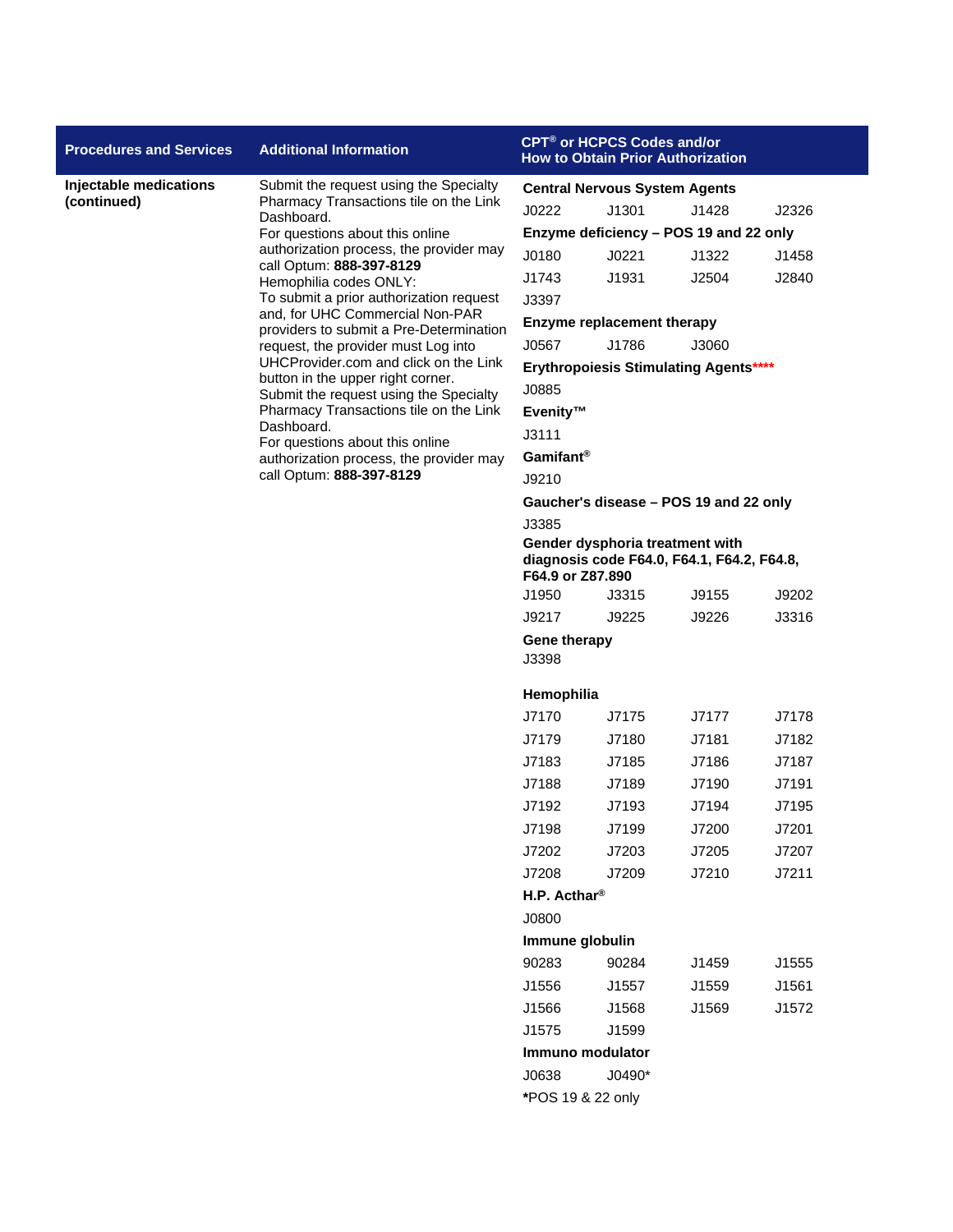| <b>Procedures and Services</b>        | <b>Additional Information</b> |                                                                                                             | CPT <sup>®</sup> or HCPCS Codes and/or<br><b>How to Obtain Prior Authorization</b> |                                                       |                                                                                                               |  |
|---------------------------------------|-------------------------------|-------------------------------------------------------------------------------------------------------------|------------------------------------------------------------------------------------|-------------------------------------------------------|---------------------------------------------------------------------------------------------------------------|--|
| Injectable medications<br>(continued) |                               | Q5104                                                                                                       | <b>Inflammatory - All POS</b>                                                      |                                                       |                                                                                                               |  |
|                                       |                               |                                                                                                             | Inflammatory - POS 19 & 22 only                                                    |                                                       |                                                                                                               |  |
|                                       |                               | J0129                                                                                                       | J1602                                                                              | J1745                                                 | J3262                                                                                                         |  |
|                                       |                               | J3380                                                                                                       | Q5103                                                                              |                                                       |                                                                                                               |  |
|                                       |                               | IV Iron therapy                                                                                             |                                                                                    |                                                       |                                                                                                               |  |
|                                       |                               | J1439                                                                                                       | Q0138                                                                              |                                                       |                                                                                                               |  |
|                                       |                               | <b>Multiple sclerosis</b>                                                                                   |                                                                                    |                                                       |                                                                                                               |  |
|                                       |                               | J0202                                                                                                       | J2350                                                                              |                                                       |                                                                                                               |  |
|                                       |                               | <b>Opioid addiction</b>                                                                                     |                                                                                    |                                                       |                                                                                                               |  |
|                                       |                               | J0570                                                                                                       | Q9991                                                                              | Q9992                                                 |                                                                                                               |  |
|                                       |                               | <b>Other codes</b>                                                                                          |                                                                                    |                                                       |                                                                                                               |  |
|                                       |                               | J0584                                                                                                       | J1746                                                                              | J3245                                                 |                                                                                                               |  |
|                                       |                               | Parsabiv™                                                                                                   |                                                                                    |                                                       |                                                                                                               |  |
|                                       |                               | J0606                                                                                                       |                                                                                    |                                                       |                                                                                                               |  |
|                                       |                               | <b>Rituximab</b>                                                                                            |                                                                                    |                                                       |                                                                                                               |  |
|                                       |                               | J9311                                                                                                       | J9312                                                                              | Q5115                                                 |                                                                                                               |  |
|                                       |                               |                                                                                                             | Sodium hyaluronate                                                                 |                                                       |                                                                                                               |  |
|                                       |                               | J7320                                                                                                       | J7321                                                                              | J7322                                                 | J7324                                                                                                         |  |
|                                       |                               | J7325                                                                                                       | J7326                                                                              | J7327                                                 | J7329                                                                                                         |  |
|                                       |                               | J7331                                                                                                       | J7332                                                                              |                                                       |                                                                                                               |  |
|                                       |                               |                                                                                                             |                                                                                    | Therapeutic Radiopharmaceuticals**                    |                                                                                                               |  |
|                                       |                               | A9513                                                                                                       | A9590                                                                              | A9606                                                 | A9699                                                                                                         |  |
|                                       |                               | Ultomiris™                                                                                                  |                                                                                    |                                                       |                                                                                                               |  |
|                                       |                               | J1303                                                                                                       |                                                                                    |                                                       |                                                                                                               |  |
|                                       |                               | <b>Unclassified</b><br>C9399*                                                                               | J3490*                                                                             | $J3590*$                                              |                                                                                                               |  |
|                                       |                               |                                                                                                             |                                                                                    | White blood cell colony-stimulating                   |                                                                                                               |  |
|                                       |                               | factors***                                                                                                  |                                                                                    |                                                       |                                                                                                               |  |
|                                       |                               | J1442                                                                                                       | J1447                                                                              | J2505                                                 | Q5101                                                                                                         |  |
|                                       |                               | Q5108                                                                                                       | Q5110                                                                              | Q5111                                                 |                                                                                                               |  |
|                                       |                               |                                                                                                             |                                                                                    |                                                       | Please check our Review at Launch for New to Market<br>Medications policy for the most up-to-date information |  |
|                                       |                               |                                                                                                             |                                                                                    | on drugs newly approved by the Food & Drug            |                                                                                                               |  |
|                                       |                               |                                                                                                             |                                                                                    |                                                       | Administration (FDA) and included on our Review at                                                            |  |
|                                       |                               | Launch Medication List. Pre-determination is highly<br>recommended for the drugs on the list. The Review at |                                                                                    |                                                       |                                                                                                               |  |
|                                       |                               |                                                                                                             |                                                                                    | Launch for New to Market Medications policy is        | available at UHCprovider.com > Menu > Policies and                                                            |  |
|                                       |                               |                                                                                                             |                                                                                    | Protocols > Commercial Policies > Medical & Drug      |                                                                                                               |  |
|                                       |                               |                                                                                                             | UnitedHealthcare Commercial Plans.                                                 | Policies and Determination Guidelines for             |                                                                                                               |  |
|                                       |                               |                                                                                                             |                                                                                    | * For unclassified codes C9399, J3490 and J3590,      |                                                                                                               |  |
|                                       |                               |                                                                                                             |                                                                                    | notification/prior authorization is only required for |                                                                                                               |  |
|                                       |                               | Zolgensma <sup>®</sup>                                                                                      |                                                                                    |                                                       | Cutaquig®, Revcovi™, Ruxience™, Spravato™ and                                                                 |  |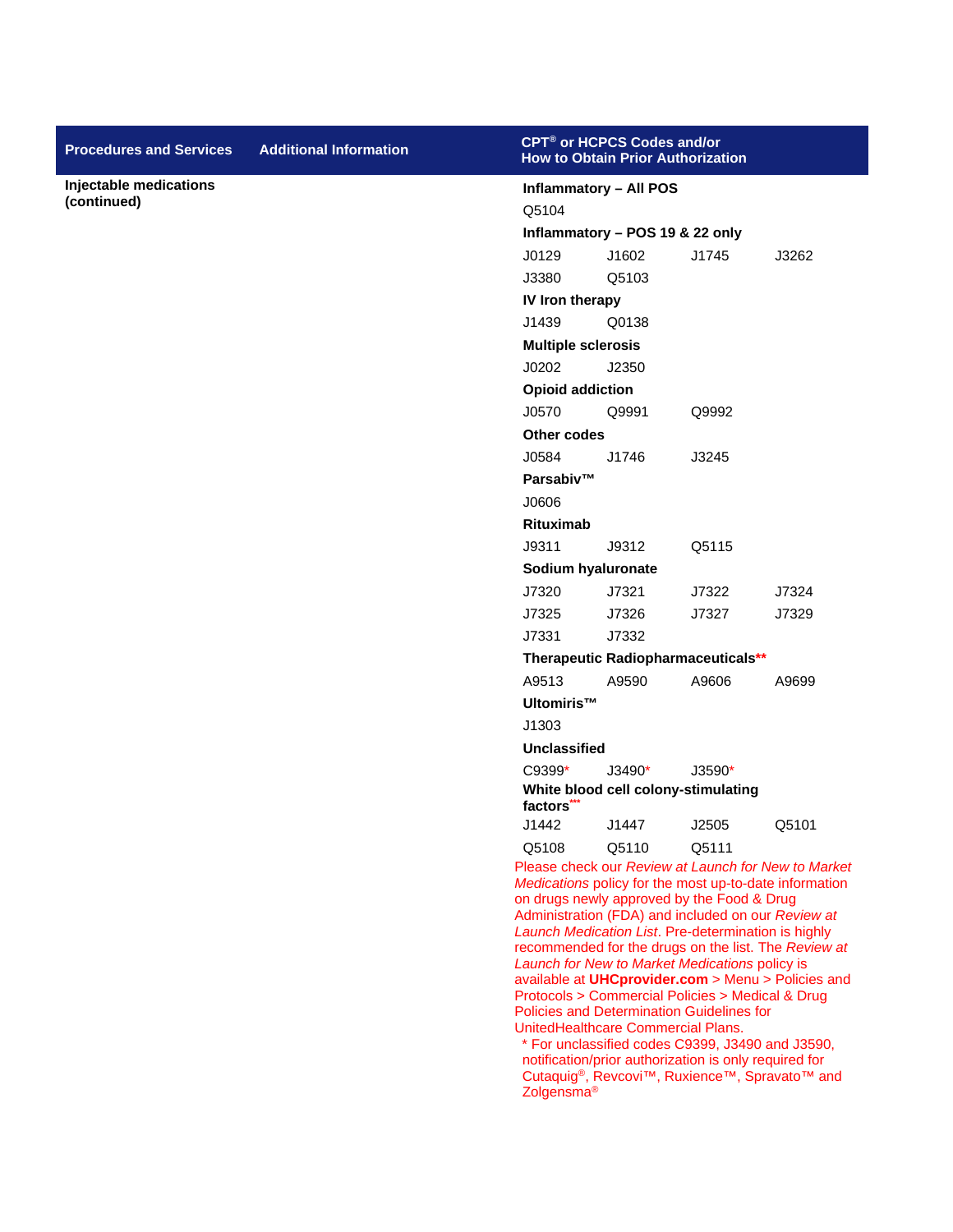| <b>Procedures and Services</b>                                                                                                              | <b>Additional Information</b>                                                                                                                                                                                                                                                                                                                                                                                                                                                                                                                                                        | <b>CPT<sup>®</sup> or HCPCS Codes and/or</b>                                                                                                                                                                                                                                                                                                                                                                                                                                                                                                                                                                                                                                                                                                                                                                                                                                                | <b>How to Obtain Prior Authorization</b> |  |  |
|---------------------------------------------------------------------------------------------------------------------------------------------|--------------------------------------------------------------------------------------------------------------------------------------------------------------------------------------------------------------------------------------------------------------------------------------------------------------------------------------------------------------------------------------------------------------------------------------------------------------------------------------------------------------------------------------------------------------------------------------|---------------------------------------------------------------------------------------------------------------------------------------------------------------------------------------------------------------------------------------------------------------------------------------------------------------------------------------------------------------------------------------------------------------------------------------------------------------------------------------------------------------------------------------------------------------------------------------------------------------------------------------------------------------------------------------------------------------------------------------------------------------------------------------------------------------------------------------------------------------------------------------------|------------------------------------------|--|--|
| Injectable medications<br>(continued)                                                                                                       |                                                                                                                                                                                                                                                                                                                                                                                                                                                                                                                                                                                      | ** For prior authorization, please submit requests online<br>by using the Prior Authorization and Notification tool on<br>Link. Go to <b>UHCprovider.com</b> and click on the Link<br>button in the top right corner. Then, select the Specialty<br>Pharmacy Transactions tile on your Link dashboard. Or,<br>call 888-397-8129.<br>*** For codes J1442, J1447, J2505, Q5101, Q5108,<br>Q5110 and Q5111, prior authorization is required for<br>both oncology and non-oncology DX.<br>For oncology DX, please see Cancer supportive care<br>section above.<br>For non-oncology DX, submit online at<br><b>UHCProvider.com</b> > Link > Specialty Pharmacy<br>Transactions tile on your Link dashboard or call<br>877-842-3210.<br>**** For code J0885, prior authorization is required for<br>both oncology and non-oncology DX.<br>Prior authorization is not required for ESRD diagnosis. |                                          |  |  |
| Inpatient admissions- post-<br>acute services                                                                                               | Prior authorization and notification of<br>admission date required for these<br>facilities providing post-acute inpatient<br>services:<br>Acute care hospitals<br>Acute inpatient rehabilitation<br>Critical access hospitals<br>$\bullet$<br>Long-term acute care hospitals<br>$\bullet$<br>Skilled nursing facilities<br>$\bullet$                                                                                                                                                                                                                                                 |                                                                                                                                                                                                                                                                                                                                                                                                                                                                                                                                                                                                                                                                                                                                                                                                                                                                                             |                                          |  |  |
| <b>Intensity modulated</b><br>radiation therapy (IMRT)                                                                                      | Prior authorization required<br>To provide notification/request prior<br>authorization, please complete the<br>appropriate UnitedHealthcare IMRT<br>clinical form and all supporting<br>information and fax to the number on<br>the form. The UnitedHealthcare IMRT<br>clinical form is available at<br>UHCprovider.com/priorauth > Oncology<br>> Commercial Intensity Modulated<br>Radiation Therapy Prior Authorization<br>Program > IMRT Clinical Cover Sheets.                                                                                                                   | 77385<br>77386                                                                                                                                                                                                                                                                                                                                                                                                                                                                                                                                                                                                                                                                                                                                                                                                                                                                              | G6016<br>G6015                           |  |  |
| <b>MR-guided focused</b><br>ultrasound (MRgFUS) to<br>treat uterine fibroid<br>MR-guided focused<br>ultrasound procedures and<br>treatments | Prior authorization required<br>MR-guided focused ultrasound is a<br>covered service for certain benefit<br>plans, subject to the terms and<br>conditions of those benefit plans, which<br>generally are as follows:<br>A physician and/or facility must<br>confirm coverage of the service for<br>the member.<br>A hospital and/or facility must be<br>$\bullet$<br>contracted with UnitedHealthcare.<br>Members have no out-of-network<br>benefits for MRgFUS.<br>A member must consent in writing<br>$\bullet$<br>to the procedure acknowledging<br>that UnitedHealthcare doesn't | 0071T<br>0072T                                                                                                                                                                                                                                                                                                                                                                                                                                                                                                                                                                                                                                                                                                                                                                                                                                                                              |                                          |  |  |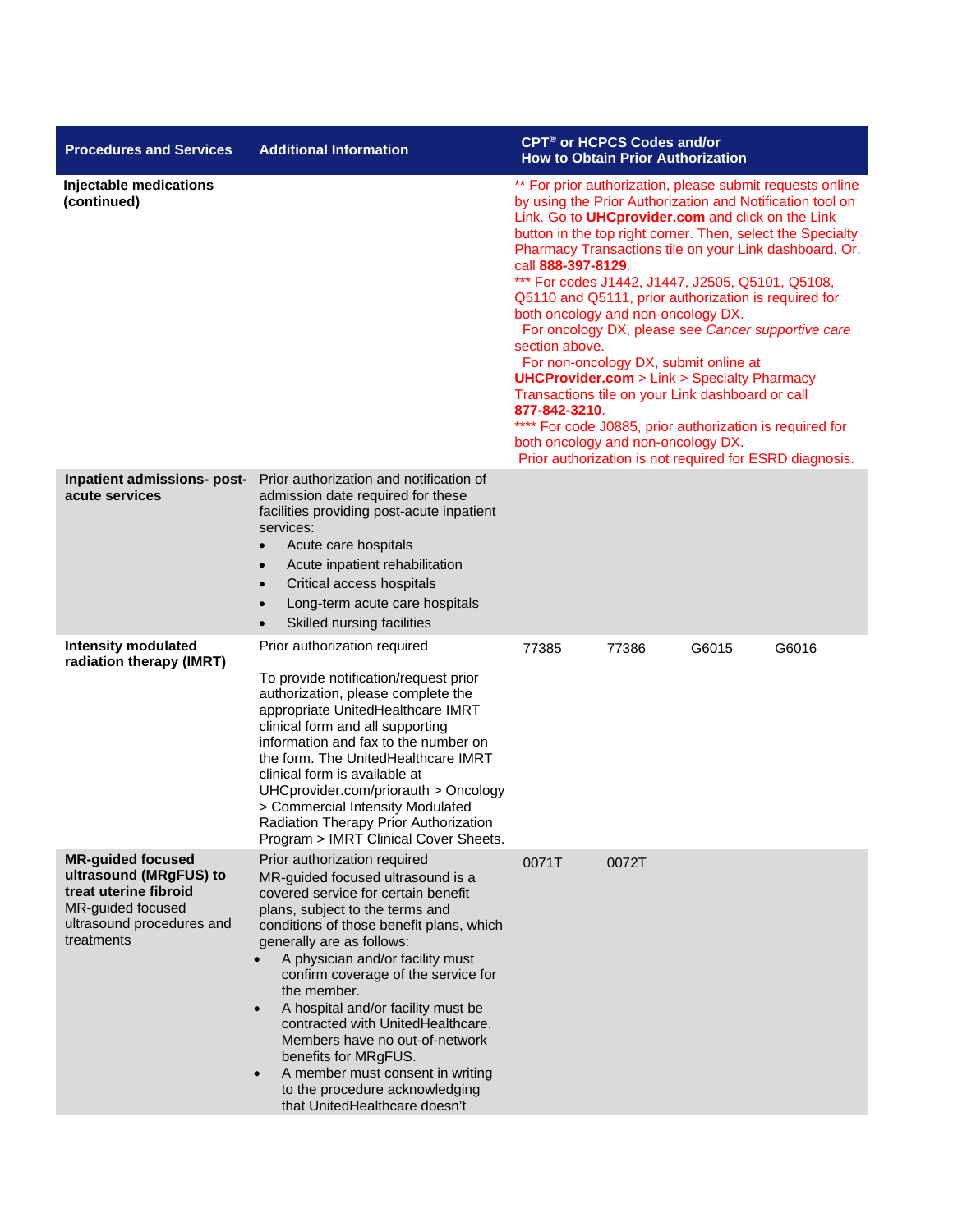| <b>Procedures and Services</b>                                                                                                                                                                                                 | <b>Additional Information</b>                                                                                                                                                                                                                                                                                                                                                                                                                                                                                                                                                        | <b>CPT<sup>®</sup> or HCPCS Codes and/or</b><br><b>How to Obtain Prior Authorization</b>  |                                                                                           |                                                                                           |                                                                               |
|--------------------------------------------------------------------------------------------------------------------------------------------------------------------------------------------------------------------------------|--------------------------------------------------------------------------------------------------------------------------------------------------------------------------------------------------------------------------------------------------------------------------------------------------------------------------------------------------------------------------------------------------------------------------------------------------------------------------------------------------------------------------------------------------------------------------------------|-------------------------------------------------------------------------------------------|-------------------------------------------------------------------------------------------|-------------------------------------------------------------------------------------------|-------------------------------------------------------------------------------|
| <b>MR-guided focused</b><br>ultrasound (MRgFUS) to<br>treat uterine fibroid<br>(continued)                                                                                                                                     | believe sufficient clinical evidence<br>has been published in peer-<br>reviewed medical literature to<br>conclude the service is safe and/or<br>effective.<br>A member must agree in writing to<br>$\bullet$<br>not hold UnitedHealthcare<br>responsible if they're not satisfied<br>with the results.<br>A physician and facility must have<br>$\bullet$<br>demonstrated experience and<br>expertise in MRgFUS, as<br>determined by UnitedHealthcare.<br>A physician and facility must follow<br>$\bullet$<br>U.S. Food & Drug Administration<br>(FDA)-labeled indications for use. |                                                                                           |                                                                                           |                                                                                           |                                                                               |
| Non-emergency air<br>transport<br>Non-urgent ambulance<br>transportation by air between<br>specified locations                                                                                                                 | Prior authorization required                                                                                                                                                                                                                                                                                                                                                                                                                                                                                                                                                         | A0430<br>S9960                                                                            | A0431<br>S9961                                                                            | A0435                                                                                     | A0436                                                                         |
| <b>Orthognathic surgery</b><br>Treatment of maxillofacial<br>functional impairment                                                                                                                                             | Prior authorization required                                                                                                                                                                                                                                                                                                                                                                                                                                                                                                                                                         | 21121<br>21141<br>21146<br>21154<br>21188<br>21196<br>21208<br>21240<br>21246<br>21255    | 21123<br>21142<br>21147<br>21155<br>21193<br>21198<br>21209<br>21242<br>21247<br>21296    | 21125<br>21143<br>21150<br>21159<br>21194<br>21199<br>21210<br>21244<br>21248<br>21299    | 21127<br>21145<br>21151<br>21160<br>21195<br>21206<br>21215<br>21245<br>21249 |
| <b>Orthotics</b>                                                                                                                                                                                                               | Prior authorization required only for<br>orthotics codes listed with a retail<br>purchase or cumulative rental cost of<br>more than $$1,000$                                                                                                                                                                                                                                                                                                                                                                                                                                         | L0220<br>L0486<br>L1680<br>L <sub>1720</sub><br>L2005<br>L2037<br>L3253<br>L3901<br>L3975 | L0480<br>L0636<br>L1685<br>L <sub>1755</sub><br>L2020<br>L2038<br>L3485<br>L3904<br>L3976 | L0482<br>L0638<br>L <sub>1700</sub><br>L1844<br>L2034<br>L2330<br>L3766<br>L3961<br>L3977 | L0484<br>L1640<br>L1710<br>L1846<br>L2036<br>L3251<br>L3900<br>L3971          |
| <b>Out-of-network services</b><br>A recommendation from a<br>network physician or other<br>health care provider to a<br>hospital, physician or other<br>health care provider who is<br>not contracted with<br>UnitedHealthcare | Prior authorization required<br>Your agreement with UnitedHealthcare<br>may include restrictions on directing<br>members outside the health plan<br>network. Your patients who use non-<br>network physicians, health care<br>professionals or facilities may have<br>increased out-of-pocket expenses or no<br>coverage.                                                                                                                                                                                                                                                            |                                                                                           |                                                                                           |                                                                                           |                                                                               |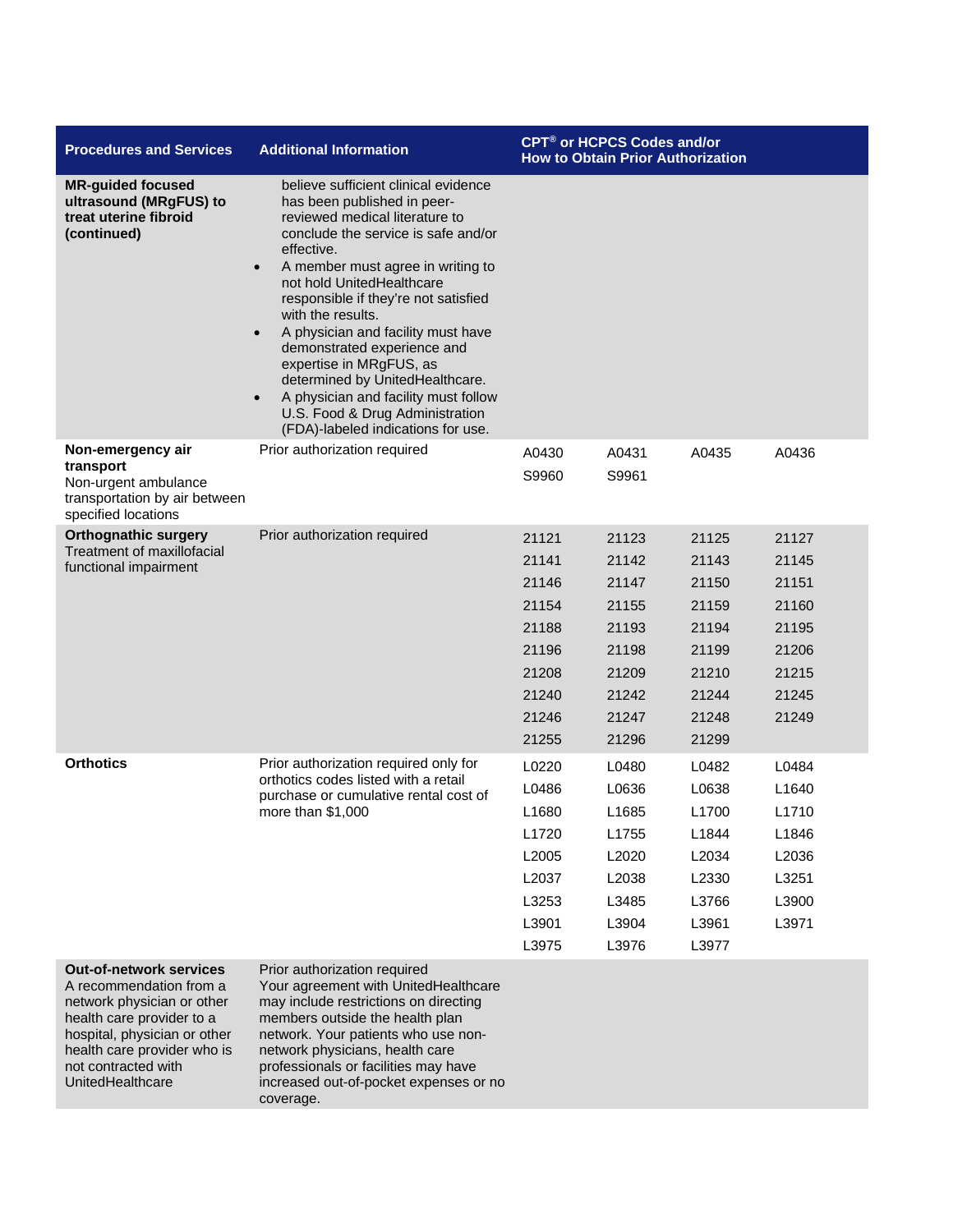| <b>Procedures and Services</b>                                                                                                                                                                 | <b>Additional Information</b>                                                                                                                                                                                                                                                                                                                                                                                                                                                                                                                                                                     |                                                                                                                                                                                                                                                                                                     | CPT <sup>®</sup> or HCPCS Codes and/or<br><b>How to Obtain Prior Authorization</b> |         |         |  |
|------------------------------------------------------------------------------------------------------------------------------------------------------------------------------------------------|---------------------------------------------------------------------------------------------------------------------------------------------------------------------------------------------------------------------------------------------------------------------------------------------------------------------------------------------------------------------------------------------------------------------------------------------------------------------------------------------------------------------------------------------------------------------------------------------------|-----------------------------------------------------------------------------------------------------------------------------------------------------------------------------------------------------------------------------------------------------------------------------------------------------|------------------------------------------------------------------------------------|---------|---------|--|
| <b>Physical</b><br>Therapy/occupational<br>Therapy (PT/OT)                                                                                                                                     | Physical therapy and/or occupational<br>therapy visits performed by care<br>providers contracted by Optum Physical network status inquiries, please visit<br>includes the plan member's initial<br>evaluation. After the initial visit, care<br>providers must complete and submit a<br>Patient Summary Form (PSF) through<br>OptumHealth Physical Health's website<br>at: myoptumhealthphysicalhealth.com.<br>PSFs should be sent within three days<br>of initiating a plan member's treatment<br>and must be received within 10 days<br>from the initial date of service listed on<br>the form. | For specific information on prior authorization<br>requirements based upon Provider Specialty or for<br>Health require prior authorization, which myoptumhealthphysicalhealth.com > Tools and<br>Resources and use the UHC Quick Group Check. Or,<br>call OptumHealth Physical Health 888-329-5182. |                                                                                    |         |         |  |
| <b>Potentially unproven</b>                                                                                                                                                                    | Prior authorization required                                                                                                                                                                                                                                                                                                                                                                                                                                                                                                                                                                      | 26340                                                                                                                                                                                                                                                                                               | 33361                                                                              | 33362   | 33363   |  |
| services (including<br>experimental/                                                                                                                                                           |                                                                                                                                                                                                                                                                                                                                                                                                                                                                                                                                                                                                   | 33364                                                                                                                                                                                                                                                                                               | 33365                                                                              | 33366   | 33369   |  |
| investigational and/or<br>linked services)                                                                                                                                                     |                                                                                                                                                                                                                                                                                                                                                                                                                                                                                                                                                                                                   | 33477                                                                                                                                                                                                                                                                                               | 36514                                                                              | 64722   | A9274   |  |
| Services, including<br>medications, determined to<br>be ineffective in treating a<br>medical condition and/or to<br>have no beneficial effect on<br>health outcomes<br>Determination made when |                                                                                                                                                                                                                                                                                                                                                                                                                                                                                                                                                                                                   |                                                                                                                                                                                                                                                                                                     |                                                                                    |         |         |  |
| there's insufficient clinical<br>evidence from well-<br>conducted randomized<br>controlled trials or cohort<br>studies in the prevailing<br>published, peer-reviewed<br>medical literature     |                                                                                                                                                                                                                                                                                                                                                                                                                                                                                                                                                                                                   |                                                                                                                                                                                                                                                                                                     |                                                                                    |         |         |  |
| <b>Pregnancy</b>                                                                                                                                                                               | Voluntary notification for case and<br>disease management enrollment:                                                                                                                                                                                                                                                                                                                                                                                                                                                                                                                             | Upon confirmation of pregnancy, please notify us<br>for ICD-10-CM codes:                                                                                                                                                                                                                            |                                                                                    |         |         |  |
|                                                                                                                                                                                                |                                                                                                                                                                                                                                                                                                                                                                                                                                                                                                                                                                                                   | O09.00                                                                                                                                                                                                                                                                                              | O09.01                                                                             | O09.02  | O09.03  |  |
|                                                                                                                                                                                                | Please provide us with voluntary                                                                                                                                                                                                                                                                                                                                                                                                                                                                                                                                                                  | O09.10                                                                                                                                                                                                                                                                                              | O09.11                                                                             | O09.12  | O09.13  |  |
|                                                                                                                                                                                                | notification of a pregnancy diagnosis.<br>Notification allows UnitedHealthcare to                                                                                                                                                                                                                                                                                                                                                                                                                                                                                                                 | O09.211                                                                                                                                                                                                                                                                                             | O09.212                                                                            | O09.213 | O09.219 |  |
|                                                                                                                                                                                                | enroll a pregnant member in the                                                                                                                                                                                                                                                                                                                                                                                                                                                                                                                                                                   | O09.291                                                                                                                                                                                                                                                                                             | O09.292                                                                            | O09.293 | O09.299 |  |
|                                                                                                                                                                                                | Healthy Pregnancy Program, our case<br>and disease management program,                                                                                                                                                                                                                                                                                                                                                                                                                                                                                                                            | O09.30                                                                                                                                                                                                                                                                                              | O09.31                                                                             | O09.32  | O09.33  |  |
|                                                                                                                                                                                                | before their baby's arrival. As part of                                                                                                                                                                                                                                                                                                                                                                                                                                                                                                                                                           | O09.40                                                                                                                                                                                                                                                                                              | O09.41                                                                             | O09.42  | O09.43  |  |
|                                                                                                                                                                                                | these programs, members will have<br>access to the Healthy Pregnancy app                                                                                                                                                                                                                                                                                                                                                                                                                                                                                                                          | O09.511                                                                                                                                                                                                                                                                                             | O09.512                                                                            | O09.513 | O09.519 |  |
|                                                                                                                                                                                                | and other available resources.                                                                                                                                                                                                                                                                                                                                                                                                                                                                                                                                                                    | O09.521                                                                                                                                                                                                                                                                                             | O09.522                                                                            | O09.523 | O09.529 |  |
|                                                                                                                                                                                                | Voluntary notification doesn't indicate or                                                                                                                                                                                                                                                                                                                                                                                                                                                                                                                                                        | O09.611                                                                                                                                                                                                                                                                                             | O09.612                                                                            | O09.613 | O09.619 |  |
|                                                                                                                                                                                                | imply coverage, which is determined<br>according to the member's benefit plan.                                                                                                                                                                                                                                                                                                                                                                                                                                                                                                                    | O09.621                                                                                                                                                                                                                                                                                             | O09.622                                                                            | O09.623 | O09.629 |  |
|                                                                                                                                                                                                | Please notify us only once per                                                                                                                                                                                                                                                                                                                                                                                                                                                                                                                                                                    | O09.70                                                                                                                                                                                                                                                                                              | O09.71                                                                             | O09.72  | O09.73  |  |
|                                                                                                                                                                                                | pregnancy. We're not requesting<br>notification for ancillary services, such                                                                                                                                                                                                                                                                                                                                                                                                                                                                                                                      | O09.891                                                                                                                                                                                                                                                                                             | O09.892                                                                            | O09.893 | O09.899 |  |
|                                                                                                                                                                                                | as ultrasound and lab work.                                                                                                                                                                                                                                                                                                                                                                                                                                                                                                                                                                       | O09.90                                                                                                                                                                                                                                                                                              | O09.91                                                                             | O09.92  | O09.93  |  |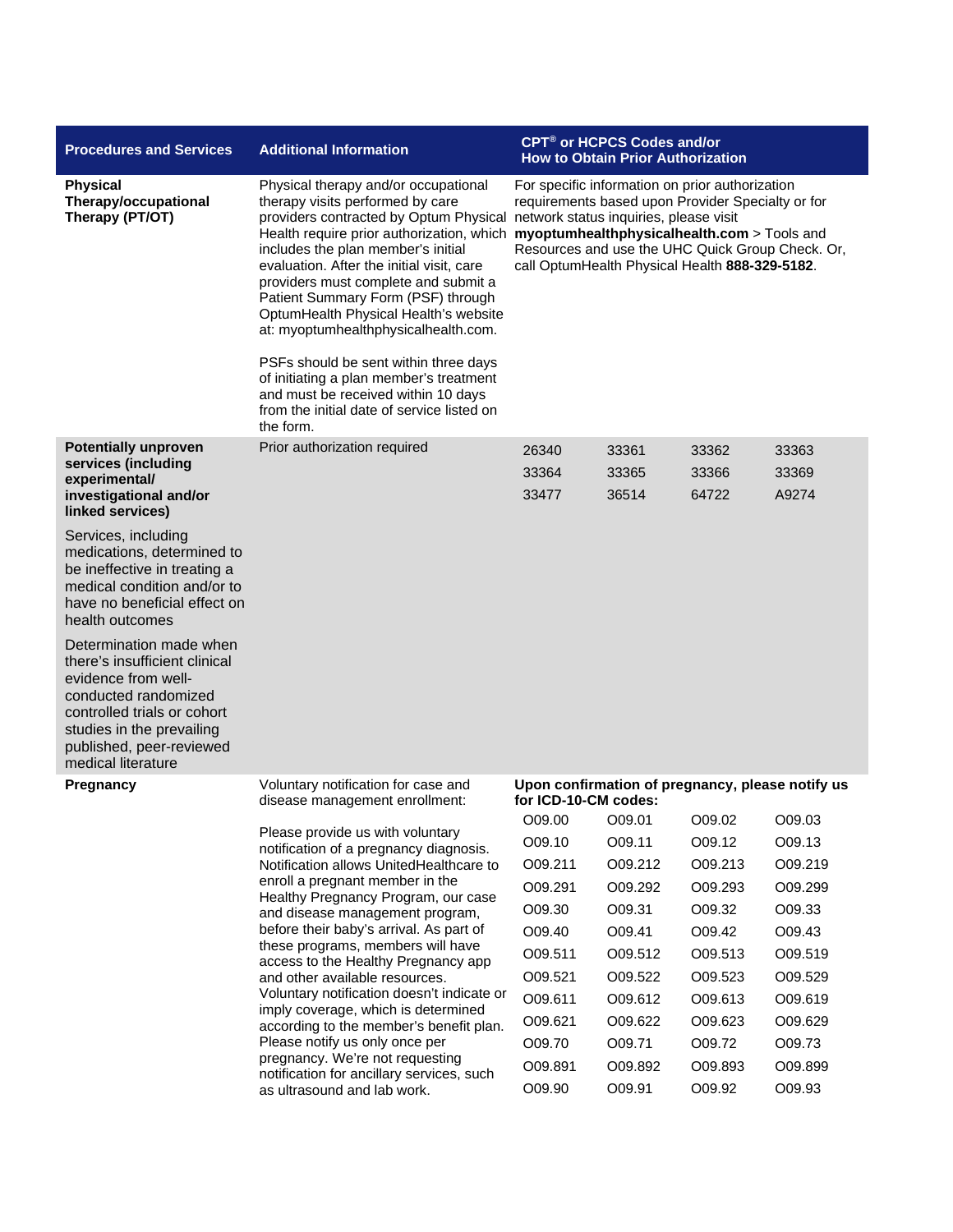| <b>Procedures and Services</b> | <b>Additional Information</b>                                                  |         | CPT® or HCPCS Codes and/or<br><b>How to Obtain Prior Authorization</b> |         |         |
|--------------------------------|--------------------------------------------------------------------------------|---------|------------------------------------------------------------------------|---------|---------|
| <b>Pregnancy (continued)</b>   | After notification, please contact us if                                       | O12.00  | O12.01                                                                 | O12.02  | O12.03  |
|                                | the member is no longer appropriate for<br>the Healthy Pregnancy Program - for | O12.10  | 012.11                                                                 | 012.12  | 012.13  |
|                                | example, if a pregnancy is terminated.                                         | O12.20  | O12.21                                                                 | O12.22  | O12.23  |
|                                |                                                                                | O21.0   | O21.1                                                                  | O21.8   | O21.9   |
|                                |                                                                                | O24.011 | O24.012                                                                | O24.013 | O24.111 |
|                                |                                                                                | O24.112 | O24.113                                                                | O24.311 | O24.312 |
|                                |                                                                                | O24.313 | O24.811                                                                | O24.812 | O24.813 |
|                                |                                                                                | O24.911 | O24.912                                                                | O24.913 | O26.00  |
|                                |                                                                                | O26.01  | O26.02                                                                 | O26.03  | O26.831 |
|                                |                                                                                | O26.832 | O26.833                                                                | O26.839 | O30.001 |
|                                |                                                                                | O30.002 | O30.003                                                                | O30.011 | O30.012 |
|                                |                                                                                | O30.013 | O30.031                                                                | O30.032 | O30.033 |
|                                |                                                                                | O30.041 | O30.042                                                                | O30.043 | O30.091 |
|                                |                                                                                | O30.092 | O30.093                                                                | O30.101 | O30.102 |
|                                |                                                                                | O30.103 | O30.111                                                                | O30.112 | O30.113 |
|                                |                                                                                | O30.121 | O30.122                                                                | O30.123 | O30.191 |
|                                |                                                                                | O30.192 | O30.193                                                                | O30.201 | O30.202 |
|                                |                                                                                | O30.203 | O30.211                                                                | O30.212 | O30.213 |
|                                |                                                                                | O30.221 | O30.222                                                                | O30.223 | O30.291 |
|                                |                                                                                | O30.292 | O30.293                                                                | O30.91  | O30.92  |
|                                |                                                                                | O30.93  | O47.00                                                                 | O47.02  | O47.03  |
|                                |                                                                                | O47.1   | O47.9                                                                  | O60.00  | O60.02  |
|                                |                                                                                | O60.03  | O99.011                                                                | O99.012 | O99.013 |
|                                |                                                                                | O99.280 | O99.89                                                                 | Z32.01  | Z33.1   |
|                                |                                                                                | Z34.00  | Z34.01                                                                 | Z34.02  | Z34.03  |
|                                |                                                                                | Z34.80  | Z34.81                                                                 | Z34.82  | Z34.83  |
|                                |                                                                                | Z34.90  | Z34.91                                                                 | Z34.92  | Z34.93  |
|                                |                                                                                | Z36     |                                                                        |         |         |
| <b>Prosthetics</b>             | Prior authorization required only for<br>prosthetic codes listed with a retail | L5010   | L5020                                                                  | L5050   | L5060   |
|                                | purchase or cumulative rental cost of                                          | L5100   | L5105                                                                  | L5150   | L5160   |
|                                | more than \$1,000                                                              | L5200   | L5210                                                                  | L5230   | L5250   |
|                                |                                                                                | L5270   | L5280                                                                  | L5301   | L5321   |
|                                |                                                                                | L5331   | L5400                                                                  | L5420   | L5530   |
|                                |                                                                                | L5535   | L5540                                                                  | L5585   | L5590   |
|                                |                                                                                | L5616   | L5639                                                                  | L5643   | L5649   |
|                                |                                                                                | L5651   | L5681                                                                  | L5683   | L5703   |
|                                |                                                                                | L5707   | L5724                                                                  | L5726   | L5728   |
|                                |                                                                                | L5780   | L5795                                                                  | L5814   | L5818   |
|                                |                                                                                | L5822   | L5824                                                                  | L5826   | L5828   |
|                                |                                                                                | L5830   | L5840                                                                  | L5845   | L5848   |
|                                |                                                                                | L5856   | L5858                                                                  | L5930   | L5960   |
|                                |                                                                                |         |                                                                        |         |         |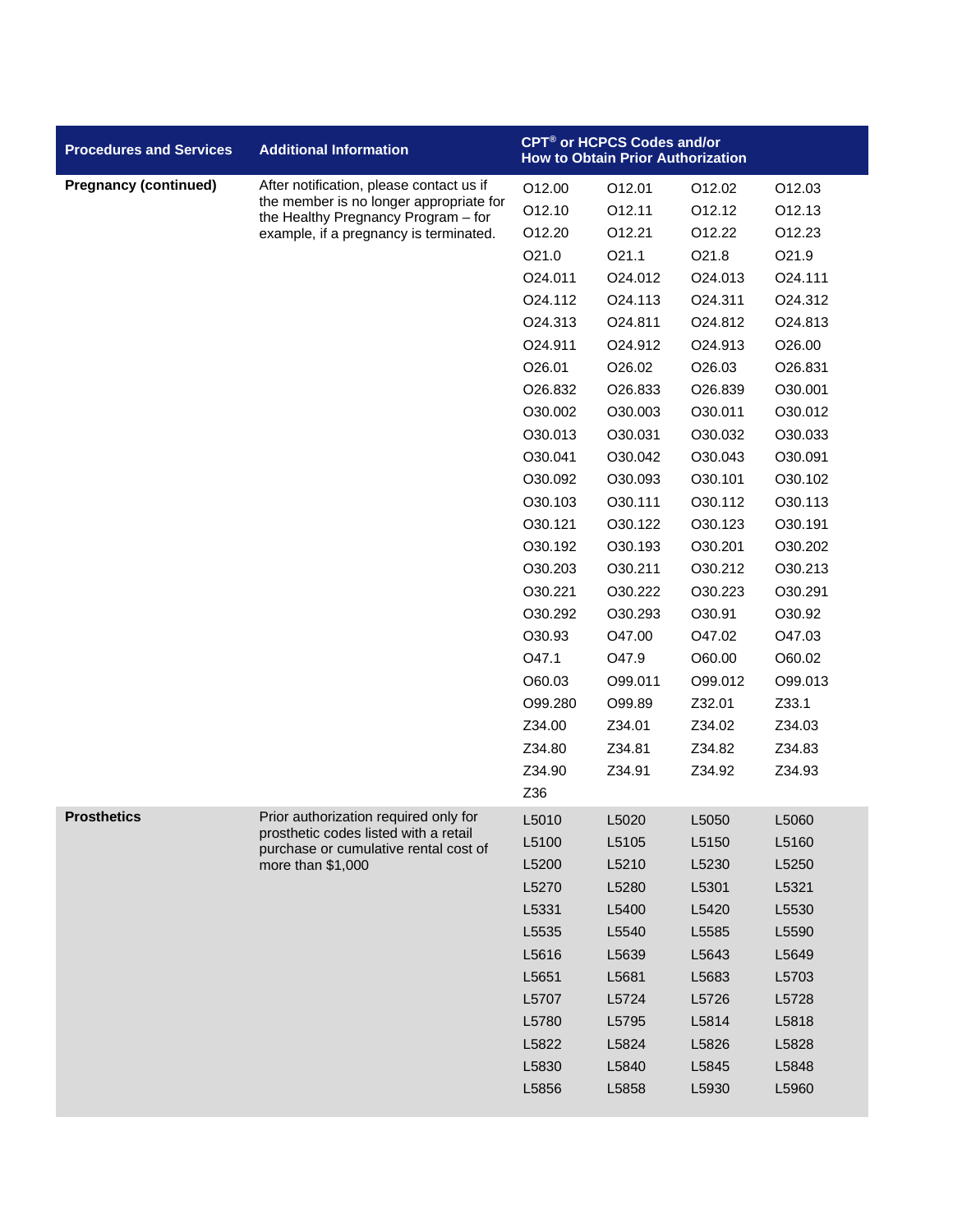| <b>Procedures and Services</b>                         | <b>Additional Information</b>                                                                                                                                                |                                                                                                                                                                                                                                                                                                                                               | CPT <sup>®</sup> or HCPCS Codes and/or<br><b>How to Obtain Prior Authorization</b>                                                           |       |       |
|--------------------------------------------------------|------------------------------------------------------------------------------------------------------------------------------------------------------------------------------|-----------------------------------------------------------------------------------------------------------------------------------------------------------------------------------------------------------------------------------------------------------------------------------------------------------------------------------------------|----------------------------------------------------------------------------------------------------------------------------------------------|-------|-------|
| <b>Prosthetics (continued)</b>                         |                                                                                                                                                                              | L5966                                                                                                                                                                                                                                                                                                                                         | L5968                                                                                                                                        | L5973 | L5979 |
|                                                        |                                                                                                                                                                              | L5980                                                                                                                                                                                                                                                                                                                                         | L5981                                                                                                                                        | L5987 | L5988 |
|                                                        |                                                                                                                                                                              | L5990                                                                                                                                                                                                                                                                                                                                         | L6000                                                                                                                                        | L6010 | L6020 |
|                                                        |                                                                                                                                                                              | L6026                                                                                                                                                                                                                                                                                                                                         | L6050                                                                                                                                        | L6055 | L6120 |
|                                                        |                                                                                                                                                                              | L6130                                                                                                                                                                                                                                                                                                                                         | L6200                                                                                                                                        | L6205 | L6310 |
|                                                        |                                                                                                                                                                              | L6320                                                                                                                                                                                                                                                                                                                                         | L6350                                                                                                                                        | L6360 | L6370 |
|                                                        |                                                                                                                                                                              | L6400                                                                                                                                                                                                                                                                                                                                         | L6450                                                                                                                                        | L6570 | L6580 |
|                                                        |                                                                                                                                                                              | L6582                                                                                                                                                                                                                                                                                                                                         | L6584                                                                                                                                        | L6586 | L6588 |
|                                                        |                                                                                                                                                                              | L6590                                                                                                                                                                                                                                                                                                                                         | L6621                                                                                                                                        | L6624 | L6638 |
|                                                        |                                                                                                                                                                              | L6648                                                                                                                                                                                                                                                                                                                                         | L6693                                                                                                                                        | L6696 | L6697 |
|                                                        |                                                                                                                                                                              | L6707                                                                                                                                                                                                                                                                                                                                         | L6881                                                                                                                                        | L6882 | L6884 |
|                                                        |                                                                                                                                                                              | L6885                                                                                                                                                                                                                                                                                                                                         | L6900                                                                                                                                        | L6905 | L6910 |
|                                                        |                                                                                                                                                                              | L6920                                                                                                                                                                                                                                                                                                                                         | L6925                                                                                                                                        | L6930 | L6935 |
|                                                        |                                                                                                                                                                              | L6940                                                                                                                                                                                                                                                                                                                                         | L6945                                                                                                                                        | L6950 | L6955 |
|                                                        |                                                                                                                                                                              | L6960                                                                                                                                                                                                                                                                                                                                         | L6965                                                                                                                                        | L6970 | L6975 |
|                                                        |                                                                                                                                                                              | L7007                                                                                                                                                                                                                                                                                                                                         | L7008                                                                                                                                        | L7009 | L7040 |
|                                                        |                                                                                                                                                                              | L7045                                                                                                                                                                                                                                                                                                                                         | L7170                                                                                                                                        | L7180 | L7181 |
|                                                        |                                                                                                                                                                              | L7185                                                                                                                                                                                                                                                                                                                                         | L7186                                                                                                                                        | L7190 | L7191 |
|                                                        |                                                                                                                                                                              | L7499                                                                                                                                                                                                                                                                                                                                         | L8042                                                                                                                                        | L8043 | L8044 |
|                                                        |                                                                                                                                                                              | L8049                                                                                                                                                                                                                                                                                                                                         | V2629                                                                                                                                        |       |       |
| Proton beam therapy<br>Focused radiation therapy       | Prior authorization required                                                                                                                                                 | 77520                                                                                                                                                                                                                                                                                                                                         | 77522                                                                                                                                        | 77523 | 77525 |
| using beams of protons                                 | Please indicate whether proton beam<br>therapy is performed as part of a clinical<br>trial - see Clinical trials.                                                            |                                                                                                                                                                                                                                                                                                                                               |                                                                                                                                              |       |       |
| Radiology                                              | Prior authorization required for<br>participating physicians who request<br>these advanced outpatient imaging<br>procedures:<br>Certain CT, MRI, MRA and<br><b>PET</b> scans | Care providers ordering an Advanced Outpatient<br>Imaging Procedure are responsible for providing<br>notification/requesting prior authorization before<br>scheduling the procedure.                                                                                                                                                          |                                                                                                                                              |       |       |
|                                                        | Nuclear medicine and nuclear<br>cardiology procedures                                                                                                                        | For notification/prior authorization, please submit<br>requests online by using the Prior Authorization and<br>Notification tool on Link. Go to UHCprovider.com and<br>click on the Link button in the top right corner. Then,<br>select the Prior Authorization and Notification tool tile on<br>your Link dashboard. Or, call 866-889-8054. |                                                                                                                                              |       |       |
|                                                        |                                                                                                                                                                              | Commercial.                                                                                                                                                                                                                                                                                                                                   | For more details and the CPT codes that require<br>notification/prior authorization, please visit<br>UHCprovider.com/priorauth > Radiology > |       |       |
| Rhinoplasty                                            | Prior authorization required                                                                                                                                                 | 30400                                                                                                                                                                                                                                                                                                                                         | 30410                                                                                                                                        | 30420 | 30430 |
| Treatment of nasal functional<br>impairment and septal |                                                                                                                                                                              | 30435                                                                                                                                                                                                                                                                                                                                         | 30450                                                                                                                                        | 30460 | 30462 |
| deviation                                              |                                                                                                                                                                              | 30465                                                                                                                                                                                                                                                                                                                                         |                                                                                                                                              |       |       |
| <b>Sinuplasty</b>                                      | Prior authorization required                                                                                                                                                 | 31295                                                                                                                                                                                                                                                                                                                                         | 31296                                                                                                                                        | 31297 | 31298 |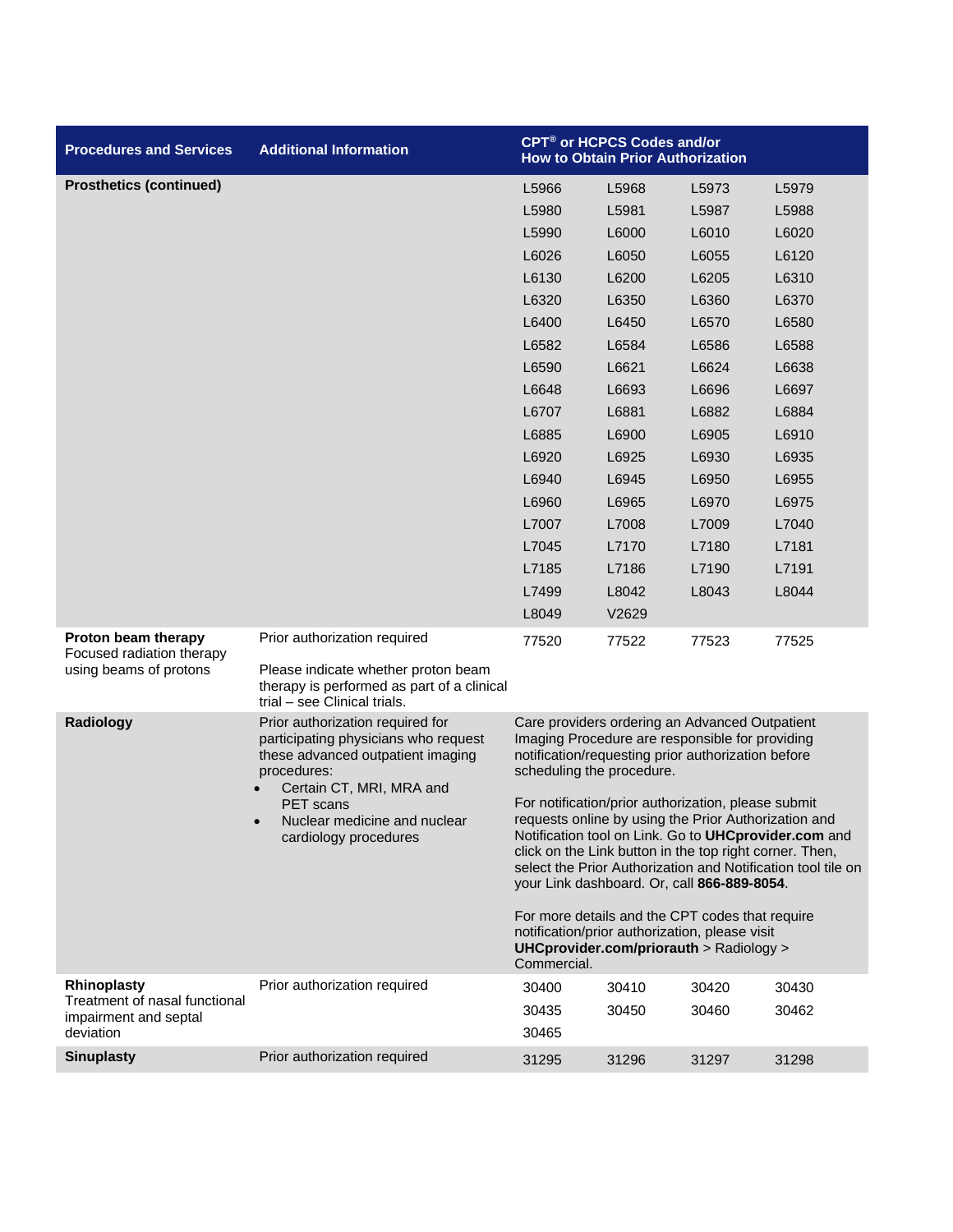| <b>Procedures and Services</b>                        | <b>Additional Information</b>                                                                          | CPT <sup>®</sup> or HCPCS Codes and/or<br><b>How to Obtain Prior Authorization</b> |                                         |       |       |  |
|-------------------------------------------------------|--------------------------------------------------------------------------------------------------------|------------------------------------------------------------------------------------|-----------------------------------------|-------|-------|--|
| Site of service (SOS) -                               | Prior authorization required if performed Dermatologic                                                 |                                                                                    |                                         |       |       |  |
| Office-based program                                  | in an outpatient hospital setting or<br>ambulatory surgery center                                      | 11402                                                                              | 11403                                   | 11406 | 11422 |  |
|                                                       |                                                                                                        | 11426                                                                              | 11442                                   |       |       |  |
|                                                       | Prior authorization not required if<br>performed in an office                                          | <b>General surgery</b><br>19000                                                    |                                         |       |       |  |
|                                                       | Prior authorization not required for care                                                              | Musculoskeletal                                                                    |                                         |       |       |  |
|                                                       | providers in Iowa and Utah                                                                             | 27096<br><b>Neurologic</b>                                                         | 64479                                   | 64490 | 64493 |  |
|                                                       |                                                                                                        | 62270                                                                              | 62321                                   | 64633 | 64635 |  |
|                                                       |                                                                                                        | <b>OB/GYN</b><br>57460                                                             |                                         |       |       |  |
|                                                       |                                                                                                        | <b>Respiratory</b>                                                                 |                                         |       |       |  |
|                                                       |                                                                                                        | 31579                                                                              |                                         |       |       |  |
| Site of service (SOS) -<br><b>Outpatient hospital</b> | Prior authorization only required when<br>requesting service in an outpatient                          | <b>Carpal tunnel surgery</b><br>64721                                              |                                         |       |       |  |
|                                                       | hospital setting                                                                                       |                                                                                    |                                         |       |       |  |
|                                                       | Prior authorization not required if<br>performed at a participating Ambulatory<br>Surgery Center (ASC) | <b>Cataract surgery</b><br>66821                                                   | 66982                                   | 66984 |       |  |
|                                                       |                                                                                                        |                                                                                    | <b>Cosmetic and reconstructive</b>      |       |       |  |
|                                                       |                                                                                                        | 13101                                                                              | 13132                                   | 14040 | 14060 |  |
|                                                       | Prior authorization not required for care<br>providers in AK, KY, MA, TX, UT, WI                       | 14301                                                                              | 21552                                   | 21931 |       |  |
|                                                       |                                                                                                        | Ear, nose and throat (ENT)                                                         |                                         |       |       |  |
|                                                       |                                                                                                        | procedures                                                                         |                                         |       |       |  |
|                                                       |                                                                                                        | 21320                                                                              | 30140                                   | 30520 | 69436 |  |
|                                                       |                                                                                                        | 69631                                                                              |                                         |       |       |  |
|                                                       |                                                                                                        | <b>Gynecologic procedures</b>                                                      |                                         |       |       |  |
|                                                       |                                                                                                        | 57522                                                                              | 58353                                   | 58558 | 58563 |  |
|                                                       |                                                                                                        | 58565                                                                              |                                         |       |       |  |
|                                                       |                                                                                                        | Hernia repair                                                                      |                                         |       |       |  |
|                                                       |                                                                                                        | 49505                                                                              | 49585                                   | 49587 | 49650 |  |
|                                                       |                                                                                                        | 49651                                                                              | 49652                                   | 49653 | 49654 |  |
|                                                       |                                                                                                        | 49655                                                                              |                                         |       |       |  |
|                                                       |                                                                                                        | <b>Liver biopsy</b>                                                                |                                         |       |       |  |
|                                                       |                                                                                                        | 47000<br><b>Miscellaneous</b>                                                      |                                         |       |       |  |
|                                                       |                                                                                                        | 20680                                                                              |                                         |       |       |  |
|                                                       |                                                                                                        | Ophthalmologic                                                                     |                                         |       |       |  |
|                                                       |                                                                                                        | 65426                                                                              | 65730                                   | 65855 | 66170 |  |
|                                                       |                                                                                                        | 66761                                                                              | 67028                                   | 67036 | 67040 |  |
|                                                       |                                                                                                        | 67228                                                                              | 67311                                   | 67312 |       |  |
|                                                       |                                                                                                        |                                                                                    | <b>Tonsillectomy and adenectomy</b>     |       |       |  |
|                                                       |                                                                                                        | 42820                                                                              | 42821                                   | 42825 | 42826 |  |
|                                                       |                                                                                                        | 42830                                                                              |                                         |       |       |  |
|                                                       |                                                                                                        |                                                                                    | <b>Upper and lower gastrointestinal</b> |       |       |  |
|                                                       |                                                                                                        |                                                                                    |                                         |       |       |  |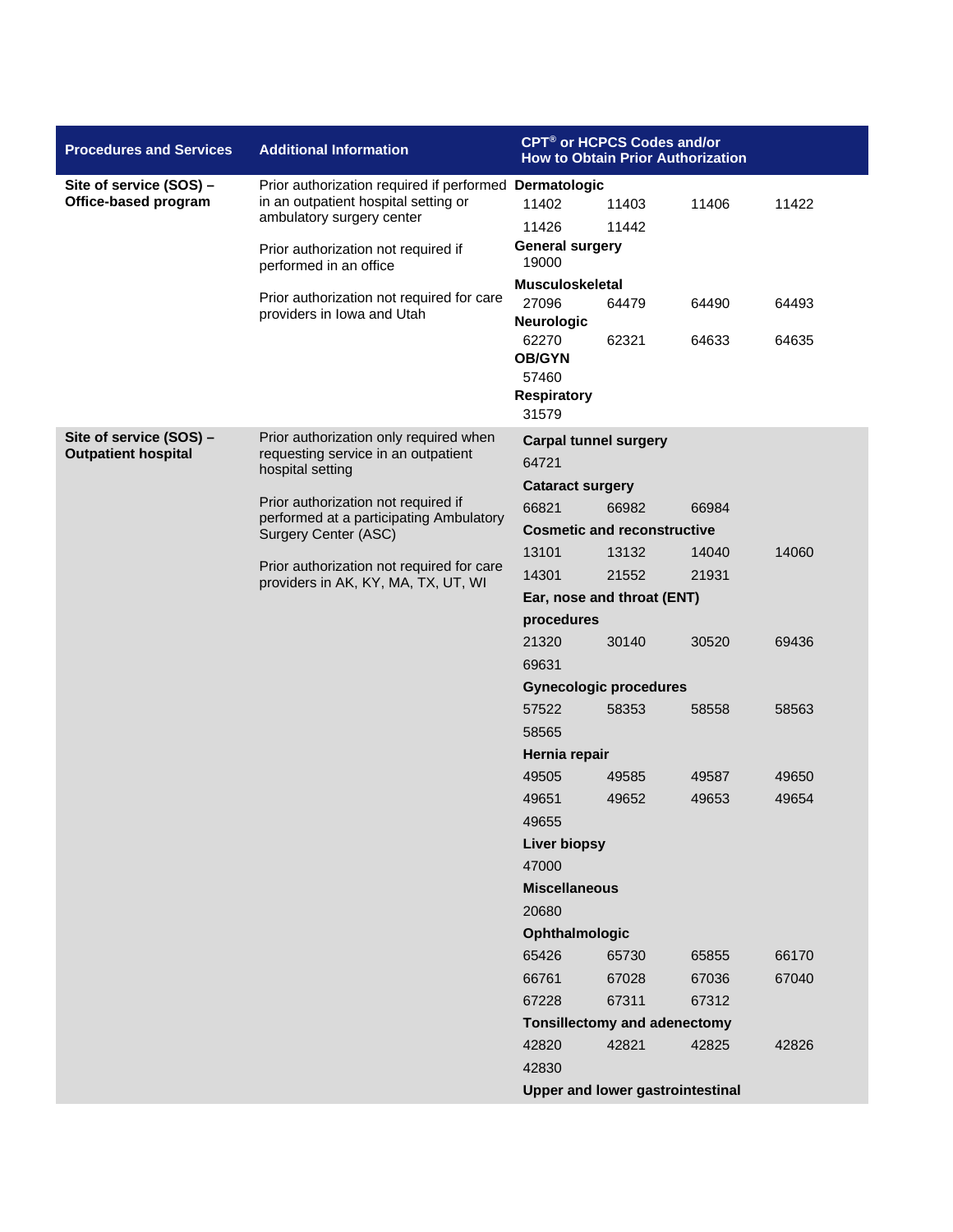| <b>Procedures and Services</b>            | <b>Additional Information</b>                                                     |                            | <b>CPT<sup>®</sup> or HCPCS Codes and/or</b><br><b>How to Obtain Prior Authorization</b> |                |                |  |
|-------------------------------------------|-----------------------------------------------------------------------------------|----------------------------|------------------------------------------------------------------------------------------|----------------|----------------|--|
| Site of service (SOS) -                   |                                                                                   | endoscopy                  |                                                                                          |                |                |  |
| <b>Outpatient hospital</b><br>(continued) |                                                                                   | 43235                      | 43239                                                                                    | 43249          | 45378          |  |
|                                           |                                                                                   | 45380                      | 45384                                                                                    | 45385          |                |  |
|                                           |                                                                                   | <b>Urologic procedures</b> |                                                                                          |                |                |  |
|                                           |                                                                                   | 50590                      | 52000                                                                                    | 52005          | 52204          |  |
|                                           |                                                                                   | 52224                      | 52234                                                                                    | 52235          | 52260          |  |
|                                           |                                                                                   | 52281                      | 52310                                                                                    | 52332          | 52351          |  |
|                                           |                                                                                   | 52352                      | 52353                                                                                    | 52356          | 54161          |  |
|                                           |                                                                                   | 55040                      | 55700                                                                                    | 57288          |                |  |
| Site of service - Outpatient              | Prior authorization only required when                                            | <b>Auditory System</b>     |                                                                                          |                |                |  |
| hospital expansion                        | requesting service in an outpatient<br>hospital setting                           | 69100                      | 69110                                                                                    | 69140          | 69145          |  |
|                                           |                                                                                   | 69222                      | 69310                                                                                    | 69320          | 69421          |  |
|                                           | Prior authorization not required if<br>performed at a participating Ambulatory    | 69424                      | 69433                                                                                    | 69440          | 69450          |  |
|                                           | Surgery Center (ASC)                                                              | 69505                      | 69550                                                                                    | 69602          | 69610          |  |
|                                           |                                                                                   | 69620                      | 69632                                                                                    | 69633          | 69635          |  |
|                                           | Prior authorization not required for care<br>providers in AK, KY, MA, RI, TX, UT, | 69636                      | 69641                                                                                    | 69642          | 69643          |  |
|                                           | WI                                                                                | 69644                      | 69645                                                                                    | 69646          | 69650          |  |
|                                           |                                                                                   | 69660                      | 69661                                                                                    | 69662          | 69666          |  |
|                                           |                                                                                   | 69801                      | 69805                                                                                    | 69806          |                |  |
|                                           |                                                                                   |                            | <b>Cardiovascular System</b>                                                             |                |                |  |
|                                           |                                                                                   | 33215                      | 33216                                                                                    | 33241          | 35045          |  |
|                                           |                                                                                   | 36000                      | 36010                                                                                    | 36012          | 36215          |  |
|                                           |                                                                                   | 36246                      | 36556                                                                                    | 36569          | 36571          |  |
|                                           |                                                                                   | 36581                      | 36582                                                                                    | 36589          | 36590          |  |
|                                           |                                                                                   | 36821                      | 36901                                                                                    | 36902          | 37242          |  |
|                                           |                                                                                   | 37248                      | 37607                                                                                    | 37609          | 37761          |  |
|                                           |                                                                                   | 37765                      | 37766                                                                                    | 37785          |                |  |
|                                           |                                                                                   | <b>Digestive System</b>    |                                                                                          |                |                |  |
|                                           |                                                                                   | 40520                      | 40525                                                                                    | 40530          | 40810          |  |
|                                           |                                                                                   | 40812<br>41110             | 40814                                                                                    | 40816          | 41105          |  |
|                                           |                                                                                   |                            | 41112                                                                                    | 41113          | 41116          |  |
|                                           |                                                                                   | 41520<br>42106             | 41825<br>42107                                                                           | 42100<br>42140 | 42104<br>42330 |  |
|                                           |                                                                                   | 42335                      | 42405                                                                                    | 42408          | 42410          |  |
|                                           |                                                                                   |                            |                                                                                          |                |                |  |
|                                           |                                                                                   | 42415<br>42450             | 42420<br>42500                                                                           | 42425<br>42650 | 42440<br>42800 |  |
|                                           |                                                                                   | 42804                      | 42808                                                                                    | 42810          | 42831          |  |
|                                           |                                                                                   | 42870                      | 43191                                                                                    | 43195          | 43197          |  |
|                                           |                                                                                   | 43200                      | 43202                                                                                    | 43214          | 43220          |  |
|                                           |                                                                                   | 43226                      | 43229                                                                                    | 43233          | 43236          |  |
|                                           |                                                                                   | 43237                      | 43238                                                                                    | 43240          | 43241          |  |
|                                           |                                                                                   |                            |                                                                                          |                |                |  |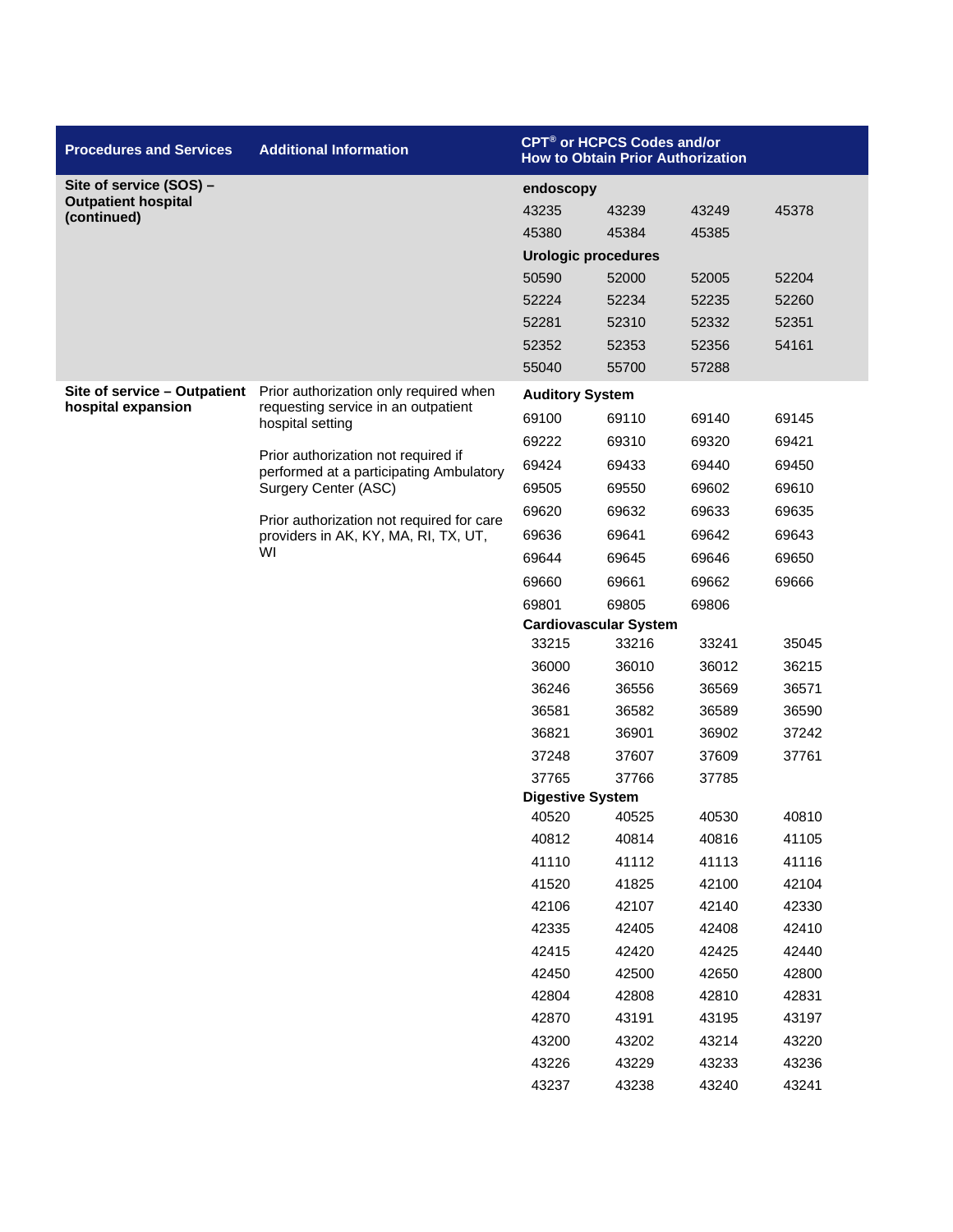| <b>Procedures and Services</b>    | <b>Additional Information</b> |                                  | <b>CPT<sup>®</sup> or HCPCS Codes and/or</b><br><b>How to Obtain Prior Authorization</b> |       |       |
|-----------------------------------|-------------------------------|----------------------------------|------------------------------------------------------------------------------------------|-------|-------|
| Site of service - Outpatient      |                               | 43242                            | 43245                                                                                    | 43246 | 43247 |
| hospital expansion<br>(continued) |                               | 43248                            | 43250                                                                                    | 43251 | 43253 |
|                                   |                               | 43254                            | 43255                                                                                    | 43259 | 43260 |
|                                   |                               | 43261                            | 43265                                                                                    | 43270 | 43274 |
|                                   |                               | 43275                            | 43276                                                                                    | 43450 | 43453 |
|                                   |                               | 44340                            | 44360                                                                                    | 44361 | 44364 |
|                                   |                               | 44369                            | 44376                                                                                    | 44377 | 44380 |
|                                   |                               | 44381                            | 44382                                                                                    | 44385 | 44386 |
|                                   |                               | 44388                            | 44389                                                                                    | 44392 | 44394 |
|                                   |                               | 44705                            | 45100                                                                                    | 45171 | 45172 |
|                                   |                               | 45190                            | 45305                                                                                    | 45334 | 45335 |
|                                   |                               | 45340                            | 45341                                                                                    | 45342 | 45346 |
|                                   |                               | 45349                            | 45350                                                                                    | 45379 | 45381 |
|                                   |                               | 45386                            | 45389                                                                                    | 45390 | 45398 |
|                                   |                               | 45505                            | 45541                                                                                    | 45560 | 45905 |
|                                   |                               | 45910                            | 45915                                                                                    | 45990 | 46020 |
|                                   |                               | 46030                            | 46040                                                                                    | 46045 | 46050 |
|                                   |                               | 46060                            | 46080                                                                                    | 46083 | 46200 |
|                                   |                               | 46220                            | 46221                                                                                    | 46230 | 46250 |
|                                   |                               | 46255                            | 46257                                                                                    | 46258 | 46261 |
|                                   |                               | 46262                            | 46270                                                                                    | 46275 | 46280 |
|                                   |                               | 46285                            | 46288                                                                                    | 46320 | 46505 |
|                                   |                               | 46606                            | 46607                                                                                    | 46610 | 46612 |
|                                   |                               | 46615                            | 46706                                                                                    | 46707 | 46750 |
|                                   |                               | 46910                            | 46917                                                                                    | 46924 | 46930 |
|                                   |                               | 46940                            | 46945                                                                                    | 46946 | 46947 |
|                                   |                               | 46948                            | 49082                                                                                    | 49083 | 49180 |
|                                   |                               | 49250                            | 49422                                                                                    | 49521 | 49525 |
|                                   |                               | 49550                            | 49553                                                                                    | 49570 | 49572 |
|                                   |                               | 49656                            | 49900                                                                                    |       |       |
|                                   |                               | <b>Endocrine System</b><br>62281 |                                                                                          |       |       |
|                                   |                               |                                  | <b>Eye and Ocular Adnexa</b>                                                             |       |       |
|                                   |                               | 65275                            | 65400                                                                                    | 65420 | 65435 |
|                                   |                               | 65436                            | 65710                                                                                    | 65750 | 65755 |
|                                   |                               | 65756                            | 65772                                                                                    | 65778 | 65779 |
|                                   |                               | 65780                            | 65800                                                                                    | 65815 | 65820 |
|                                   |                               | 65850                            | 65865                                                                                    | 65875 | 65920 |
|                                   |                               | 66172                            | 66185                                                                                    | 66250 | 66682 |
|                                   |                               | 66710                            | 66711                                                                                    | 66825 | 66840 |
|                                   |                               | 66850                            | 66852                                                                                    | 66983 | 66985 |
|                                   |                               | 66986                            | 66987                                                                                    | 66988 | 67005 |
|                                   |                               |                                  |                                                                                          |       |       |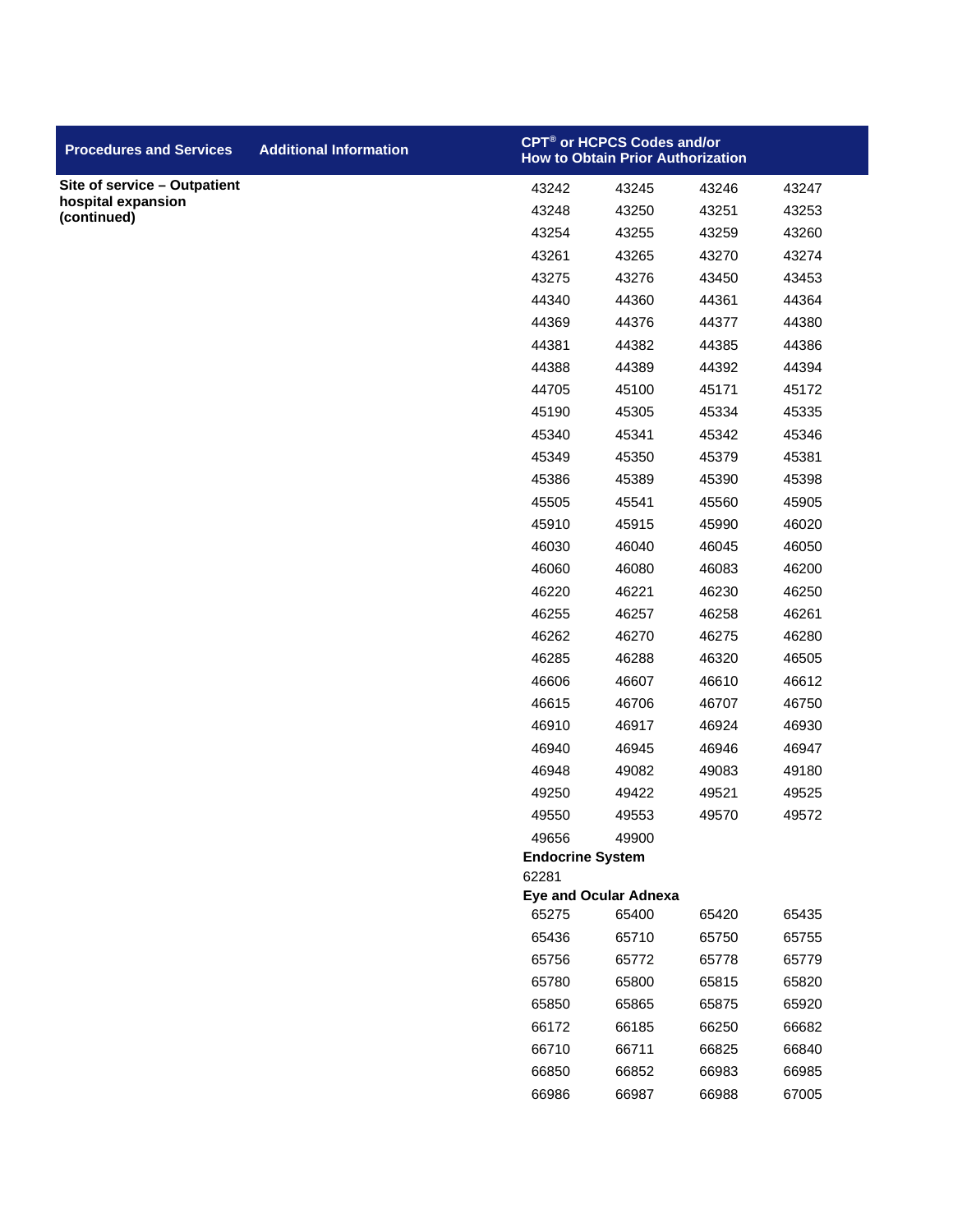| <b>Procedures and Services</b>    | <b>Additional Information</b> |                         | CPT <sup>®</sup> or HCPCS Codes and/or<br><b>How to Obtain Prior Authorization</b> |       |       |
|-----------------------------------|-------------------------------|-------------------------|------------------------------------------------------------------------------------|-------|-------|
| Site of service - Outpatient      |                               | 67015                   | 67025                                                                              | 67039 | 67041 |
| hospital expansion<br>(continued) |                               | 67042                   | 67043                                                                              | 67101 | 67105 |
|                                   |                               | 67107                   | 67108                                                                              | 67110 | 67113 |
|                                   |                               | 67120                   | 67121                                                                              | 67145 | 67210 |
|                                   |                               | 67218                   | 67220                                                                              | 67221 | 67314 |
|                                   |                               | 67316                   | 67318                                                                              | 67345 | 67400 |
|                                   |                               | 67412                   | 67414                                                                              | 67420 | 67445 |
|                                   |                               | 67550                   | 67560                                                                              | 67700 | 67800 |
|                                   |                               | 67801                   | 67805                                                                              | 67808 | 67840 |
|                                   |                               | 67875                   | 67880                                                                              | 67935 | 67938 |
|                                   |                               | 67971                   | 67973                                                                              | 67975 | 68100 |
|                                   |                               | 68110                   | 68115                                                                              | 68135 | 68320 |
|                                   |                               | 68440                   | 68700                                                                              | 68720 | 68750 |
|                                   |                               | 68811                   | 68815                                                                              |       |       |
|                                   |                               |                         | <b>Female Genital System</b>                                                       |       |       |
|                                   |                               | 56405                   | 56420                                                                              | 56440 | 56441 |
|                                   |                               | 56442                   | 56501                                                                              | 56515 | 56605 |
|                                   |                               | 56620                   | 56700                                                                              | 56740 | 56810 |
|                                   |                               | 56821                   | 57000                                                                              | 57061 | 57065 |
|                                   |                               | 57100                   | 57105                                                                              | 57106 | 57130 |
|                                   |                               | 57135                   | 57240                                                                              | 57250 | 57260 |
|                                   |                               | 57268                   | 57282                                                                              | 57283 | 57287 |
|                                   |                               | 57295                   | 57300                                                                              | 57410 | 57415 |
|                                   |                               | 57420                   | 57421                                                                              | 57425 | 57452 |
|                                   |                               | 57454                   | 57456                                                                              | 57461 | 57500 |
|                                   |                               | 57505                   | 57510                                                                              | 57511 | 57513 |
|                                   |                               | 57520                   | 57530                                                                              | 57700 | 57720 |
|                                   |                               | 57800                   | 58100                                                                              | 58120 | 58263 |
|                                   |                               | 58560                   | 58561                                                                              | 58562 | 58700 |
|                                   |                               | 58925<br>Foot           | 59150                                                                              | 59151 |       |
|                                   |                               | <b>Surgery</b><br>28295 |                                                                                    |       |       |
|                                   |                               |                         | <b>Hemic and Lymphatic Systems</b>                                                 |       |       |
|                                   |                               | 38221                   | 38222                                                                              | 38500 | 38505 |
|                                   |                               | 38510                   | 38520                                                                              | 38525 | 38740 |
|                                   |                               | 38760                   |                                                                                    |       |       |
|                                   |                               |                         | <b>Integumentary System</b>                                                        |       |       |
|                                   |                               | 10121                   | 10180                                                                              | 11000 | 11010 |
|                                   |                               | 11012                   | 11440                                                                              | 11441 | 11443 |
|                                   |                               | 11444                   | 11446                                                                              | 11450 | 11451 |
|                                   |                               | 11462                   | 11463                                                                              | 11470 | 11471 |
|                                   |                               | 11601                   | 11602                                                                              | 11603 | 11604 |
|                                   |                               |                         |                                                                                    |       |       |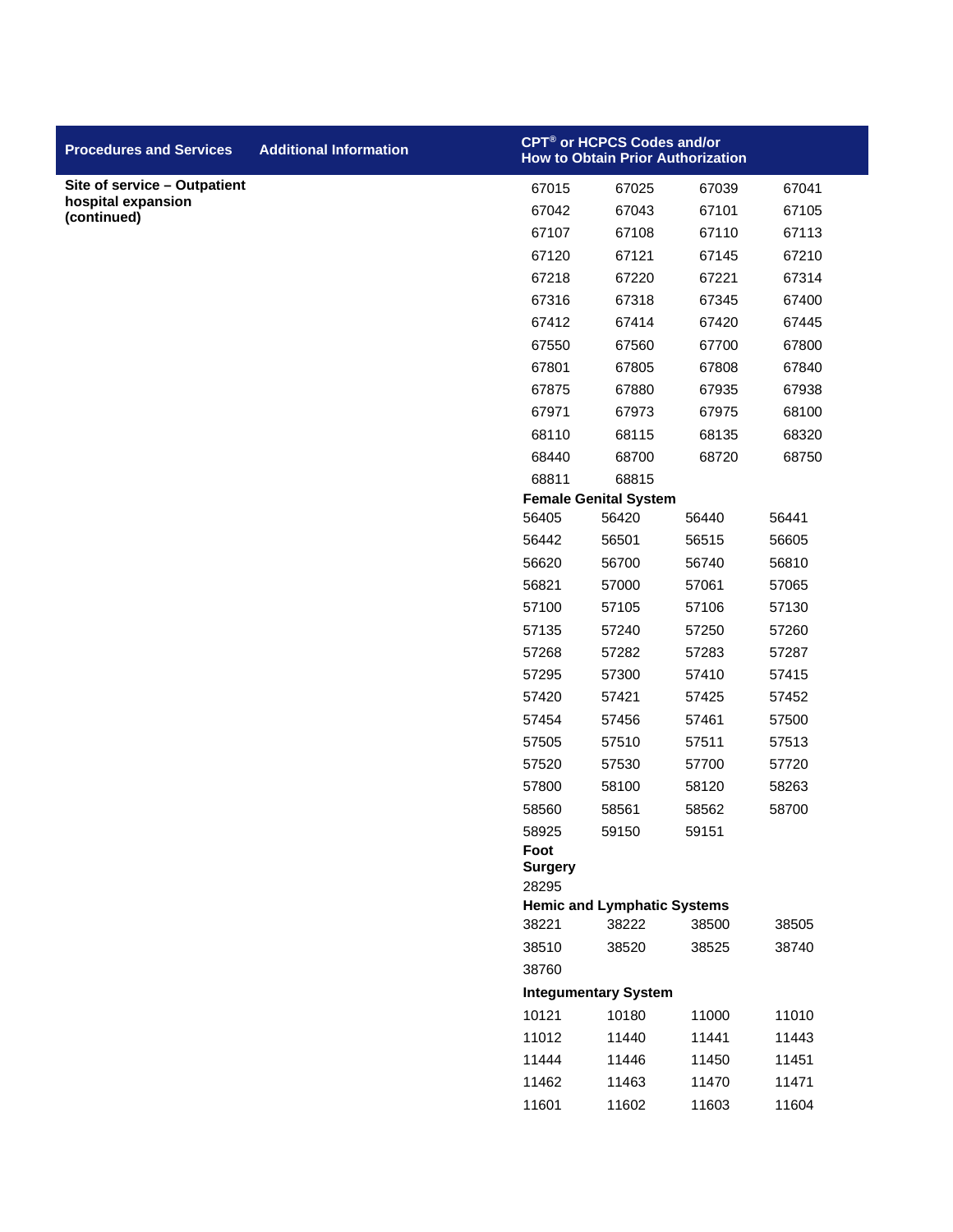| <b>Procedures and Services</b>    | <b>Additional Information</b> |       | CPT® or HCPCS Codes and/or<br><b>How to Obtain Prior Authorization</b> |       |       |
|-----------------------------------|-------------------------------|-------|------------------------------------------------------------------------|-------|-------|
| Site of service - Outpatient      |                               | 11620 | 11621                                                                  | 11622 | 11623 |
| hospital expansion<br>(continued) |                               | 11624 | 11626                                                                  | 11640 | 11641 |
|                                   |                               | 11642 | 11643                                                                  | 11644 | 11646 |
|                                   |                               | 11750 | 11755                                                                  | 11760 | 11770 |
|                                   |                               | 11772 | 12031                                                                  | 12032 | 12034 |
|                                   |                               | 12035 | 12037                                                                  | 12041 | 12042 |
|                                   |                               | 12051 | 12052                                                                  | 13100 | 13120 |
|                                   |                               | 13121 | 13131                                                                  | 13151 | 13152 |
|                                   |                               | 15100 | 15120                                                                  | 15220 | 15240 |
|                                   |                               | 15260 | 15576                                                                  | 15760 | 15770 |
|                                   |                               | 15850 | 17000                                                                  | 17004 | 17110 |
|                                   |                               | 17111 | 17311                                                                  | 17313 | 19101 |
|                                   |                               | 19110 | 19112                                                                  | 19120 | 19125 |
|                                   |                               |       | <b>Male Genital System</b>                                             |       |       |
|                                   |                               | 54001 | 54055                                                                  | 54057 | 54060 |
|                                   |                               | 54100 | 54110                                                                  | 54150 | 54162 |
|                                   |                               | 54163 | 54164                                                                  | 54300 | 54360 |
|                                   |                               | 54450 | 54512                                                                  | 54530 | 54600 |
|                                   |                               | 54620 | 54640                                                                  | 54700 | 54830 |
|                                   |                               | 54840 | 54860                                                                  | 55041 | 55060 |
|                                   |                               | 55100 | 55110                                                                  | 55120 | 55500 |
|                                   |                               | 55520 | 55540<br><b>Musculoskeletal System</b>                                 |       |       |
|                                   |                               | 20200 | 20205                                                                  | 20220 | 20225 |
|                                   |                               | 20240 | 20245                                                                  | 20520 | 20525 |
|                                   |                               | 20526 | 20551                                                                  | 20552 | 20553 |
|                                   |                               | 20600 | 20604                                                                  | 20605 | 20606 |
|                                   |                               | 20610 | 20611                                                                  | 20612 | 20693 |
|                                   |                               | 20694 | 20912                                                                  | 21011 | 21012 |
|                                   |                               | 21013 | 21014                                                                  | 21030 | 21031 |
|                                   |                               | 21040 | 21046                                                                  | 21048 | 21315 |
|                                   |                               | 21325 | 21330                                                                  | 21335 | 21336 |
|                                   |                               | 21337 | 21356                                                                  | 21365 | 21385 |
|                                   |                               | 21390 | 21407                                                                  | 21550 | 21554 |
|                                   |                               | 21555 |                                                                        |       | 21920 |
|                                   |                               |       | 21556                                                                  | 21557 |       |
|                                   |                               | 21930 | 21932                                                                  | 21933 | 22900 |
|                                   |                               | 22901 | 22902                                                                  | 22903 | 23071 |
|                                   |                               | 23075 | 23076                                                                  | 23140 | 23150 |
|                                   |                               | 23405 | 23415                                                                  | 23430 | 23480 |
|                                   |                               | 23615 | 23630                                                                  | 23700 | 24000 |
|                                   |                               | 24006 | 24065                                                                  | 24066 | 24071 |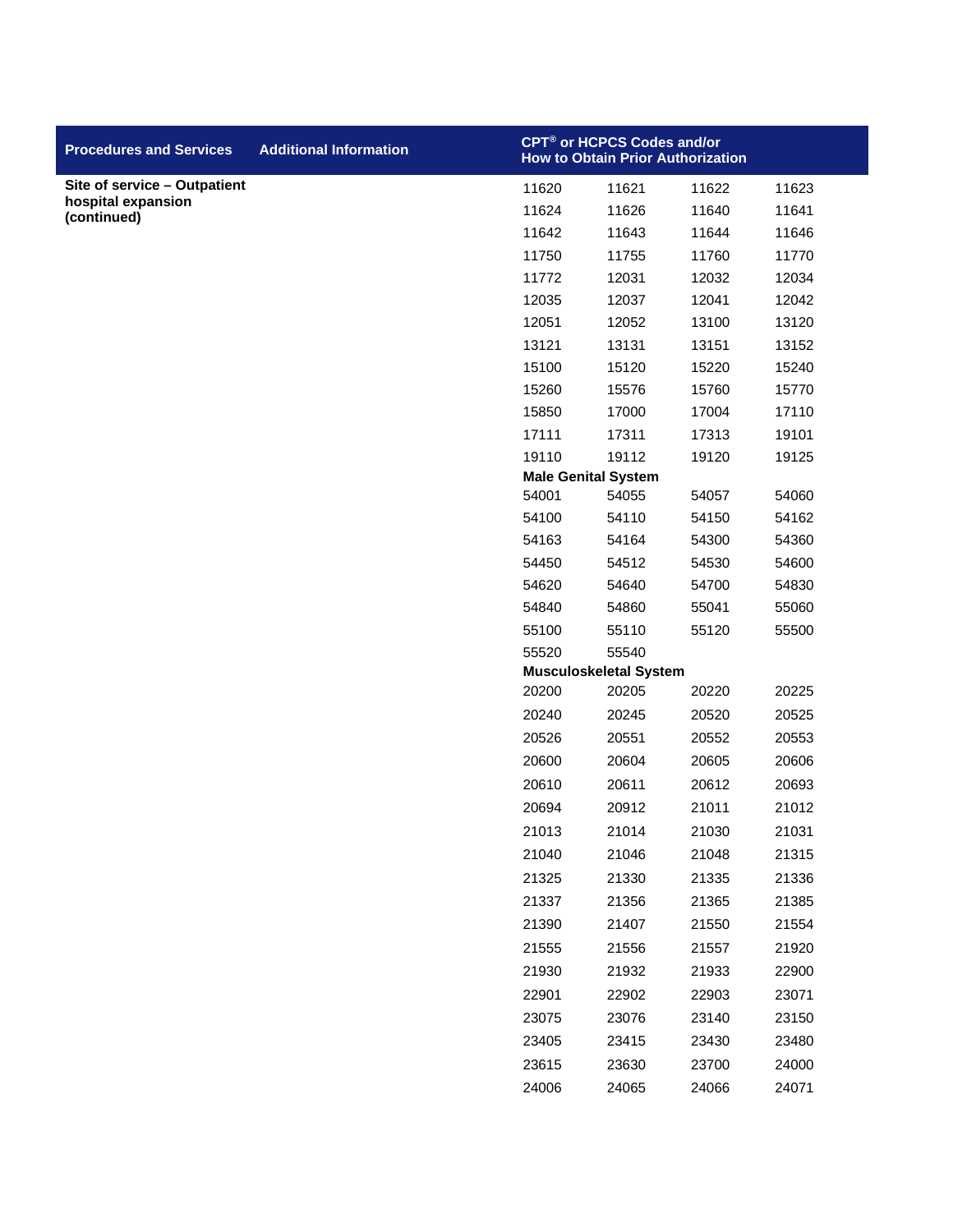| <b>Procedures and Services</b>    | <b>Additional Information</b> |       | CPT <sup>®</sup> or HCPCS Codes and/or<br><b>How to Obtain Prior Authorization</b> |       |       |
|-----------------------------------|-------------------------------|-------|------------------------------------------------------------------------------------|-------|-------|
| Site of service - Outpatient      |                               | 24073 | 24075                                                                              | 24076 | 24101 |
| hospital expansion<br>(continued) |                               | 24102 | 24105                                                                              | 24110 | 24120 |
|                                   |                               | 24130 | 24147                                                                              | 24200 | 24201 |
|                                   |                               | 24300 | 24310                                                                              | 24340 | 24357 |
|                                   |                               | 24358 | 24366                                                                              | 24515 | 24516 |
|                                   |                               | 24586 | 24615                                                                              | 24665 | 24666 |
|                                   |                               | 25000 | 25071                                                                              | 25073 | 25075 |
|                                   |                               | 25076 | 25085                                                                              | 25105 | 25107 |
|                                   |                               | 25109 | 25110                                                                              | 25111 | 25112 |
|                                   |                               | 25118 | 25120                                                                              | 25130 | 25151 |
|                                   |                               | 25210 | 25215                                                                              | 25230 | 25240 |
|                                   |                               | 25260 | 25270                                                                              | 25275 | 25280 |
|                                   |                               | 25290 | 25295                                                                              | 25350 | 25445 |
|                                   |                               | 25545 | 25605                                                                              | 25606 | 25607 |
|                                   |                               | 25608 | 25609                                                                              | 25624 | 25628 |
|                                   |                               | 25645 | 25652                                                                              | 25810 | 25825 |
|                                   |                               | 26011 | 26020                                                                              | 26045 | 26055 |
|                                   |                               | 26070 | 26075                                                                              | 26080 | 26105 |
|                                   |                               | 26110 | 26111                                                                              | 26113 | 26115 |
|                                   |                               | 26116 | 26121                                                                              | 26123 | 26160 |
|                                   |                               | 26180 | 26200                                                                              | 26210 | 26215 |
|                                   |                               | 26236 | 26320                                                                              | 26356 | 26357 |
|                                   |                               | 26392 | 26410                                                                              | 26418 | 26420 |
|                                   |                               | 26426 | 26432                                                                              | 26433 | 26437 |
|                                   |                               | 26440 | 26442                                                                              | 26445 | 26455 |
|                                   |                               | 26480 | 26500                                                                              | 26502 | 26516 |
|                                   |                               | 26520 | 26525                                                                              | 26530 | 26535 |
|                                   |                               | 26540 | 26541                                                                              | 26542 | 26567 |
|                                   |                               | 26608 | 26615                                                                              | 26650 | 26665 |
|                                   |                               | 26676 | 26715                                                                              | 26727 | 26735 |
|                                   |                               | 26742 | 26746                                                                              | 26756 | 26765 |
|                                   |                               | 26841 | 26842                                                                              | 26850 | 26860 |
|                                   |                               | 26862 | 26910                                                                              | 26951 | 26952 |
|                                   |                               | 27006 | 27043                                                                              | 27045 | 27047 |
|                                   |                               | 27048 | 27062                                                                              | 27093 | 27095 |
|                                   |                               | 27310 | 27323                                                                              | 27324 | 27327 |
|                                   |                               | 27328 | 27329                                                                              | 27331 | 27332 |
|                                   |                               | 27334 | 27335                                                                              | 27337 | 27339 |
|                                   |                               | 27340 | 27345                                                                              | 27347 | 27372 |
|                                   |                               | 27403 | 27407                                                                              | 27418 | 27570 |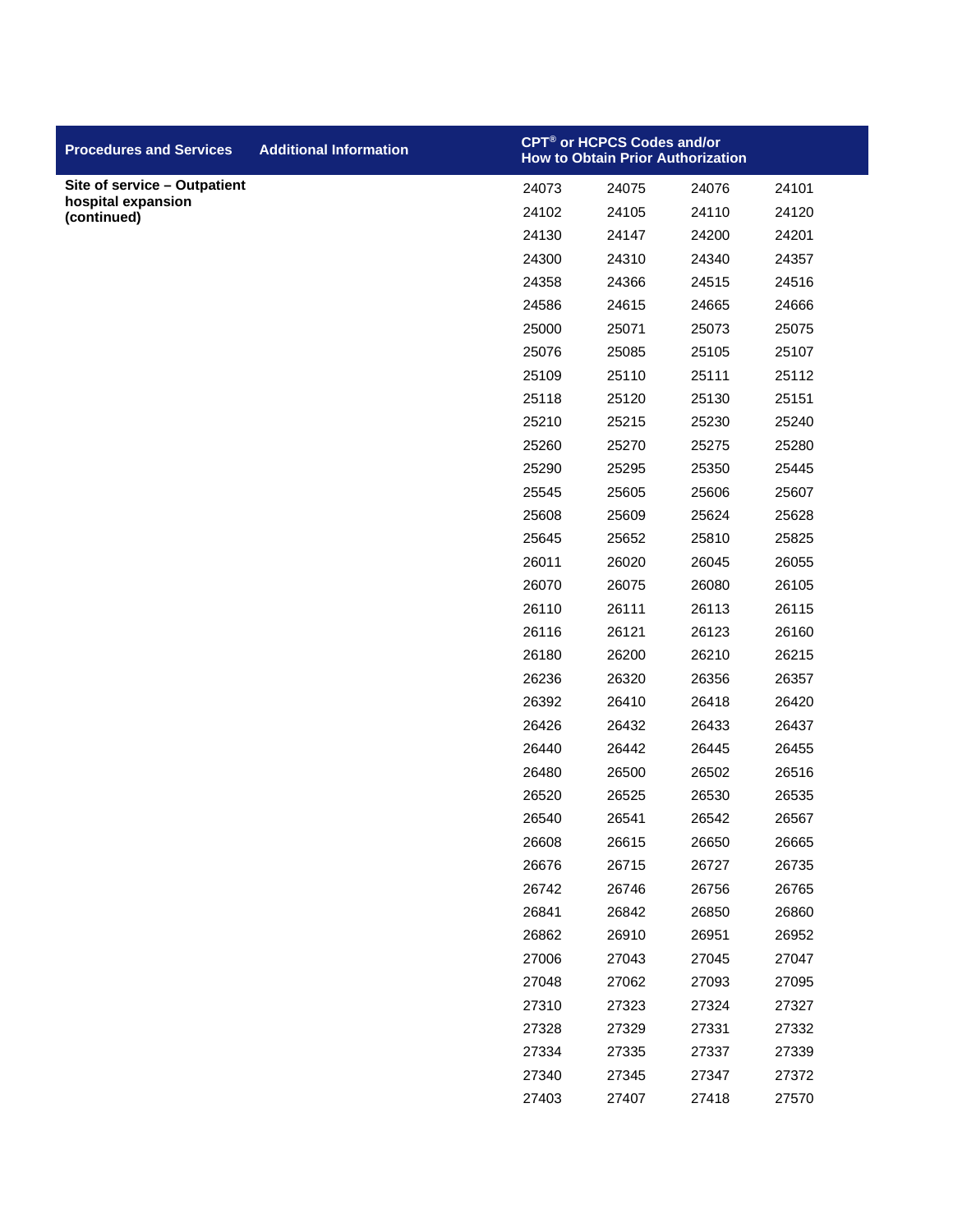| <b>Procedures and Services</b>    | <b>Additional Information</b> | CPT® or HCPCS Codes and/or<br><b>How to Obtain Prior Authorization</b> |                |                |                |
|-----------------------------------|-------------------------------|------------------------------------------------------------------------|----------------|----------------|----------------|
| Site of service - Outpatient      |                               | 27613                                                                  | 27614          | 27618          | 27619          |
| hospital expansion<br>(continued) |                               | 27620                                                                  | 27626          | 27632          | 27634          |
|                                   |                               | 27638                                                                  | 27640          | 27658          | 27665          |
|                                   |                               | 27685                                                                  | 27705          | 27720          | 27756          |
|                                   |                               | 27788                                                                  | 28005          | 28010          | 28011          |
|                                   |                               | 28020                                                                  | 28022          | 28035          | 28039          |
|                                   |                               | 28041                                                                  | 28043          | 28045          | 28047          |
|                                   |                               | 28055                                                                  | 28060          | 28080          | 28086          |
|                                   |                               | 28088                                                                  | 28090          | 28092          | 28100          |
|                                   |                               | 28103                                                                  | 28104          | 28108          | 28110          |
|                                   |                               | 28111                                                                  | 28112          | 28113          | 28118          |
|                                   |                               | 28119                                                                  | 28120          | 28124          | 28126          |
|                                   |                               | 28153                                                                  | 28160          | 28190          | 28192          |
|                                   |                               | 28193                                                                  | 28208          | 28225          | 28234          |
|                                   |                               | 28250                                                                  | 28272          | 28280          | 28286          |
|                                   |                               | 28288                                                                  | 28306          | 28310          | 28312          |
|                                   |                               | 28313                                                                  | 28315          | 28475          | 28476          |
|                                   |                               | 28496                                                                  | 28515          | 28525          | 28645          |
|                                   |                               | 28666                                                                  | 28675          | 28755          | 28760          |
|                                   |                               | 28825                                                                  | 29800          | 29804          | 29906          |
|                                   |                               | G0289                                                                  |                |                |                |
|                                   |                               | <b>Nervous System</b><br>64561                                         | 64585          | 64600          | 64610          |
|                                   |                               | 64642                                                                  | 64644          | 64646          | 64647          |
|                                   |                               | 64702                                                                  | 64718          | 64719          | 64774          |
|                                   |                               | 64776                                                                  | 64782          | 64784          | 64788          |
|                                   |                               | 64795                                                                  | 64831          | 64835          |                |
|                                   |                               | <b>Respiratory System</b>                                              |                |                |                |
|                                   |                               | 30000                                                                  | 30020          | 30100          | 30110          |
|                                   |                               | 30115                                                                  | 30117          | 30118          | 30130          |
|                                   |                               | 30220                                                                  | 30310          | 30580          | 30630          |
|                                   |                               | 30801                                                                  | 30802          | 30930          | 31020          |
|                                   |                               | 31030                                                                  | 31032          | 31200          | 31205          |
|                                   |                               | 31525                                                                  | 31526          | 31528          | 31529          |
|                                   |                               | 31530                                                                  | 31535          | 31536          | 31540          |
|                                   |                               | 31541<br>31574                                                         | 31545<br>31575 | 31570<br>31576 | 31571<br>31578 |
|                                   |                               | 31591                                                                  | 31611          | 31622          | 31623          |
|                                   |                               | 31624                                                                  | 31625          | 31628          | 31652          |
|                                   |                               | 32405                                                                  | 32555          | 32557          |                |
|                                   |                               | <b>Urinary System</b>                                                  |                |                |                |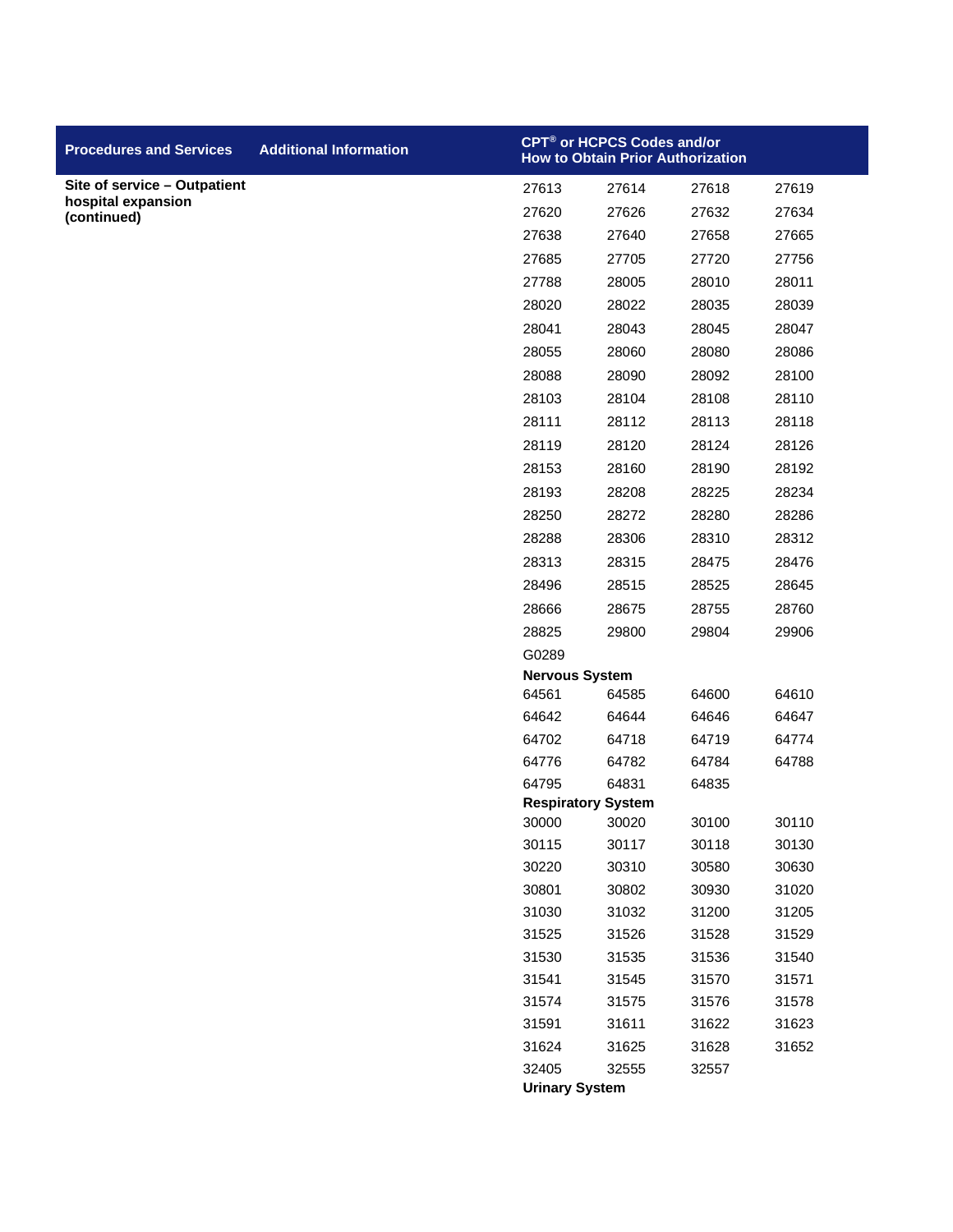| <b>Procedures and Services</b>        | <b>Additional Information</b>                                                     | <b>CPT<sup>®</sup> or HCPCS Codes and/or</b><br><b>How to Obtain Prior Authorization</b> |       |       |       |  |
|---------------------------------------|-----------------------------------------------------------------------------------|------------------------------------------------------------------------------------------|-------|-------|-------|--|
| Site of service - Outpatient          |                                                                                   | 50430                                                                                    | 50435 | 50575 | 50688 |  |
| hospital expansion<br>(continued)     |                                                                                   | 51102                                                                                    | 51702 | 51710 | 51715 |  |
|                                       |                                                                                   | 51720                                                                                    | 51726 | 51728 | 51729 |  |
|                                       |                                                                                   | 52001                                                                                    | 52007 | 52214 | 52265 |  |
|                                       |                                                                                   | 52275                                                                                    | 52276 | 52282 | 52283 |  |
|                                       |                                                                                   | 52285                                                                                    | 52287 | 52300 | 52315 |  |
|                                       |                                                                                   | 52320                                                                                    | 52325 | 52327 | 52330 |  |
|                                       |                                                                                   | 52341                                                                                    | 52344 | 52354 | 52450 |  |
|                                       |                                                                                   | 52500                                                                                    | 52630 | 52640 | 53020 |  |
|                                       |                                                                                   | 53230                                                                                    | 53260 | 53265 | 53270 |  |
|                                       |                                                                                   | 53440                                                                                    | 53445 | 53450 | 53500 |  |
|                                       |                                                                                   | 53605                                                                                    | 53665 |       |       |  |
| Site of service - Outpatient          | Prior authorization only required when                                            | <b>Auditory System</b>                                                                   |       |       |       |  |
| hospital expansion<br><b>Phase II</b> | requesting service in an outpatient<br>hospital setting                           | 69637                                                                                    |       |       |       |  |
|                                       |                                                                                   | <b>Digestive System</b>                                                                  |       |       |       |  |
|                                       | Prior authorization not required if<br>performed at a participating Ambulatory    | 46260                                                                                    | 47562 | 47563 | 49320 |  |
|                                       | Surgery Center (ASC)                                                              | 49321                                                                                    | 49322 | 49520 | 49560 |  |
|                                       |                                                                                   | 49565                                                                                    |       |       |       |  |
|                                       | Prior authorization not required for care<br>providers in AK, KY, MA, RI, TX, UT, | <b>Integumentary System</b>                                                              |       |       |       |  |
|                                       | WI                                                                                | 11771                                                                                    | 15731 | 15736 |       |  |
|                                       |                                                                                   | <b>Male Genital System</b>                                                               |       |       |       |  |
|                                       |                                                                                   | 54065                                                                                    | 55706 | 55873 | 55875 |  |
|                                       |                                                                                   | 55876                                                                                    |       |       |       |  |
|                                       |                                                                                   | <b>Musculoskeletal System</b>                                                            |       |       |       |  |
|                                       |                                                                                   | 20650                                                                                    | 20670 | 20690 | 20692 |  |
|                                       |                                                                                   | 20900                                                                                    | 20902 | 20924 | 21010 |  |
|                                       |                                                                                   | 21070                                                                                    | 23120 | 23130 | 23410 |  |
|                                       |                                                                                   | 23412                                                                                    | 23420 | 23440 | 23450 |  |
|                                       |                                                                                   | 23455                                                                                    | 23460 | 23462 | 23465 |  |
|                                       |                                                                                   | 23466                                                                                    | 23550 | 23552 | 24149 |  |
|                                       |                                                                                   | 24305                                                                                    | 24341 | 24342 | 24343 |  |
|                                       |                                                                                   | 24344                                                                                    | 24345 | 24346 | 24359 |  |
|                                       |                                                                                   | 24400                                                                                    | 24430 | 24435 | 24605 |  |
|                                       |                                                                                   | 25101                                                                                    | 25115 | 25116 | 25310 |  |
|                                       |                                                                                   | 25312                                                                                    | 25320 | 25332 | 25337 |  |
|                                       |                                                                                   | 25360                                                                                    | 25365 | 25390 | 25391 |  |
|                                       |                                                                                   | 25392                                                                                    | 25400 | 25405 | 25415 |  |
|                                       |                                                                                   | 25431                                                                                    | 25440 | 25447 | 25800 |  |
|                                       |                                                                                   | 25805                                                                                    | 25820 | 25830 | 26350 |  |
|                                       |                                                                                   | 26370                                                                                    | 26531 | 26536 | 26591 |  |
|                                       |                                                                                   | 27306                                                                                    | 27350 | 27380 | 27381 |  |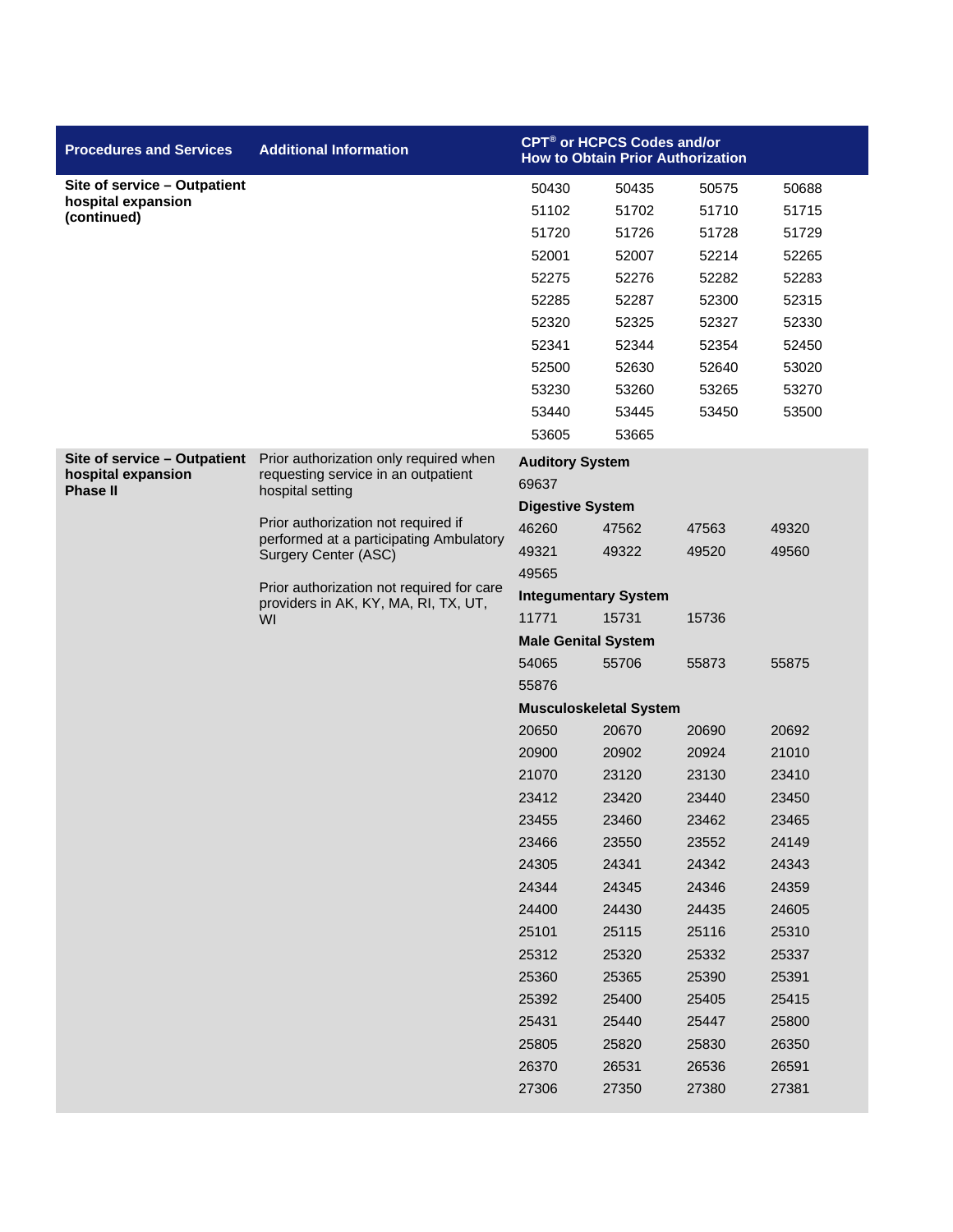| <b>Procedures and Services</b>                               | <b>Additional Information</b>                                                                               | CPT® or HCPCS Codes and/or<br><b>How to Obtain Prior Authorization</b> |       |       |       |
|--------------------------------------------------------------|-------------------------------------------------------------------------------------------------------------|------------------------------------------------------------------------|-------|-------|-------|
| Site of service - Outpatient                                 |                                                                                                             | 27385                                                                  | 27386 | 27405 | 27420 |
| hospital expansion<br><b>Phase II (continued)</b>            |                                                                                                             | 27422                                                                  | 27427 | 27428 | 27429 |
|                                                              |                                                                                                             | 27606                                                                  | 27610 | 27612 | 27615 |
|                                                              |                                                                                                             | 27625                                                                  | 27630 | 27635 | 27650 |
|                                                              |                                                                                                             | 27652                                                                  | 27654 | 27656 | 27659 |
|                                                              |                                                                                                             | 27664                                                                  | 27675 | 27676 | 27680 |
|                                                              |                                                                                                             | 27681                                                                  | 27687 | 27690 | 27691 |
|                                                              |                                                                                                             | 27695                                                                  | 27696 | 27698 | 27870 |
|                                                              |                                                                                                             | 28062                                                                  | 28122 | 28200 | 28202 |
|                                                              |                                                                                                             | 28210                                                                  | 28220 | 28230 | 28232 |
|                                                              |                                                                                                             | 28238                                                                  | 28270 | 28300 | 28304 |
|                                                              |                                                                                                             | 28305                                                                  | 28308 | 28309 | 28320 |
|                                                              |                                                                                                             | 28322                                                                  | 28705 | 28715 | 28725 |
|                                                              |                                                                                                             | 28730                                                                  | 28735 | 28737 | 28740 |
|                                                              |                                                                                                             | 28750                                                                  | 28810 | 28820 |       |
|                                                              |                                                                                                             | <b>Nervous System</b>                                                  |       |       |       |
|                                                              |                                                                                                             | 60280                                                                  | 60281 | 61070 | 62290 |
|                                                              |                                                                                                             | 62291                                                                  | 62362 | 62365 | 64400 |
|                                                              |                                                                                                             | 64402                                                                  | 64405 | 64408 | 64413 |
|                                                              |                                                                                                             | 64415                                                                  | 64416 | 64417 | 64418 |
|                                                              |                                                                                                             | 64420                                                                  | 64421 | 64425 | 64430 |
|                                                              |                                                                                                             | 64435                                                                  | 64445 | 64446 | 64447 |
|                                                              |                                                                                                             | 64448                                                                  | 64449 | 64450 | 64455 |
|                                                              |                                                                                                             | 64505                                                                  | 64510 | 64517 | 64530 |
|                                                              |                                                                                                             | 64581                                                                  | 64605 | 64704 | 64708 |
|                                                              |                                                                                                             | 64712                                                                  | 64714 | 64726 | 64772 |
|                                                              |                                                                                                             | 64790                                                                  | 64857 | 64910 |       |
|                                                              |                                                                                                             | <b>Respiratory System</b>                                              |       |       |       |
|                                                              |                                                                                                             | 31572                                                                  |       |       |       |
|                                                              |                                                                                                             | <b>Urinary System</b>                                                  |       |       |       |
|                                                              |                                                                                                             | 52317                                                                  | 52318 | 52601 | 52648 |
|                                                              |                                                                                                             | 52649                                                                  | 53852 |       |       |
| Sleep apnea procedures<br>and surgeries<br>Maxillomandibular | Prior authorization required.<br>Applies to inpatient or outpatient<br>procedures and surgeries, including, | 21685                                                                  | 41599 | 42145 |       |

advancement or oral pharyngeal tissue reduction for treatment of obstructive sleep apnea

procedures and surgeries, including, but not limited to, palatopharyngoplasty – oral pharyngeal reconstructive surgery that includes laser-assisted uvulopalatoplasty. Applies only for surgical sleep apnea procedures and not sleep studies.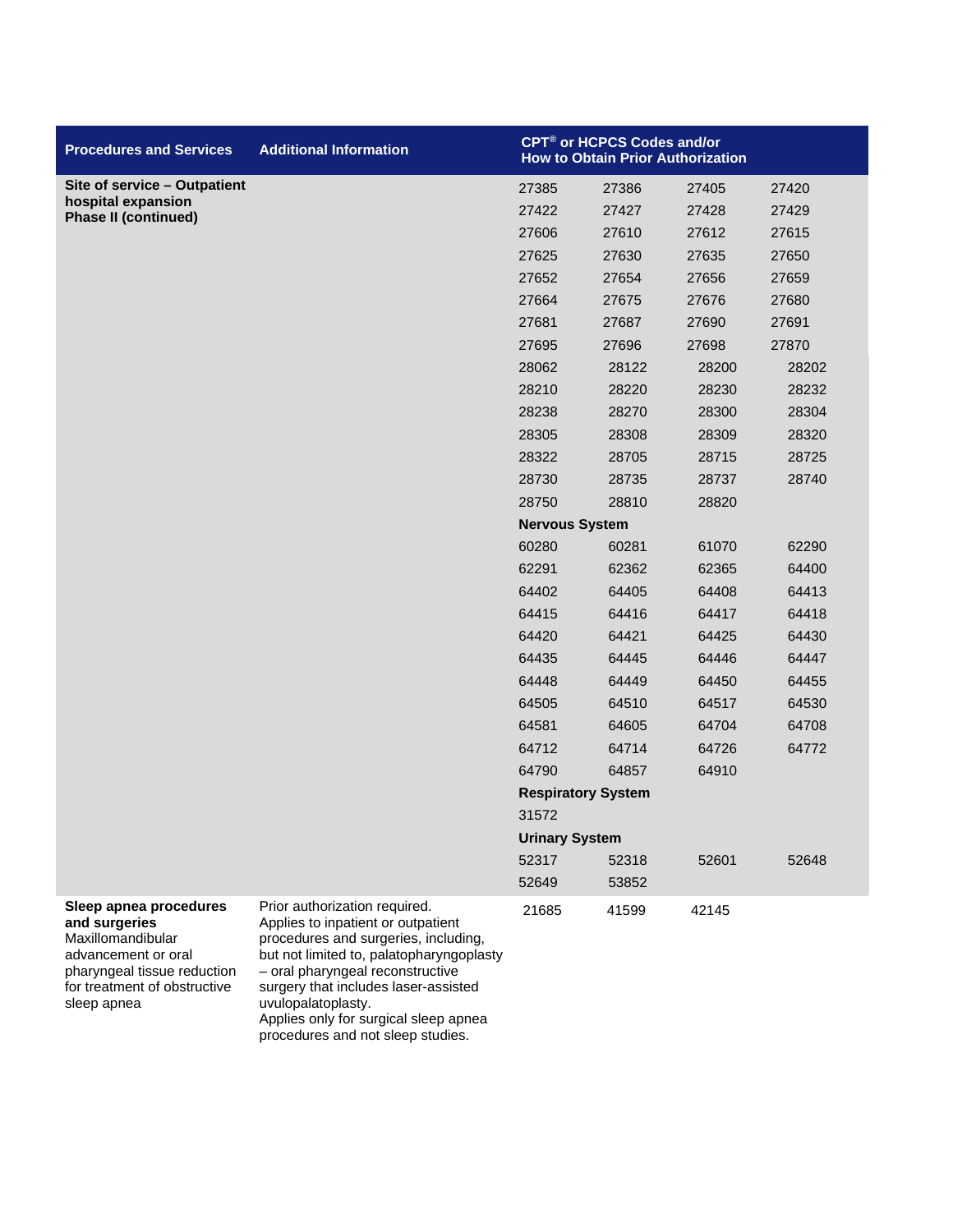| <b>Sleep studies</b><br>Prior authorization required<br>95805<br>95807<br>95808<br>95810<br>Excludes sleep studies performed in the<br>Laboratory-assisted and<br>95811<br>home. Not applicable to sleep apnea<br>related studies, including<br>procedures and surgeries - see Sleep apnea<br>polysomnography, to<br>procedures and surgeries.<br>diagnosis sleep apnea and<br>other sleep disorders<br><b>Specific medications as</b><br>Notification/prior authorization required for<br>certain medications to make sure they're a<br>indicated on the<br>covered benefit for the indication for which<br>prescription drug list (PDL)<br>they're prescribed. For a list of medications<br>requiring notification/prior authorization,<br>please refer to the PDL at UHCprovider.com<br>> Menu > Resource Library > Drug Lists and<br>Pharmacy > UnitedHealthcare Prescription<br>Drug List.<br>Please call 800-711-4555 when prescribing<br>medications that require notification/prior<br>authorization. You may also fax specialty<br>medication requests to 877-342-4596.<br><b>Spinal cord stimulators</b><br>Prior authorization required<br>63650<br>63655<br>63661<br>63662<br>Spinal cord stimulators when<br>63688<br>63663<br>63664<br>63685<br>implanted for pain<br>64553<br>64570<br>L8680<br>L8682<br>management<br>L8685<br>L8686<br>L8687<br>L8688<br><b>Spinal surgery</b><br>Prior authorization required<br>20930<br>22100<br>22101<br>22102<br>22110<br>22112<br>22114<br>22206<br>22207<br>22210<br>22212<br>22214<br>22510<br>22220<br>22224<br>22511<br>22512<br>22513<br>22514<br>22515<br>22532<br>22533<br>22534<br>22548<br>22551<br>22552<br>22554<br>22556<br>22558<br>22585<br>22586<br>22590<br>22595<br>22600<br>22610<br>22612<br>22614<br>22632<br>22633<br>22630<br>22804<br>22634<br>22800<br>22802<br>22818<br>22808<br>22810<br>22812<br>22819<br>22830<br>22840<br>22841<br>22842<br>22843<br>22844<br>22845<br>22849<br>22846<br>22847<br>22848<br>22850<br>22853<br>22854<br>22852<br>22855<br>22858<br>22856<br>22857<br>22859<br>22861<br>22862<br>22864<br>22865<br>22899<br>27279<br>27280<br>63001<br>63011<br>63003<br>63005<br>63012<br>63015<br>63016<br>63017<br>63020<br>63030<br>63035<br>63040 | <b>Procedures and Services</b> | <b>Additional Information</b> | <b>CPT<sup>®</sup> or HCPCS Codes and/or</b><br><b>How to Obtain Prior Authorization</b> |  |  |  |  |
|---------------------------------------------------------------------------------------------------------------------------------------------------------------------------------------------------------------------------------------------------------------------------------------------------------------------------------------------------------------------------------------------------------------------------------------------------------------------------------------------------------------------------------------------------------------------------------------------------------------------------------------------------------------------------------------------------------------------------------------------------------------------------------------------------------------------------------------------------------------------------------------------------------------------------------------------------------------------------------------------------------------------------------------------------------------------------------------------------------------------------------------------------------------------------------------------------------------------------------------------------------------------------------------------------------------------------------------------------------------------------------------------------------------------------------------------------------------------------------------------------------------------------------------------------------------------------------------------------------------------------------------------------------------------------------------------------------------------------------------------------------------------------------------------------------------------------------------------------------------------------------------------------------------------------------------------------------------------------------------------------------------------------------------------------------------------------------------------------------------------------------------------------------------------------------------------------------------------------------------------------------|--------------------------------|-------------------------------|------------------------------------------------------------------------------------------|--|--|--|--|
|                                                                                                                                                                                                                                                                                                                                                                                                                                                                                                                                                                                                                                                                                                                                                                                                                                                                                                                                                                                                                                                                                                                                                                                                                                                                                                                                                                                                                                                                                                                                                                                                                                                                                                                                                                                                                                                                                                                                                                                                                                                                                                                                                                                                                                                         |                                |                               |                                                                                          |  |  |  |  |
|                                                                                                                                                                                                                                                                                                                                                                                                                                                                                                                                                                                                                                                                                                                                                                                                                                                                                                                                                                                                                                                                                                                                                                                                                                                                                                                                                                                                                                                                                                                                                                                                                                                                                                                                                                                                                                                                                                                                                                                                                                                                                                                                                                                                                                                         |                                |                               |                                                                                          |  |  |  |  |
|                                                                                                                                                                                                                                                                                                                                                                                                                                                                                                                                                                                                                                                                                                                                                                                                                                                                                                                                                                                                                                                                                                                                                                                                                                                                                                                                                                                                                                                                                                                                                                                                                                                                                                                                                                                                                                                                                                                                                                                                                                                                                                                                                                                                                                                         |                                |                               |                                                                                          |  |  |  |  |
| 63042<br>63043<br>63044<br>63045<br>63046<br>63047<br>63048<br>63050                                                                                                                                                                                                                                                                                                                                                                                                                                                                                                                                                                                                                                                                                                                                                                                                                                                                                                                                                                                                                                                                                                                                                                                                                                                                                                                                                                                                                                                                                                                                                                                                                                                                                                                                                                                                                                                                                                                                                                                                                                                                                                                                                                                    |                                |                               |                                                                                          |  |  |  |  |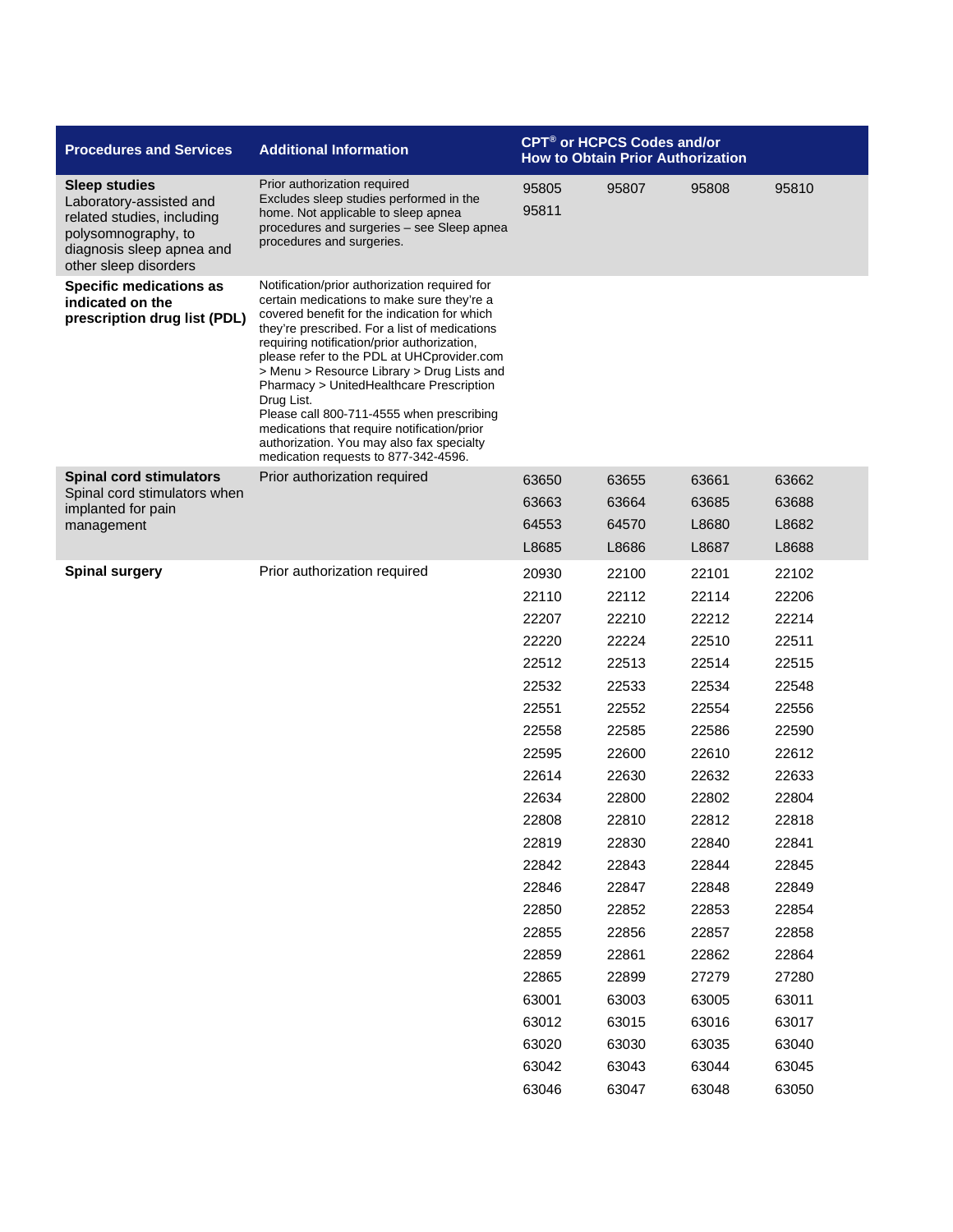| <b>Procedures and Services</b>                                                                                             | <b>Additional Information</b>                                                                                       | CPT® or HCPCS Codes and/or<br><b>How to Obtain Prior Authorization</b>                                                                                                                                                                                                        |       |       |       |  |
|----------------------------------------------------------------------------------------------------------------------------|---------------------------------------------------------------------------------------------------------------------|-------------------------------------------------------------------------------------------------------------------------------------------------------------------------------------------------------------------------------------------------------------------------------|-------|-------|-------|--|
| <b>Spinal surgery (continued)</b>                                                                                          |                                                                                                                     | 63051                                                                                                                                                                                                                                                                         | 63055 | 63056 | 63057 |  |
|                                                                                                                            |                                                                                                                     | 63064                                                                                                                                                                                                                                                                         | 63066 | 63075 | 63076 |  |
|                                                                                                                            |                                                                                                                     | 63077                                                                                                                                                                                                                                                                         | 63078 | 63081 | 63082 |  |
|                                                                                                                            |                                                                                                                     | 63085                                                                                                                                                                                                                                                                         | 63086 | 63087 | 63088 |  |
|                                                                                                                            |                                                                                                                     | 63090                                                                                                                                                                                                                                                                         | 63091 | 63101 | 63102 |  |
|                                                                                                                            |                                                                                                                     | 63103                                                                                                                                                                                                                                                                         | 63170 | 63172 | 63173 |  |
|                                                                                                                            |                                                                                                                     | 63180                                                                                                                                                                                                                                                                         | 63182 | 63185 | 63190 |  |
|                                                                                                                            |                                                                                                                     | 63191                                                                                                                                                                                                                                                                         | 63194 | 63195 | 63196 |  |
|                                                                                                                            |                                                                                                                     | 63197                                                                                                                                                                                                                                                                         | 63198 | 63199 | 63200 |  |
|                                                                                                                            |                                                                                                                     | 63250                                                                                                                                                                                                                                                                         | 63251 | 63252 | 63265 |  |
|                                                                                                                            |                                                                                                                     | 63266                                                                                                                                                                                                                                                                         | 63267 | 63268 | 63270 |  |
|                                                                                                                            |                                                                                                                     | 63271                                                                                                                                                                                                                                                                         | 63272 | 63273 | 63275 |  |
|                                                                                                                            |                                                                                                                     | 63276                                                                                                                                                                                                                                                                         | 63277 | 63278 | 63280 |  |
|                                                                                                                            |                                                                                                                     | 63281                                                                                                                                                                                                                                                                         | 63282 | 63283 | 63285 |  |
|                                                                                                                            |                                                                                                                     | 63286                                                                                                                                                                                                                                                                         | 63287 | 63290 | 63295 |  |
|                                                                                                                            |                                                                                                                     | 63300                                                                                                                                                                                                                                                                         | 63301 | 63302 | 63303 |  |
|                                                                                                                            |                                                                                                                     | 63304                                                                                                                                                                                                                                                                         | 63305 | 63306 | 63307 |  |
|                                                                                                                            |                                                                                                                     | 63308                                                                                                                                                                                                                                                                         | 0095T | 0098T | 0164T |  |
|                                                                                                                            |                                                                                                                     | 0309T                                                                                                                                                                                                                                                                         |       |       |       |  |
| Stimulators - not related                                                                                                  | Prior authorization required                                                                                        | <b>Bone growth stimulator</b>                                                                                                                                                                                                                                                 |       |       |       |  |
| to spine<br>Implantation of a device that                                                                                  |                                                                                                                     | E0747                                                                                                                                                                                                                                                                         | E0748 | E0749 | E0760 |  |
| sends electrical impulses                                                                                                  |                                                                                                                     | Neurostimulator                                                                                                                                                                                                                                                               |       |       |       |  |
|                                                                                                                            |                                                                                                                     | 43647                                                                                                                                                                                                                                                                         | 43648 | 43881 | 43882 |  |
|                                                                                                                            |                                                                                                                     | 61863                                                                                                                                                                                                                                                                         | 61864 | 61867 | 61868 |  |
|                                                                                                                            |                                                                                                                     | 61885                                                                                                                                                                                                                                                                         | 61886 | 64555 | 64568 |  |
|                                                                                                                            |                                                                                                                     | 64590                                                                                                                                                                                                                                                                         | 64595 | 0312T | 0313T |  |
|                                                                                                                            |                                                                                                                     | 0314T                                                                                                                                                                                                                                                                         | 0315T | 0316T | 0317T |  |
| <b>Transplant</b><br>Organ or tissue transplant or<br>transplant related services<br>before pre-treatment or<br>evaluation | Prior authorization required for<br>transplant or transplant-related services<br>before pre-treatment or evaluation | For transplant and CAR T-cell therapy services,<br>including Kymriah™ (tisagenlecleucel) and Yescarta™<br>(axicabtagene ciloleucel), please call 888-936-7246 or<br>the notification number on the back of the member's<br>health plan ID card.<br><b>Bone marrow harvest</b> |       |       |       |  |
|                                                                                                                            |                                                                                                                     | 38240                                                                                                                                                                                                                                                                         | 38241 | 38242 |       |  |
|                                                                                                                            |                                                                                                                     | <b>Evaluation for transplant</b>                                                                                                                                                                                                                                              |       |       |       |  |
|                                                                                                                            |                                                                                                                     | 99205                                                                                                                                                                                                                                                                         |       |       |       |  |
|                                                                                                                            |                                                                                                                     | Heart                                                                                                                                                                                                                                                                         |       |       |       |  |
|                                                                                                                            |                                                                                                                     | 33940                                                                                                                                                                                                                                                                         | 33944 | 33945 |       |  |
|                                                                                                                            |                                                                                                                     | Heart/lung                                                                                                                                                                                                                                                                    |       |       |       |  |
|                                                                                                                            |                                                                                                                     | 33930                                                                                                                                                                                                                                                                         | 33935 |       |       |  |
|                                                                                                                            |                                                                                                                     | <b>Intestine</b>                                                                                                                                                                                                                                                              |       |       |       |  |
|                                                                                                                            |                                                                                                                     | 44132                                                                                                                                                                                                                                                                         | 44133 | 44135 |       |  |